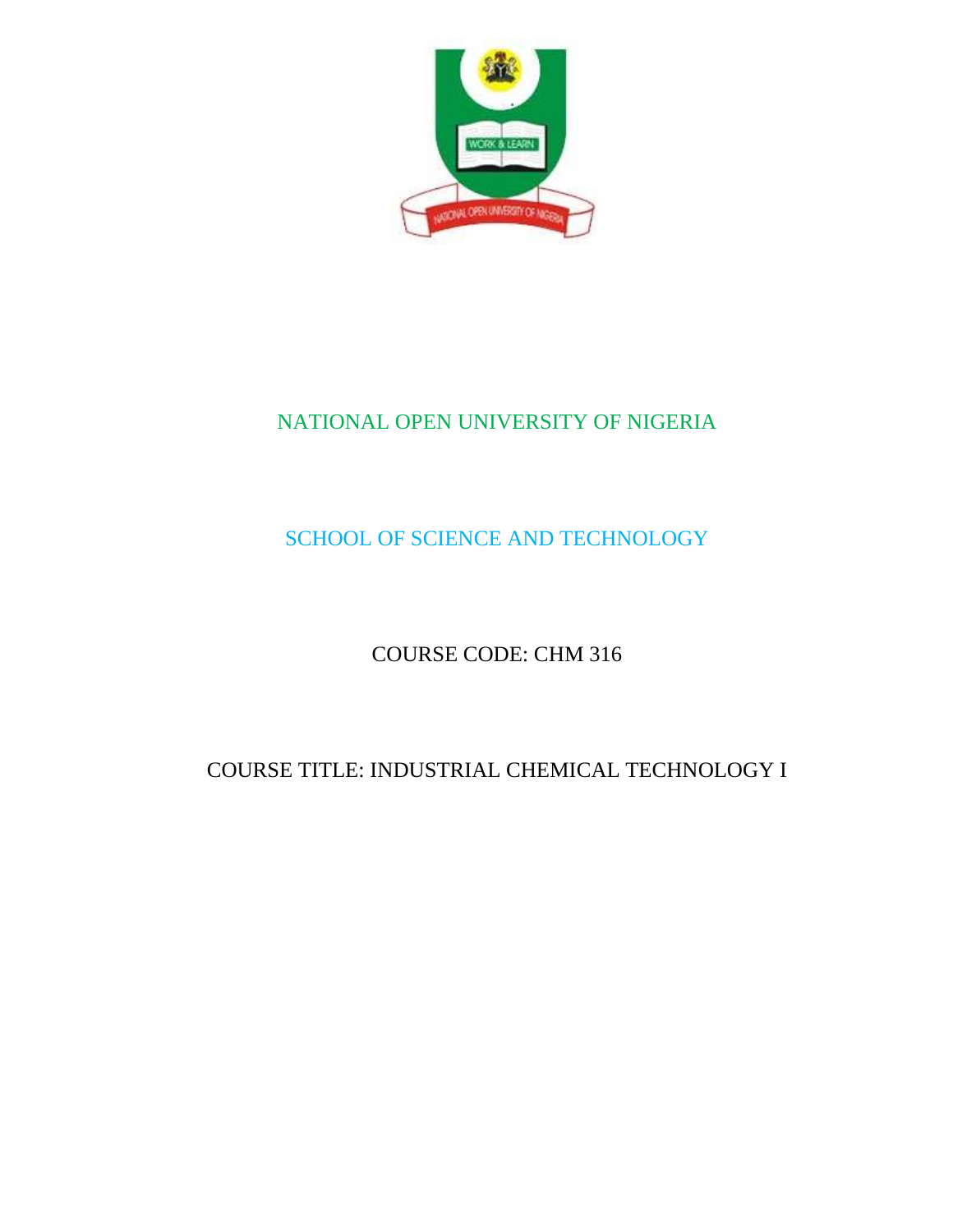| <b>COURSE</b><br><b>GUIDE</b>       |                                                                                                                                                                                                                                                       |                                              |
|-------------------------------------|-------------------------------------------------------------------------------------------------------------------------------------------------------------------------------------------------------------------------------------------------------|----------------------------------------------|
| <b>CHM 316</b>                      | INDUSTRIAL CHEMICAL TECHNOLOGY I                                                                                                                                                                                                                      |                                              |
| <b>Course Team</b>                  | Kolawole Sunday Adebayo (Course Developer) -<br>University of Abuja<br>Prof. Folahan Adekola (Course Editor) -<br>University of Ilorin<br>Dr. Emeka Ogoko (Course Coordinator) $\frac{1}{2}$ NOUN<br>Dr. Abimbola Ogunsipe (Programme)<br><b>NOUN</b> | Leader)<br>$\hspace{0.1mm}$ $\hspace{0.1mm}$ |
| MATIONAL OFEN UNIVERSITY OF MAGERIA | NATIONAL OPEN UNIVERSITY OF NIGERIA                                                                                                                                                                                                                   |                                              |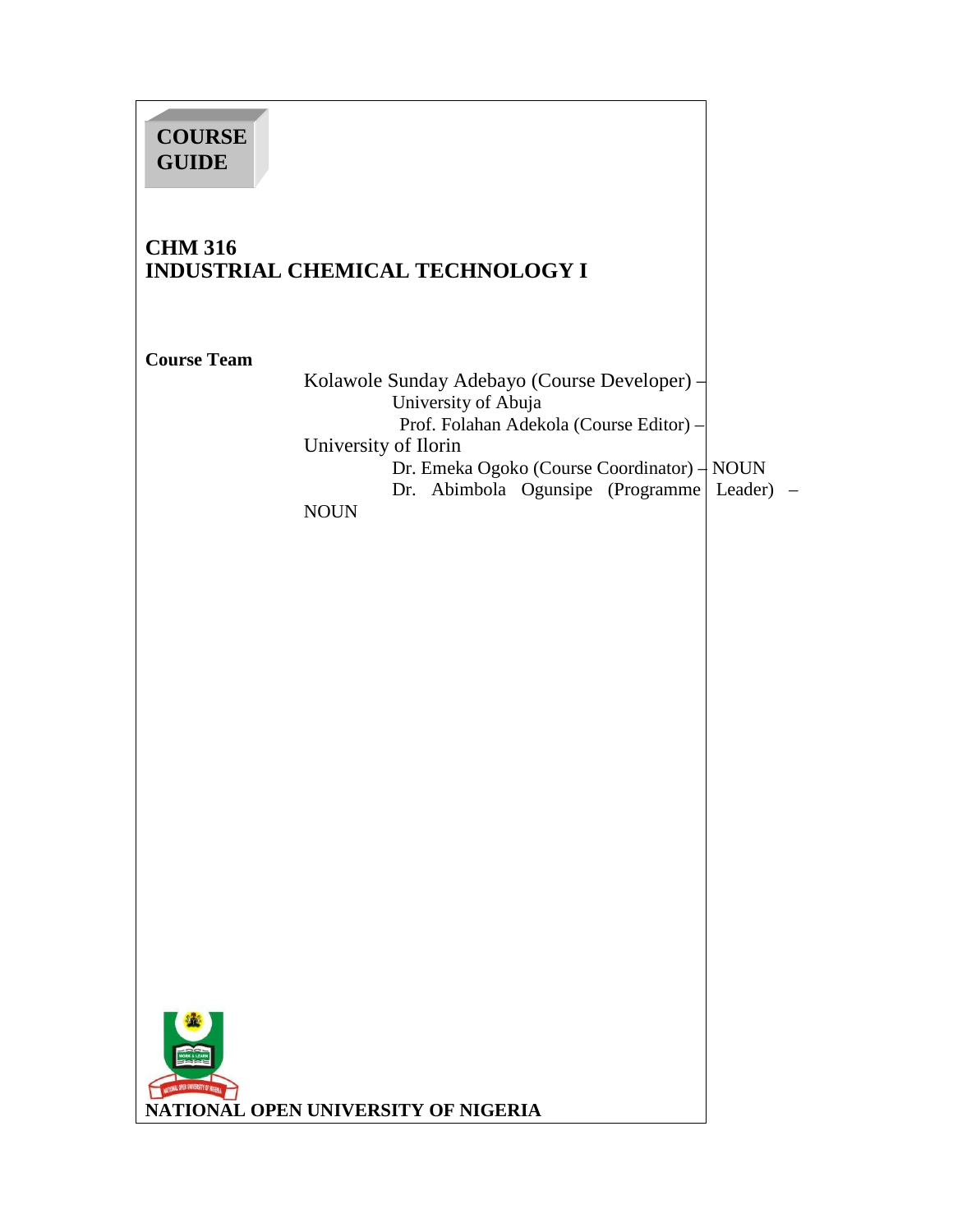National Open University of Nigeria **Headquarters** 14/16 Ahmadu Bello Way Victoria Island Lagos

Abuja Office No. 5 Dar es Salaam Street Off Aminu Kano Crescent Wuse II, Abuja

e-mail: centralinfo@nou.edu.ng URL: www.nou.edu.ng

Published by: National Open University of Nigeria

Printed 2012

ISBN:

All Rights Reserved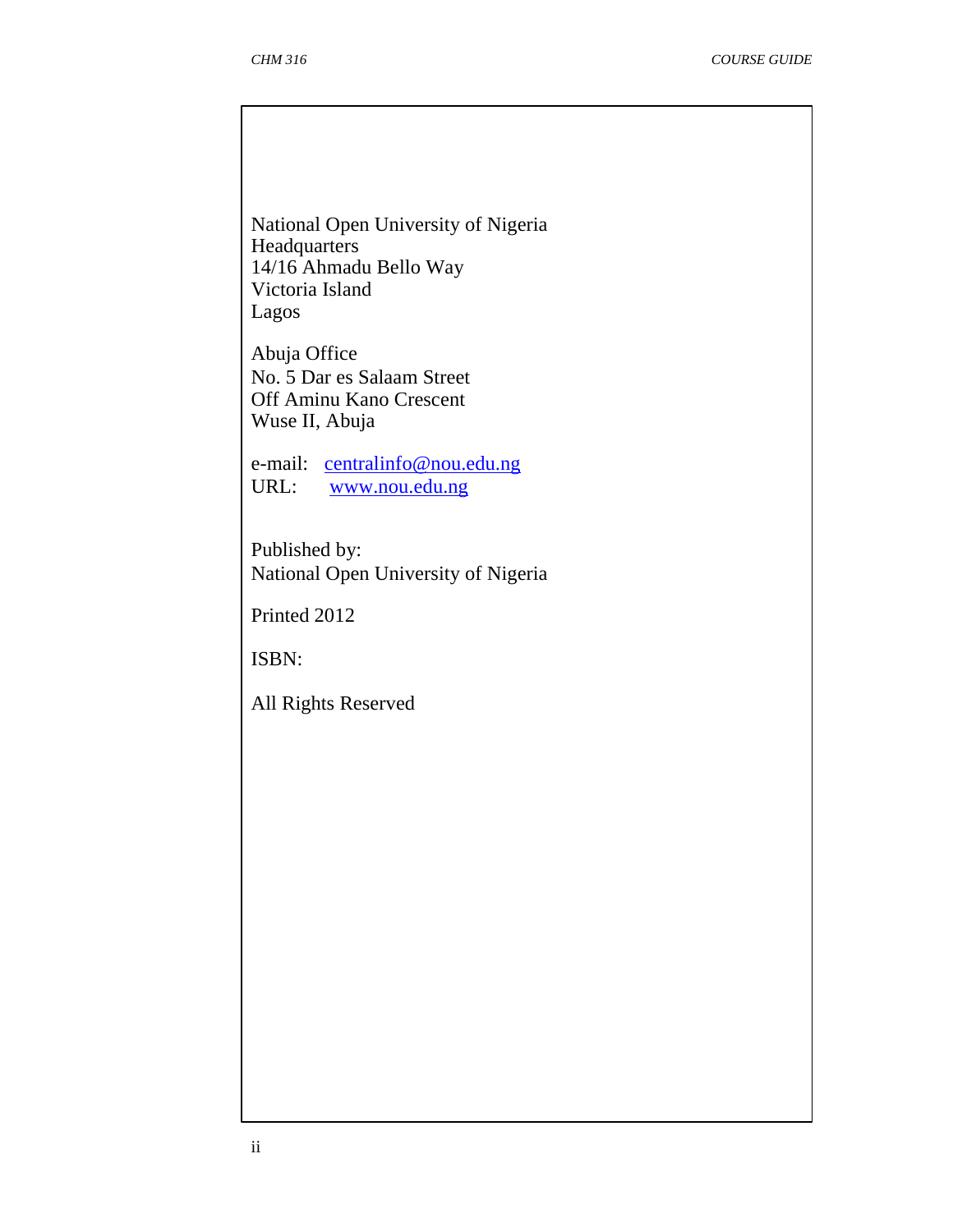## **CONTENTS**

# **PAGE**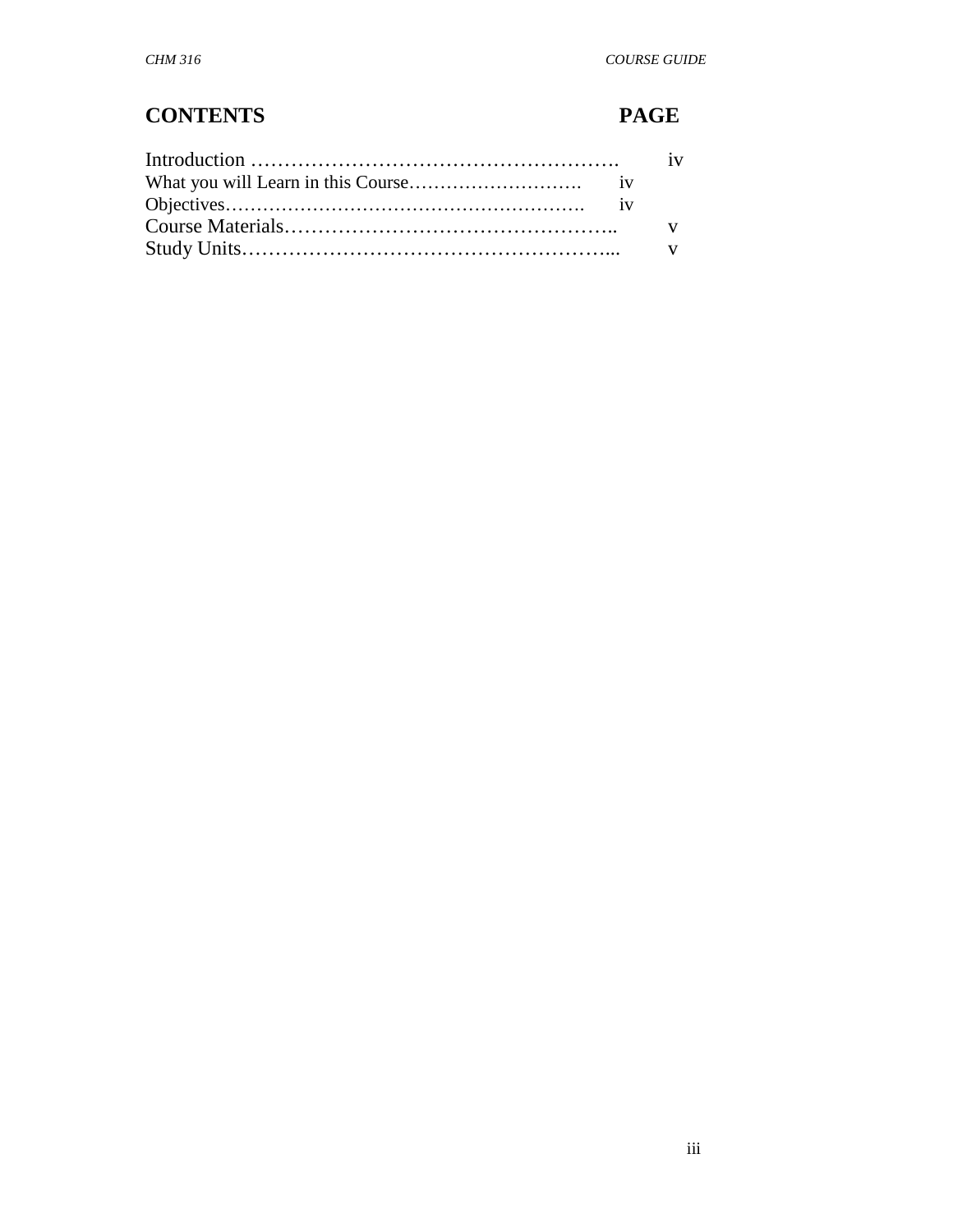#### **INTRODUCTION**

You are welcome to this chemistry course. The course will enhance your capacity in the knowledge of industrial development. The knowledge of chemical technology is quite essential and imperative, particularly in the modern era of industrialisation in the world. An effort has been made to cover the necessary outline as prescribed by the National Open University of Nigeria.

 The course has been packaged in such a way that you will learn the course using the open learning system techniques available at NOUN. We wish you success in the course and hope you will find it interesting and useful.

#### **WHAT YOU WILL LEARN IN THIS COURSE**

The course is entitled "Industrial Chemical Technology 1." It intends to expose you to the modern practice of chemical operations in the industry. Industrial chemical technology can be described as the scientific background of techniques used in the chemical industries. Therefore, Industrial Chemical Technology 1 will serve as a basis for which the knowledge of transforming raw material into product could be built, as most operation in the industry has to do with heat and mass transfer processes. Also, in this course, you will learn about unit operations which involve most process steps that are described by theories based on conservation of mass, energy and impulse. Lastly, you will also be exposed to the principles and practice of some chemical technology equipment available in the industry.

#### **OBJECTIVES**

The important objectives of this course are summarised below. That is, on completion of the course, you should be able to:

- list the day to day problems of chemical technological operations in industries
- discuss heat and mass transfer processes as essential parts of most chemical processes
- analyse the differences between heat and mass transfer operations
- mention some of the various unit operations obtainable in the industry
- identify chemical technology equipment.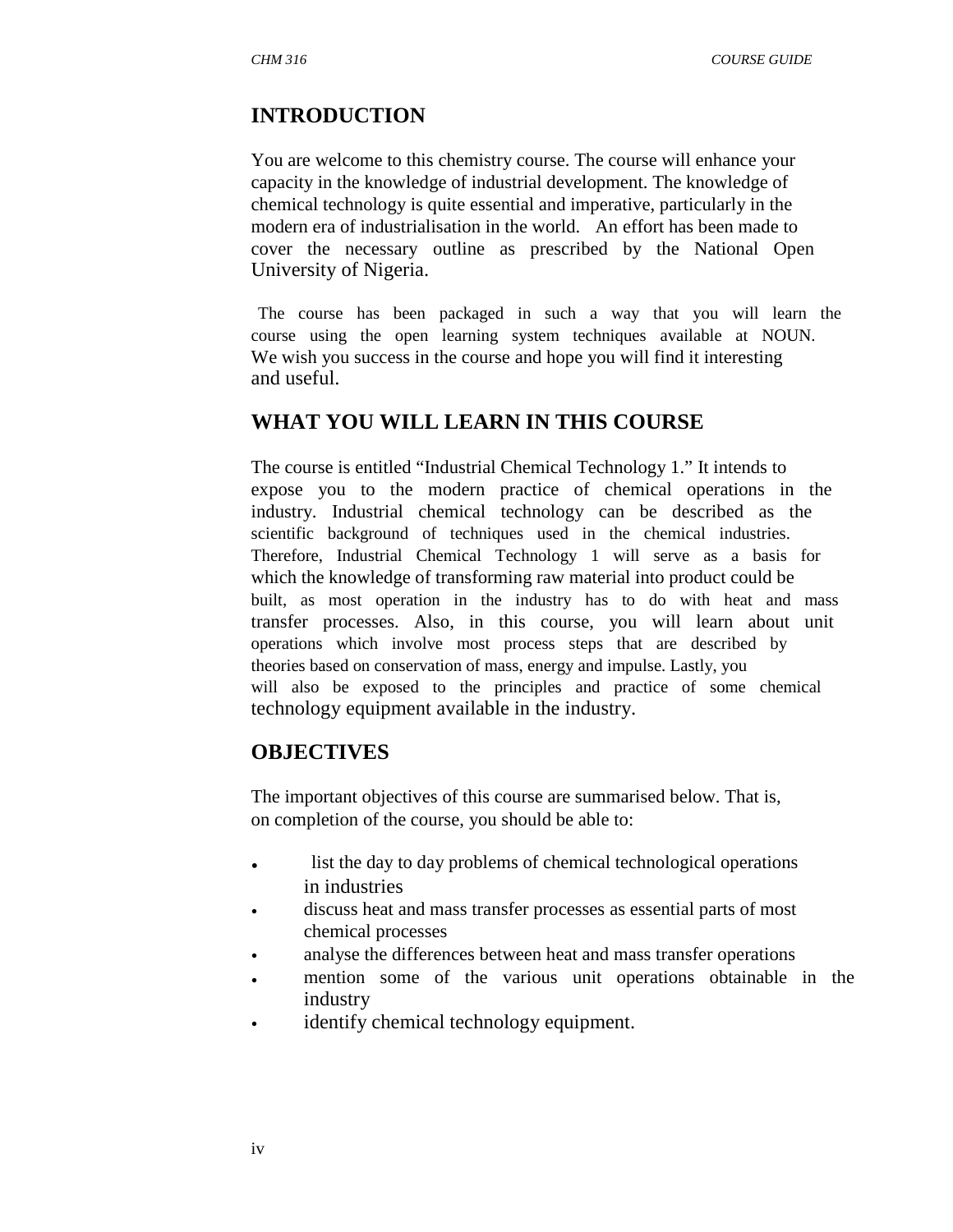### **COURSE MATERIALS**

There are three different sets of course materials that will be used for this course.

- i. A course guide which spells out the broad details of the industrial chemical technology course.
- ii. The study units with detailed learning information. Each study unit has a set of performance objectives along with other relevant learner's guide. Thus, the course is divided into four broad units, each unit having sub-sections.
- iii. A set of recommended chemical process textbooks and relevant websites are listed at the end of each study unit.

### **STUDY UNITS**

#### **Module 1**

- Unit 1 Heat Transfer Process
- Unit 2 Mass Transfer Process
- Unit 3 Unit Operations
- Unit 4 Chemical Technology Equipment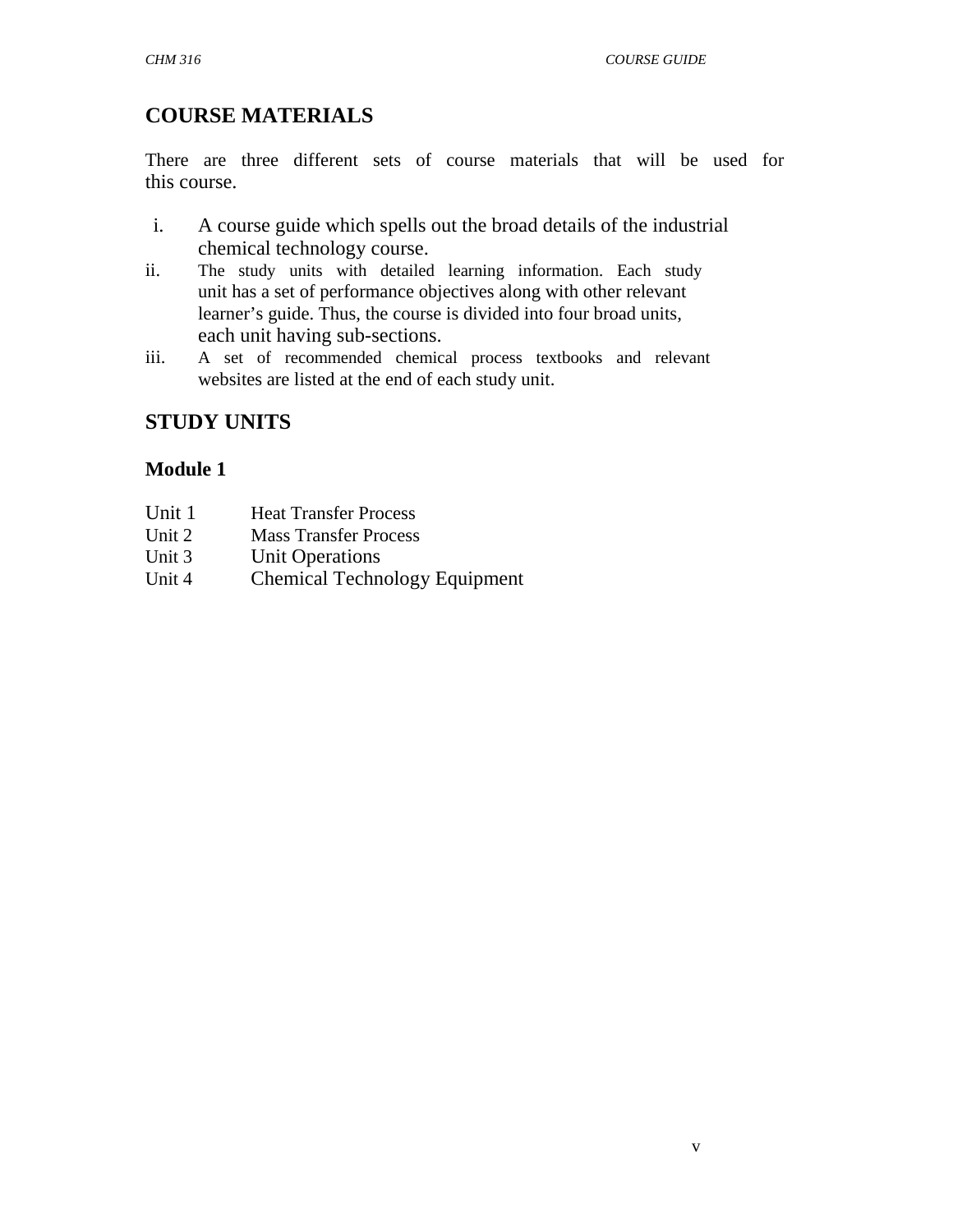#### **Contract Contract Contract Contract MAIN CONTENTS**

# **PAGE**

|        | Module 1 $\cdots$ $\cdots$ $\cdots$ $\cdots$ $\cdots$ $\cdots$ $\cdots$ $\cdots$ $\cdots$ $\cdots$ $\cdots$ $\cdots$ $\cdots$ |  |
|--------|-------------------------------------------------------------------------------------------------------------------------------|--|
| Unit 1 |                                                                                                                               |  |
| Unit 2 |                                                                                                                               |  |
| Unit 3 |                                                                                                                               |  |
| Unit 4 |                                                                                                                               |  |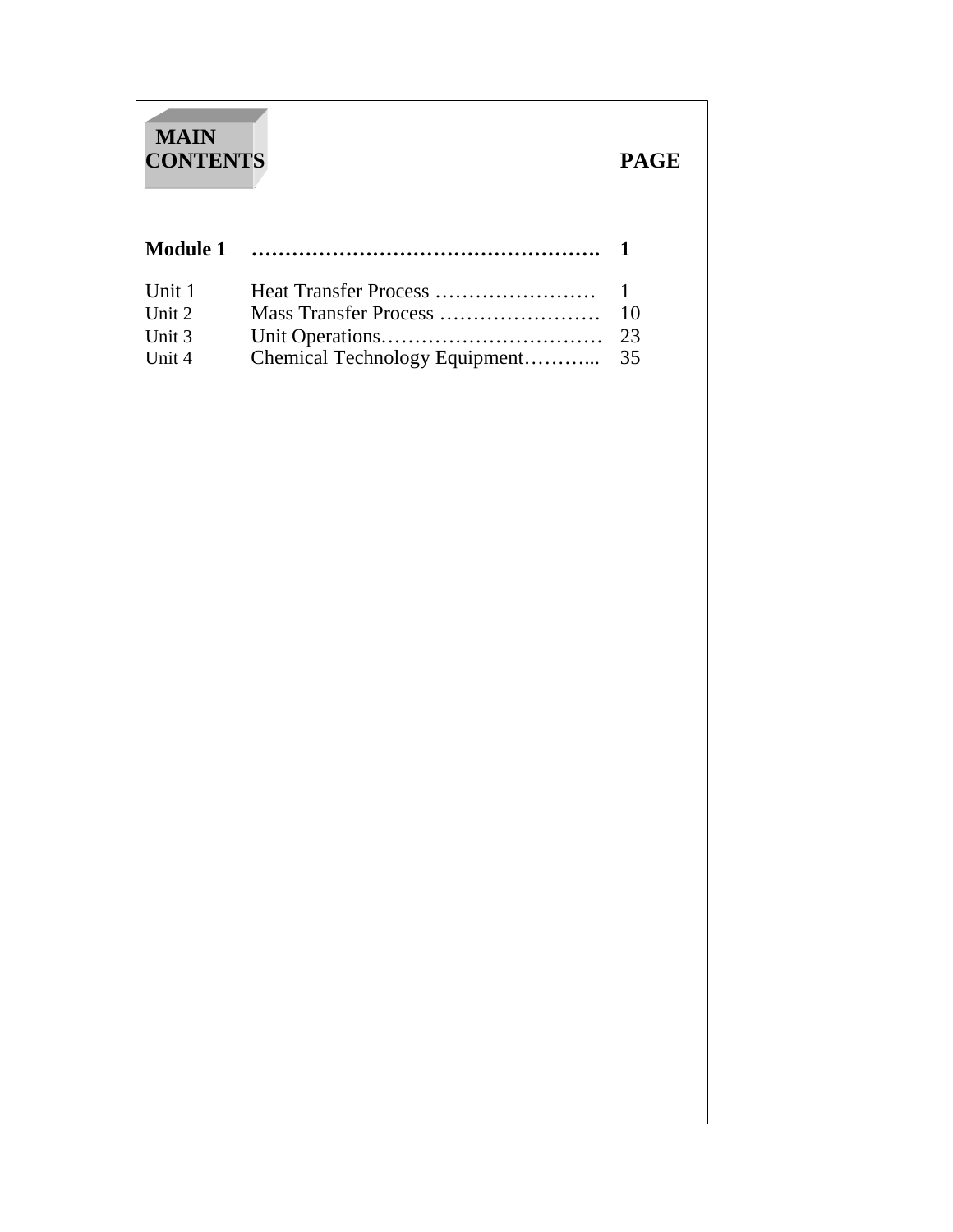## **MODULE 1**

- Unit 1 Heat Transfer Process
- Unit 2 Mass Transfer Process
- Unit 3 Unit Operations
- Unit 4 Chemical Technology Equipment

## **UNIT 1 HEAT TRANSFER PROCESS**

#### **CONTENTS**

- 1.0 Introduction
- 2.0 Objectives
- 3.0 Main Content
	- 3.1 Heat
	- 3.2 Definition of Heat Transfer
	- 3.3 Basic Laws Governing Heat Transfer
	- 3.4 Modes of Heat Transfer
		- 3.4.1 Conduction
		- 3.4.2 Convection<br>3.4.3 Radiation
		- Radiation
- 4.0 Conclusion
- 5.0 Summary
- 6.0 Tutor- Marked Assignment
- 7.0 References/Further Reading

### **1.0 INTRODUCTION**

Heat transfer is a discipline that is concerned with the generation, use, conversion, and exchange of thermal energy and heat between physical systems. It is classified into various mechanisms: heat conduction, convection, thermal radiation, and transfer of energy by phase changes. Engineers and industrial technologists also consider the transfer of mass of differing chemical species, either cold or hot, to achieve heat transfer. While these mechanisms have distinct characteristics, they often occur simultaneously in the same system.

Heat conduction, also called diffusion, is the direct microscopic exchange of kinetic energy of particles through the boundary between two systems. When an object is at a different temperature from another body or its surroundings, heat flows so that the body and the surroundings reach the same temperature, at which point they are said to be in a state of thermal equilibrium. Such spontaneous heat transfer occurs from a region of high temperature to another region of lower temperature according to the second law of thermodynamics.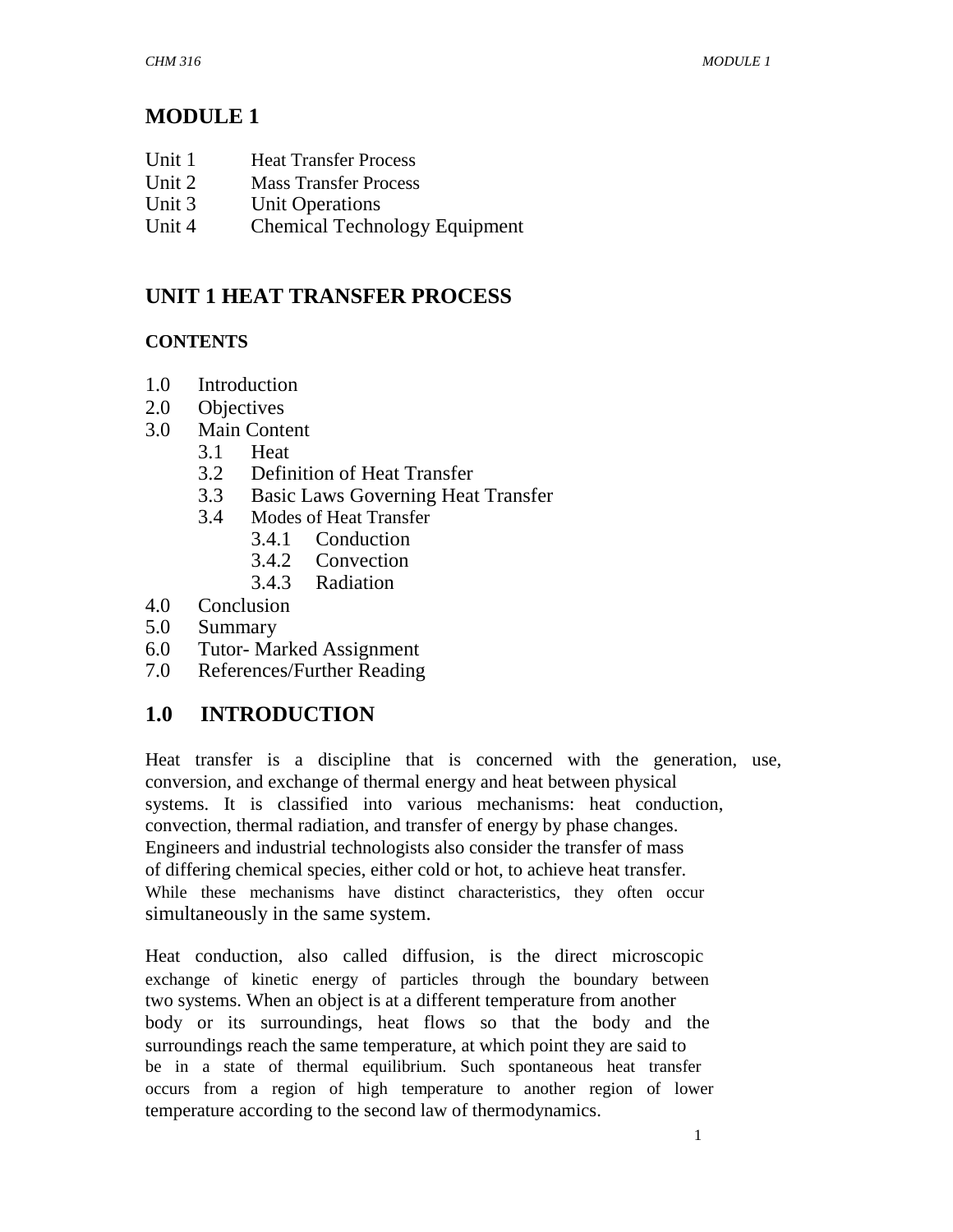Heat convection occurs when bulk flow of a fluid (gas or liquid) carries heat along with the flow of matter in the fluid. The flow of fluid may be forced by external processes, or sometimes (in gravitational fields) by buoyancy forces caused when thermal energy expands the fluid (for example in a fire plume), thus influencing its own transfer. The latter process is sometimes called "natural convection". All convective processes also move heat partly by diffusion. Another form of convection is forced convection. In this case the fluid is forced to flow by use of a pump, fan or other mechanical means.

The final major form of heat transfer is by radiation, which occurs in any transparent medium (solid or fluid), but may also occur across vacuum (as when the sun heats the earth). Radiation is the transfer of energy through space by means of electromagnetic waves in much the same way as electromagnetic light waves transfer light. The same laws that govern the transfer of light also govern the radiant transfer of heat.

#### **2.0 OBJECTIVES**

At the end of this unit, you should be able to:

- discuss how heat flows from a higher to lower temperature
- analyse heat exchange in the body
- explain what happens when a body is heated or cooled
- state clearly the laws of thermodynamics.

### **3.0 MAIN CONTENT**

#### **3.1 Heat**

Heat is defined as the transfer of thermal energy across a well-defined boundary around a thermodynamic system. It is a characteristic of a process and is not statically contained in matter.

Heat (denoted by the symbol Q) may be seen as something that appears when a system changes its state due to a difference in temperature between the system and its surroundings. Thus, it is a form of energy in transit.

If heat flows into a system from the surroundings, the quantity is said to be positive and conversely, if the heat flows from the system to the surroundings it is said to be negative. In other words:

Heat received or gained by the system  $= +Q$ Heat rejected or released or given-out by the system  $= -Q$ Heat released by one substance = Heat gained by another substance. 2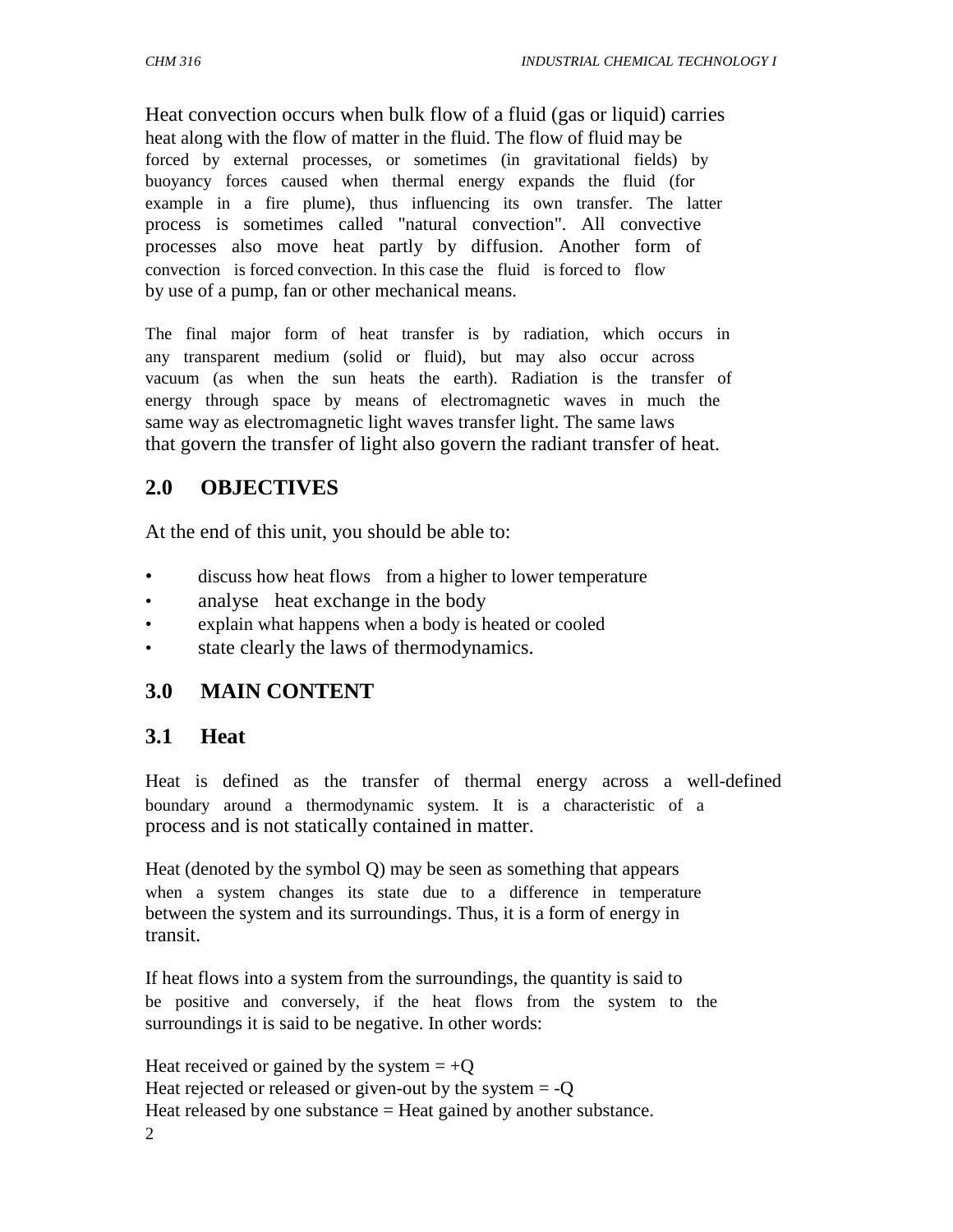#### **3.2 Definition of Heat Transfer**

Heat transfer may be defined as the transmission of energy from one region to another as a result of temperature gradient.

In engineering contexts, however, the term heat transfer has acquired a specific usage, despite its literal redundancy of the characterisation of transfer. In these contexts, heat is taken as synonymous to thermal energy. This usage has its origin in the historical interpretation of heat as a fluid (caloric) that can be transferred by various causes, and that is also common in the language of laymen and everyday life.

Fundamental methods of heat transfer include conduction, convection, and radiation. Physical laws describe the behaviour and characteristics of each of these methods. Real systems often exhibit a complicated combination of all. Heat transfer methods are used in numerous disciplines, such as automotive engineering, thermal management of electronic devices and systems, climate control, insulation, materials processing, and power plant engineering.

Various mathematical methods have been developed to solve or approximate the results of heat transfer in systems. Heat transfer is a path function (or process quantity), as opposed to a state quantity; therefore, the amount of heat transferred in a thermodynamic process that changes the state of a system depends on how that process occurs, not only the net difference between the initial and final states of the process. Heat flux is a quantitative, vectorial representation of the heat flow through a surface.

Heat transfer is typically studied as part of a general chemical engineering or mechanical engineering curriculum. Typically, thermodynamics is a prerequisite for heat transfer courses, as the laws of thermodynamics are essential to the mechanism of heat transfer. Other courses related to heat transfer include energy conversion, thermofluids, and mass transfer.

The transport equations for thermal energy (Fourier's law), mechanical momentum (Newton's law for fluids), and mass transfer (Fick's laws of diffusion) are similar and analogies among these three transport processes have been developed to facilitate prediction of conversion from any one to the others.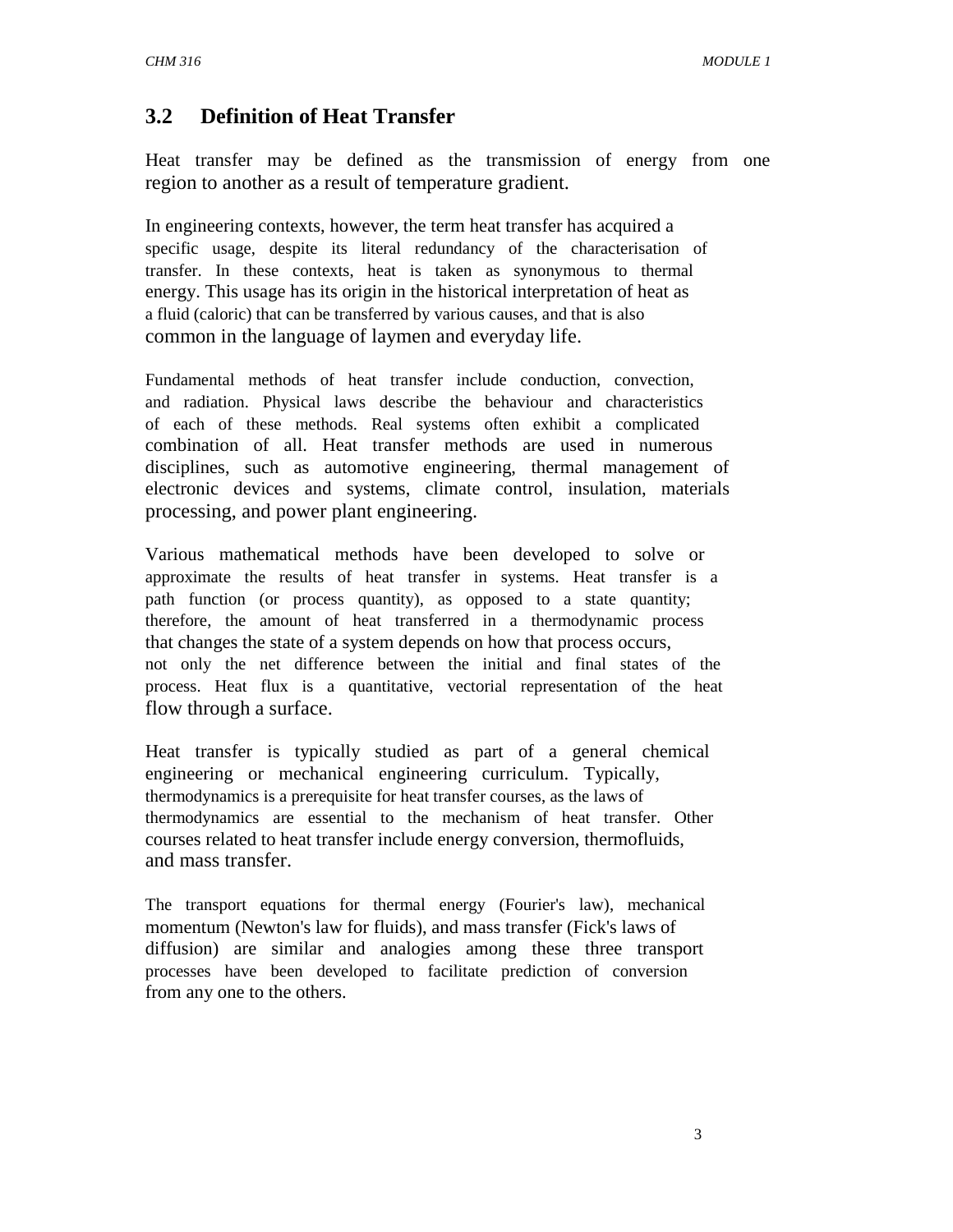#### **3.3 Basic Laws Governing Heat Transfer**

- **(a) First Law of Thermodynamics:** This law is based on the law of conservation of energy. It states that energy can be converted from one form to another, but cannot be created or destroyed. Thus, heat lost by one body is equivalent to heat gained by the other body if there is heat transfer process.
- **(b) Second Law of Thermodynamics:** It states that "heat will flow naturally from one reservoir to another at a lower temperature, but not in opposite direction without assistance."

This law establishes the condition for the direction of energy transport as heat postulates that the flow of energy as heat through a system boundary will always be in direction of lower temperature (or along negative temperature gradient).

**(c) Third Law of Thermodynamics:** The law can be considered in connection with the determination of entropy to molecular disorder, the greater the disorder or freedom of motions of the atoms or molecules in a system, the greater the entropy of the system. The third law states that "the entropy of a perfect crystalline substance is zero at the absolute zero of temperature." As the temperature increases, the freedom of motions also increases. Thus, the entropy of any substances above 0K is greater than zero. The importance of the third law of thermodynamics is that it allows us to determine the absolute entropies of substances.

#### **3.4 Modes of Heat Transfer**

The fundamental modes of heat transfer are:

i. Conduction ii. Convection iii. Radiation

#### **3.4.1 Conduction**

Conduction is the transfer of heat from one part of a substance to another part of the same substance, or from one substance to another in physical contact with it, without appreciable displacement of molecules forming the substance.

(a) Thermal Conduction

On a microscopic scale, heat conduction occurs as hot, rapidly moving or vibrating atoms and molecules interact with neighboring atoms and 4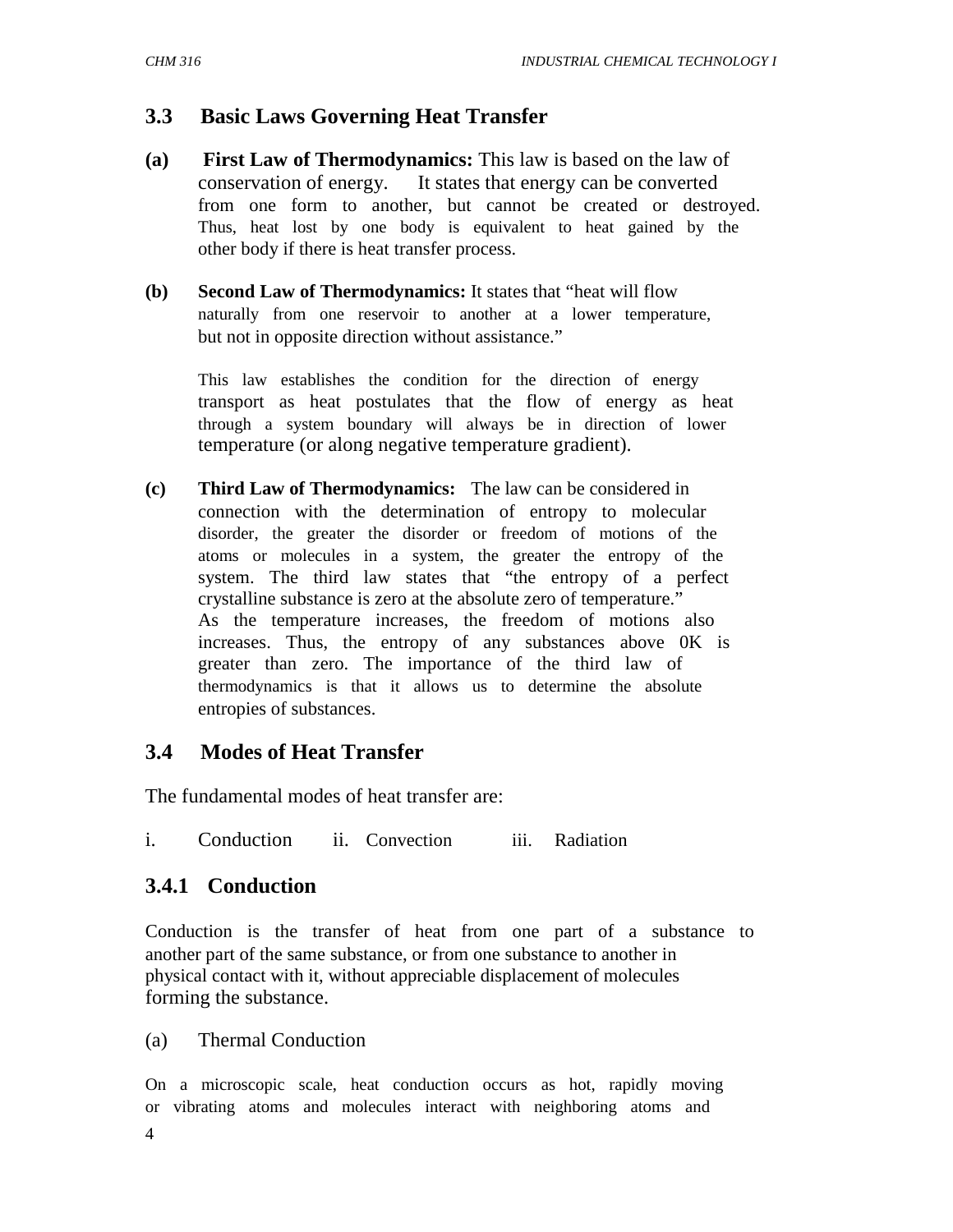molecules, transferring some of their energy (heat) to these neighboring particles. In other words, heat is transferred by conduction when adjacent atoms vibrate against one another, or as electrons move from one atom to another. Conduction is the most significant means of heat transfer within a solid or between solid objects in thermal contact. Fluids especially gases are less conductive; the mechanism of heat transfer is simple. The kinetic energy of a molecule is a function of temperature. These molecules are in a continuous random motion exchanging energy and momentum. When a molecule from a higher temperature region collides with a molecule from the low temperature region, it loses energy by collisions. In liquids, the mechanism of heat is nearer to that of gases. However, the molecules are more closely spaced and intermolecular forces come into play.

(b) Steady State Conduction

Steady state conduction (see Fourier's law) is a form of conduction that happens when the temperature difference driving the conduction is constant, so that after an equilibration time, the spatial distribution of temperatures in the conducting object does not change any further. In steady state conduction, the amount of heat entering a section is equal to amount of heat coming out.

(c) Transient Conduction

Transient conduction (see heat equation) occurs when the temperature within an object changes as a function of time. Analysis of transient systems is more complex and often calls for the application of approximation theories or numerical analysis by computer.

#### **Fourier's Law of Heat Conduction**

Fourier's Law of heat conduction is an empirical law based on observation and states that 'The rate of flow of heat through a simple homogeneous solid is directly proportional to the area of the section at right angles to the direction of heat flow, and to change of temperature with respect to the length of the path of heat flow'

Mathematically, it can be represented by the equation:

$$
\frac{Q}{dx} \alpha A. dt
$$

Where,  $Q =$  Heat flow through a body per unit (in watts), W  $A =$  Surface area of heat flow (perpendicular to the direction of flow)  $m^2$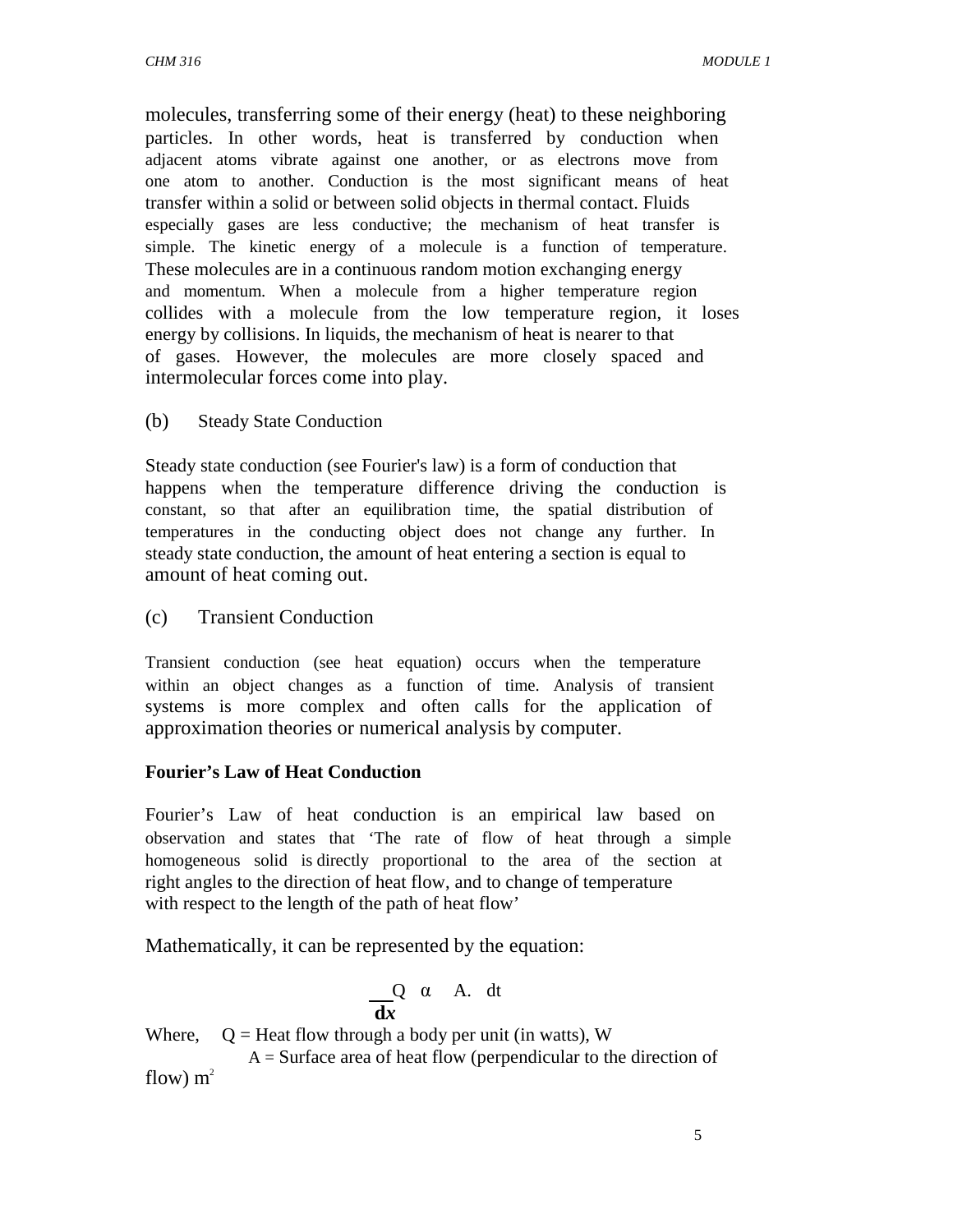$dt$  = Temperature difference of the faces of block (homogeneous solid) of thickness 'dx' through which heat flows,  $\degree$ C or K and  $dx =$ Thickness of body in the direction of flow, m. Thus,  $Q = -k \cdot A \, dt$ 

**d***x*

Where,  $k =$  Constant of proportionality and is known as thermal conductivity of the body.

The –ve sign of k is to take care of the decreasing temperature along with the direction of increasing thickness or the direction of heat flow. The temperature gradient dx/dy is always negative along positive *x*  direction and, therefore, the value Q becomes +ve.

### **3.4.2 Convection**

Convective heat transfer, or convection, is the transfer of heat from one place to another by the movement of fluids, a process that is essentially transferred of heat via mass transfer. The term fluid means any substance that deforms under shear stress; it includes liquids, gases, plasmas, and some plastic solids.) Bulk motion of fluid enhances heat transfer in many physical situations, such as between a solid surface and the fluid. Convection is usually the dominant form of heat transfer in liquids and gases. Although sometimes discussed as a third method of heat transfer, convection is usually used to describe the combined effects of heat conduction within the fluid (diffusion) and heat transference by bulk fluid flow streaming. The process of transport by fluid streaming is known as advection, but pure advection is a term that is generally associated only with mass transport in fluids, such as advection of pebbles in a river. In the case of heat transfer in fluids, where transport by advection in a fluid is always also accompanied by transport via heat diffusion (also known as heat conduction), the process of heat convection is understood to refer to the sum of heat transport by advection and diffusion/conduction.

Free, or natural, convection occurs when bulk fluid motion (steams and currents) are caused by buoyancy forces that result from density variations due to variations of temperature in the fluid. Forced convection is a term used when the streams and currents in the fluid are induced by external means—such as fans, stirrers, and pumps—creating an artificially induced convection current.

Convective heating or cooling in some circumstances may be described by Newton's Law of cooling: "The rate of heat loss of a body is proportional to the difference in temperatures between the body and its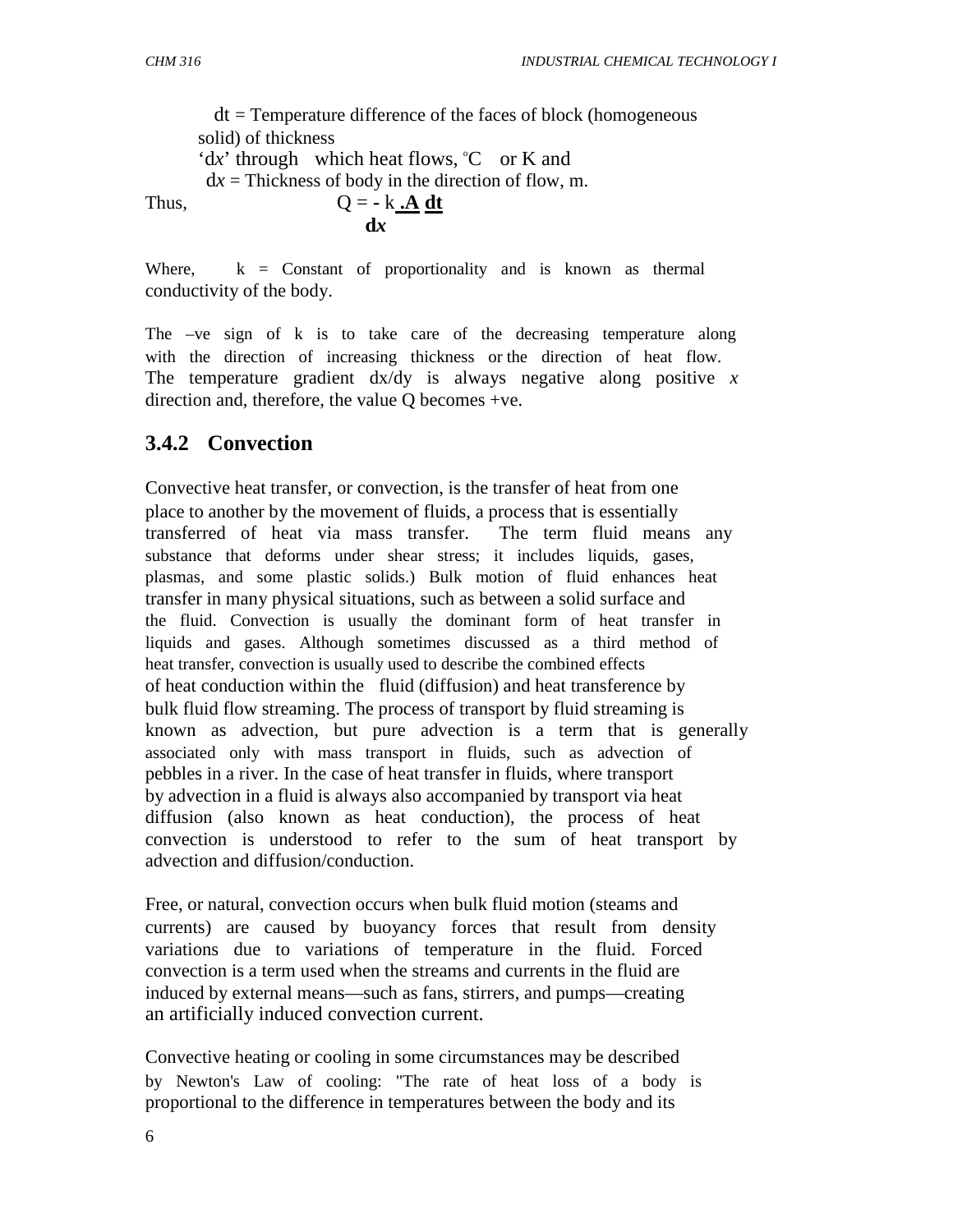surroundings." However, by definition, the validity of Newton's Law of cooling requires that the rate of heat loss from convection be a linear function of ("proportional to") the temperature difference that drives heat transfer, and in convective cooling this is sometimes not the case. In general, convection is not linearly dependent on temperature gradients, and in some cases is strongly nonlinear. In these cases, Newton's Law does not apply.

#### **3.4.3 Radiation**

Thermal radiation

A red-hot iron object transfers heat to the surrounding environment primarily through thermal radiation.

Thermal radiation is energy emitted by matter as electromagnetic waves due to the pool of thermal energy that all matter possesses that has a temperature above absolute zero. Thermal radiation propagates without the presence of matter through the vacuum of space.

Thermal radiation is a direct result of the random movements of atoms and molecules in matter. Since these atoms and molecules are composed of charged particles (protons and electrons), their movement results in the emission of electromagnetic radiation, which carries energy away from the surface.

Unlike conductive and convective forms of heat transfer, thermal radiation can be concentrated in a small spot by using reflecting mirrors, which is exploited in concentrating solar power generation. The properties of radiant heat in general, are similar to those of light. Some of these properties are:

- (i) It does not require the presence of a material medium for its transmission
- (ii) Radiant heat can be reflected from the surfaces and obeys the ordinary laws of reflection
- (iii) It travels with velocity of light
- (iv) Like light, it shows interference, diffraction and polarisation etc.
- (v) It follows the law of inverse square.

The wavelength of heat radiations is longer than that of light waves; hence they are invisible to the eye.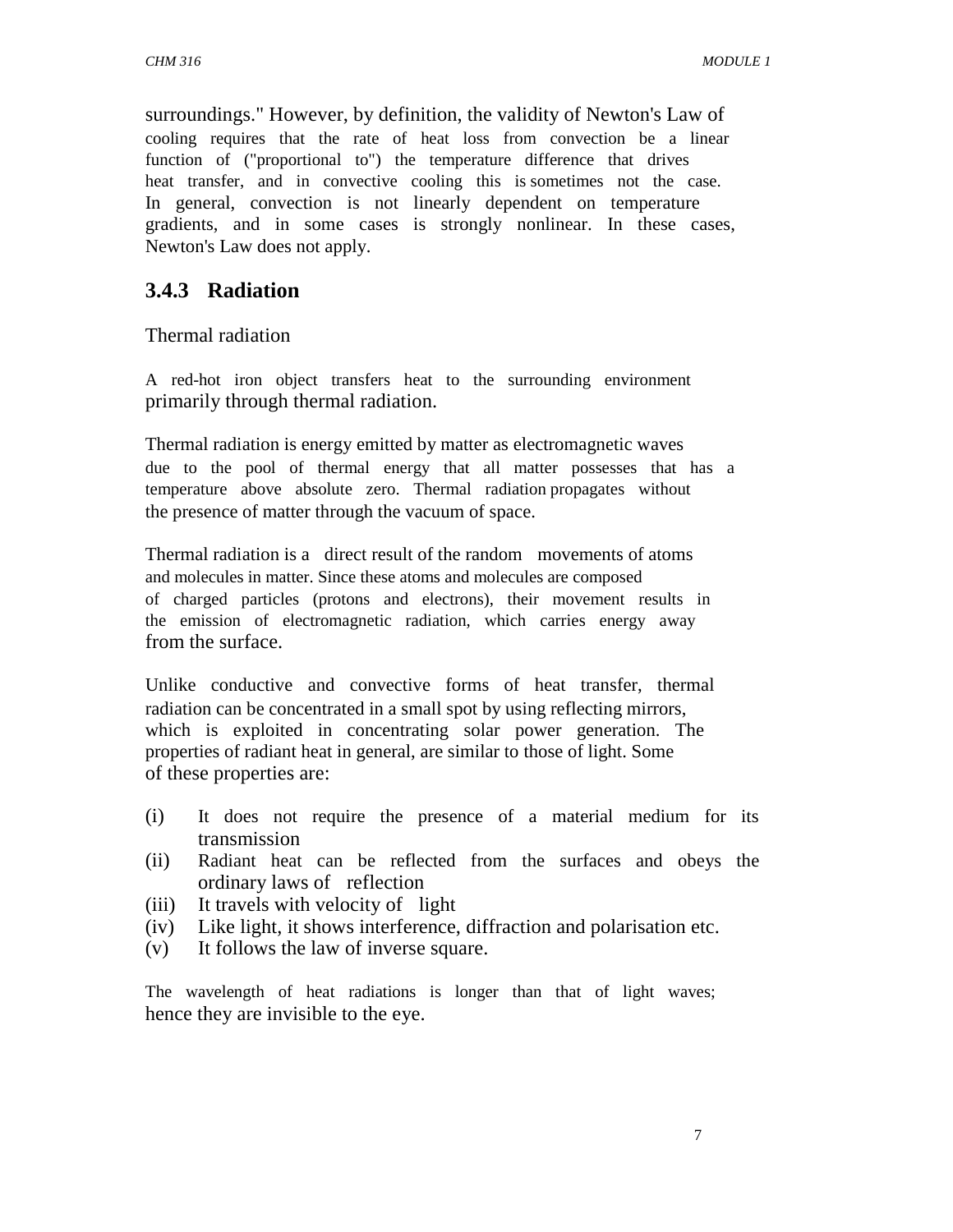## **4.0 CONCLUSION**

Heat transfer is the common phenomenon in several unit operations such as evaporation, drying and crystallisation, condensation, distillation etc; employed in the transformation of raw materials into products in the industry.

 The physical and chemical steps in a process are set with the help of combined knowledge and experience of engineers, industrial chemists, technologists and cost experts to produce a product. The individual operations have some common phenomena and are based on the same scientific principles. For instance, consider two examples of distillation processes which are petroleum distillation and the production of alcoholic beverages. In the first case, oil is separated into its many components, with the lightest at the top and the heaviest on the bottom. In the latter, the gas is enriched in ethanol, which is later re-condensed.

#### **5.0 SUMMARY**

You have learnt from this unit that heat is the energy transferred from one body or system to another as a result of a difference in temperature. Heat always migrates from the hotter object to the cooler object, never the other way around. Heat is transferred by three methods: conduction, convection, and radiation. Conduction requires the physical contact of two objects. In the case of a wall, heat is conducted through the layers within the wall from the warmer side to the cooler side. Convection is heat transfer due to fluid or airflow. A common example is when warm air rises (or cool air falls) on a wall's inside surface, inducing air movement. Heat is transferred by radiation when surfaces exchange electromagnetic waves, such as light, infrared radiation, UV radiation or microwaves. Radiation does not require any fluid medium or contact, but does require an air gap or other transparent medium between the surfaces exchanging radiation. Radiation exchange occurs between two surfaces when one is warmer than the other and they are in "view" of each other; i.e., there is nothing between the two surfaces. Also, several laws such as thermodynamics law, Fourier's law of heat conduction, law of cooling were discussed.

#### **6.0 TUTOR-MARKED ASSIGNMENT**

- i. Define the following terms: (c) Thermodynamics. (a) Heat (b) Heat transfer
- ii. Enumerate the basic laws which govern heat transfer.
- iii. Name and explain briefly the various modes of heat transfer.
- iv. What is the significance of heat transfer?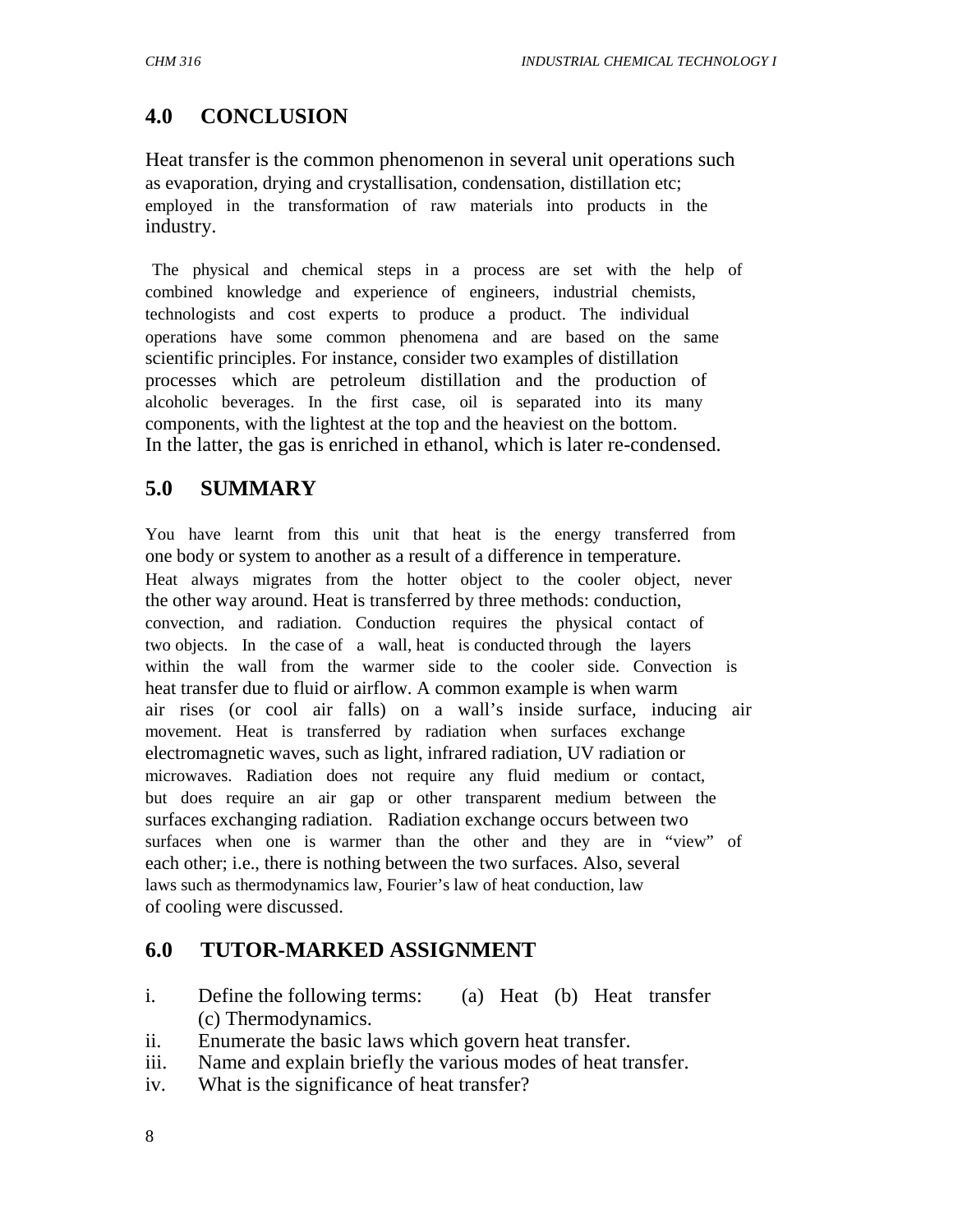- v. How does conduction heat transfer differ from convective heat transfer?
- vi. State Fourier's Law of heat conduction.

#### **7.0 REFERENCES/FURTHER READING**

Chang, R. (2002). *Chemistry*. (7<sup>th</sup> ed.). New York: McGraw- Hill Inc. p. 743.

http://en.wikipedia/wiki/ heat transfer.

Rajput, R.K. (2006*). Heat and Mass Transfer*. S. Chand & Company Ltd. pp. 1-24.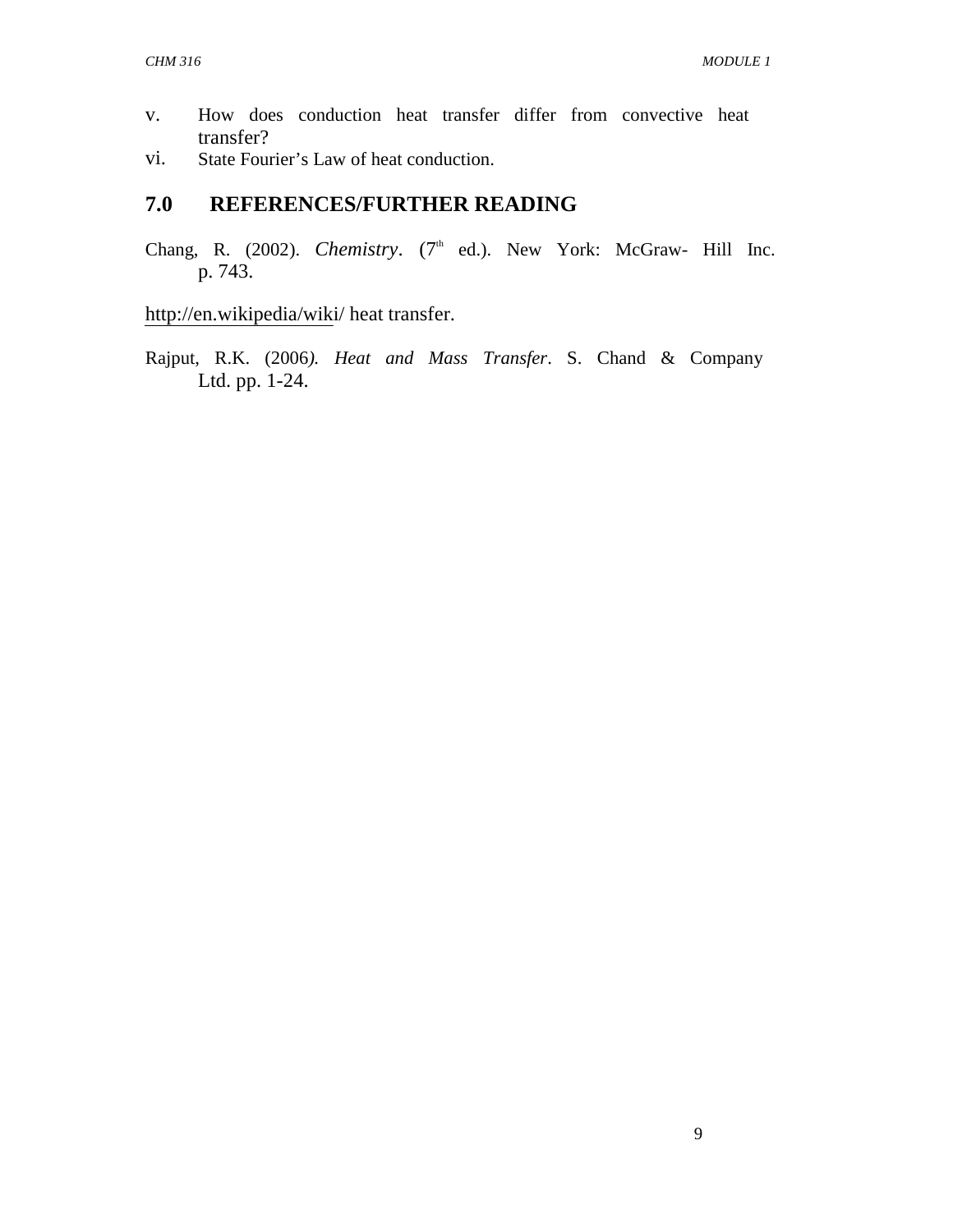## **UNIT 2 MASS TRANSFER PROCESS**

#### **CONTENTS**

- 1.0 Introduction
- 2.0 Objectives
- 3.0 Main Content
	- 3.1 Mass Transfer
	- 3.2 Modes of Mass Transfer
		- 3.2.1 Mass Transfer by Diffusion
		- 3.2.2 Mass Transfer by Convection
		- 3.2.3 Mass Transfer by Change of Phase
	- 3.3 Mass Transfer Operations
	- 3.4 Properties of Mixture
	- 3.5 Concentration of Species
	- 3.6 Velocities
	- 3.7 Diffusion Flux
		- 3.7.1 Diffusivity
		- 3.7.2 Diffusivity in Gases
		- 3.7.3 Diffusivity in Liquids
		- 3.7.4 Diffusivity in Solids
		- 3.7.5 Diffusion in Solids
		- 3.7.6 Diffusion in Process Solids
		- 3.7.7 Transient Diffusion
- 4.0 Conclusion
- 5.0 Summary
- 6.0 Tutor –Marked Assignment
- 7.0 References/Further Reading

# **1.0 INTRODUCTION**

In unit 1, you learnt about heat transfer as one of the basic operations in the industry and this occurs as a result of temperature gradient. In this unit, you will learn about mass transfer process. Unlike heat transfer which has to do with temperature gradient, mass transfer is as a result of concentration gradient. In a system consisting of one or more components whose concentrations vary from point to point, there is natural tendency for the transport of different species from the region of high to those of low concentrations. Thus, the process of transfer of mass as a result of the species concentration difference in a system/ mixture is called mass transfer.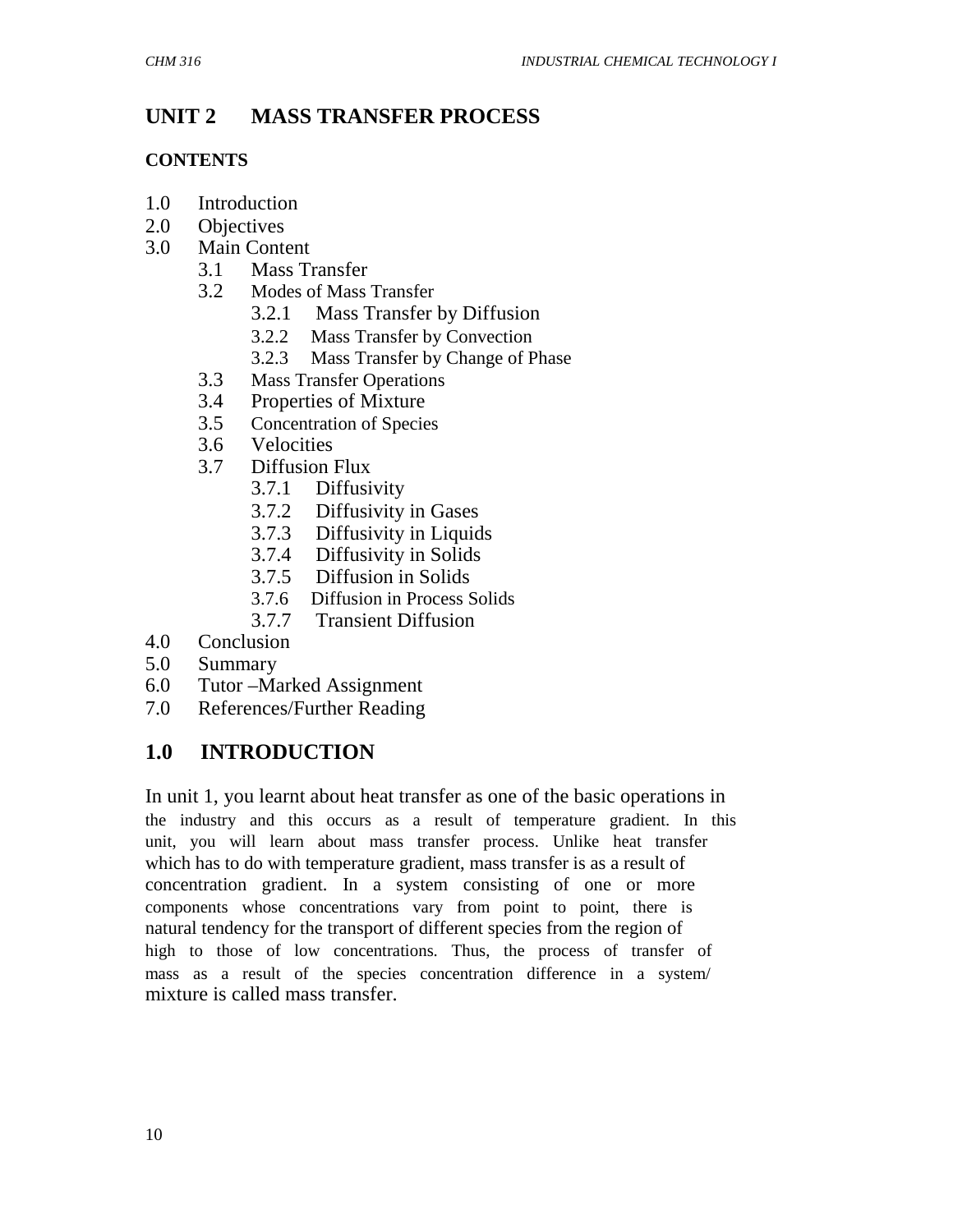### **2.0 OBJECTIVES**

At the end of this unit, you should be able to:

- explain briefly the term mass transfer
- list the various modes of mass transfer
- state Fick's Law of diffusion
- differentiate between mass concentration and molar concentration
- list several examples of mass transfer operation.

#### **3.0 MAIN CONTENT**

#### **3.1 Mass Transfer**

**Mass transfer** is the net movement of mass from one location, usually meaning a stream, phase, fraction or component, to another. Mass transfer occurs in many unit operation processes, such as absorption, evaporation, adsorption, drying, precipitation, membrane filtration, and distillation. Mass transfer is used by different scientific disciplines for different processes and mechanisms. The phrase is commonly used in engineering and applied sciences for physical processes that involve diffusive and convective transport of chemical species within physical systems.

Some common examples of mass transfer processes are the evaporation of water from a pond to the atmosphere, the purification of blood in the kidneys and liver, and the distillation of alcohol. In industrial processes, mass transfer operations include separation of chemical components in distillation columns, absorbents such as scrubbers, adsorbents such as activated carbon beds, and liquid-liquid extraction. Mass transfer is often coupled to additional transport processes, for instance in industrial cooling towers. These towers couple heat transfer to mass transfer by allowing hot water to flow in contact with hotter air and evaporate as it absorbs heat from the air.

### **3.2 Modes of Mass Transfer**

The mechanism of mass transfer depends greatly on the dynamics of the system in which it occurs. Like those of heat transfer, there are different modes of mass transfer. These are:

- (i) Mass transfer by diffusion
- (ii) Mass transfer by convection
- (iii) Mass transfer by change of phase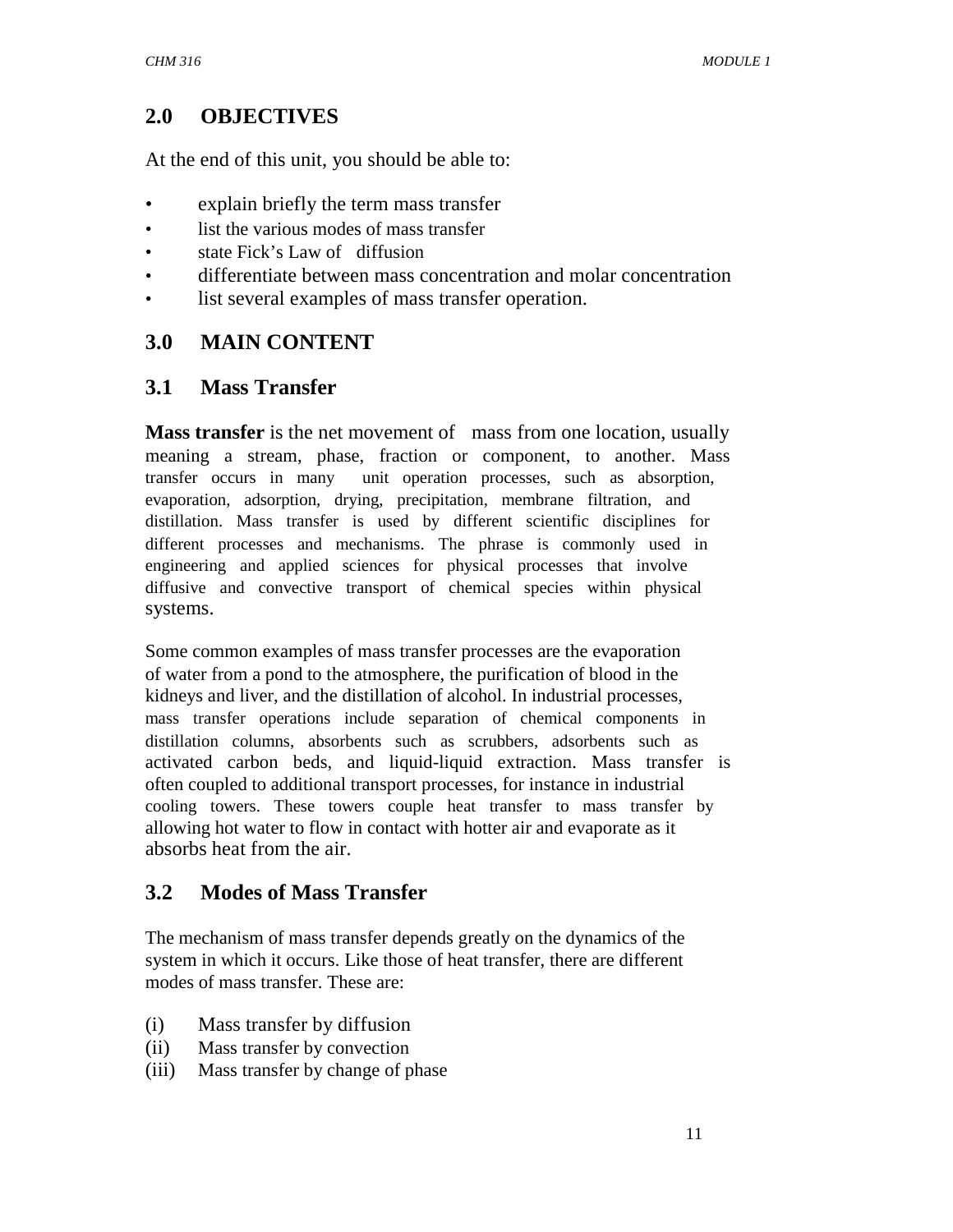#### **3.2.1 Mass Transfer by Diffusion (Molecular or Eddy Diffusion)**

The transport of water on a microscopic level as a result of diffusion from a region of high concentration to a region of low concentration in a system/mixture of liquids or gases is called molecular diffusion. It occurs when a substance diffuses through a layer of stagnant fluid and may be due to concentration, temperature or pressure gradients. In a gaseous mixture, molecular diffusion occurs due to random motion of the molecules.

When one of the diffusing fluids is in turbulent motion, the eddy diffusion takes place. Mass transfer is more rapid by eddy diffusion than by molecular diffusion. An example of an eddy diffusion process is dissipation of smoke from a smoke stack. Turbulence causes mixing and transfer of smoke to the ambient air.

## **3.2.2 Mass Transfer by Convection**

Mass transfer by convection involves transfer between a moving fluid and a surface, or between two relatively immiscible flowing fluids. The convective mass transfer depends on the transport properties and on the dynamic (laminar or turbulent) characteristics of the flowing fluid. A good example is the evaporation of ether.

# **3.2.3 Mass Transfer by Change of Phase**

Mass transfer occurs whenever a change from one place to another takes place. The mass transfer in such a case occurs due to simultaneous action of convection and diffusion. Some examples are:

- (i) Hot gases escaping from the chimney rise by convection and then diffuse into the air above the chimney.
- (ii) Mixing of water vapour with air during evaporation of water from the lake surface (partly by convection and partly by diffusion).
- (iii) Boiling of water in open air; there is first transfer of mass from liquid to vapour state and then vapour mass from the liquid interface is transferred to the open air by convection as well as diffusion.

# **3.3 Mass Transfer Operations**

When a system contains two or more components whose concentrations

vary from point to point, there is a natural tendency for mass to be transferred, minimising the concentration differences within a system.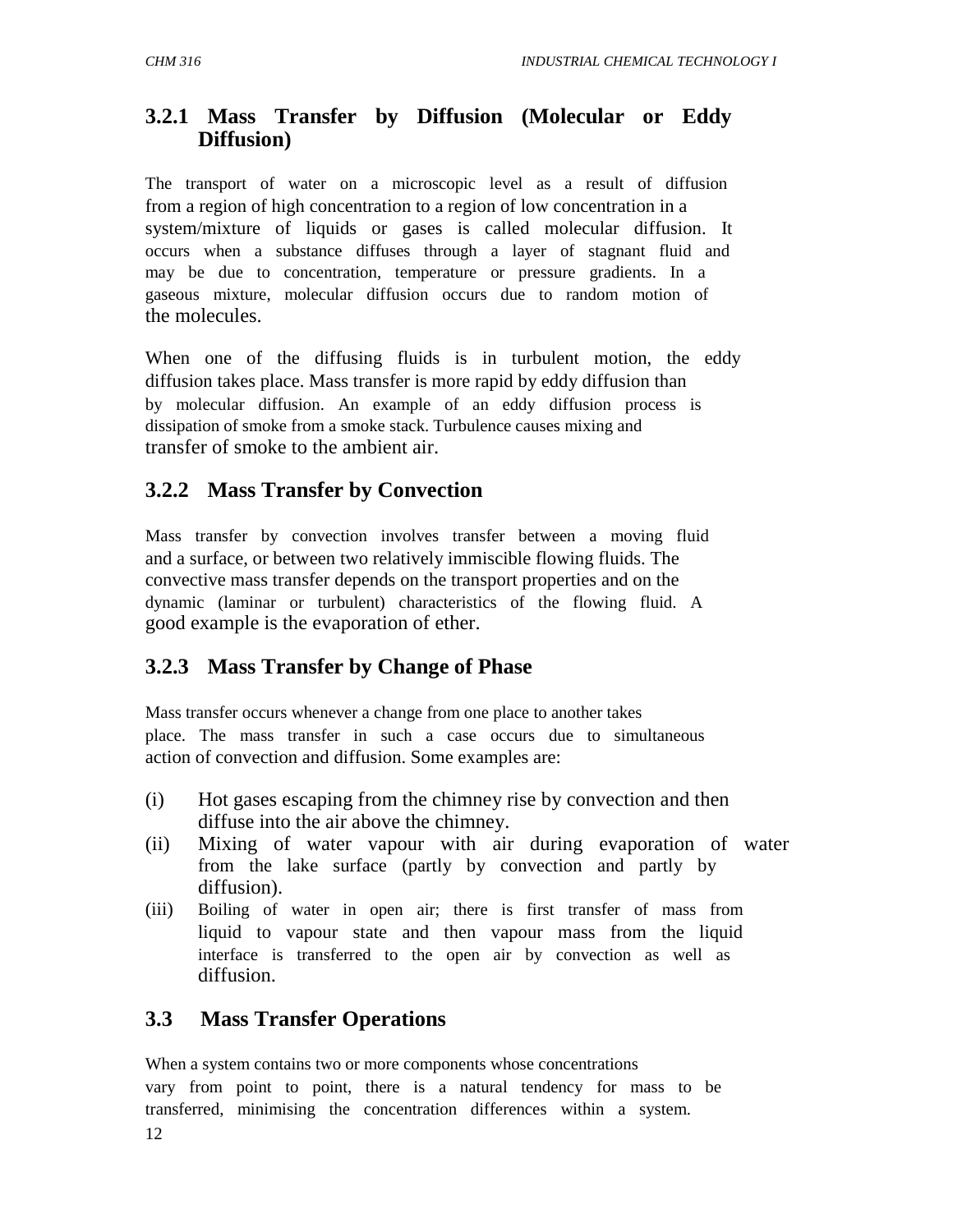The transport of one constituent from a region of higher concentration to that of a lower concentration is called mass transfer.

The transfer of mass within a fluid mixture or across a phase boundary is a process that plays a major role in many industrial processes. Examples of such processes are:

- (i) Dispersion of gases from stacks.
- (ii) Removal of pollutants from plant discharge streams by absorption or adsorption.
- (iii) Stripping of gases from waste water.
- (iv) Neutron diffusion within nuclear reactors.
- (v) Air conditioning.
- (vi) Gas absorption.
- (vii) Distillation.
- (viii) Extraction.
- (ix) Adsorption.
- (x) Drying.

Many of day-by-day air experiences also involve mass transfer, for example:

- (i) A lump of sugar added to a cup of coffee eventually dissolves and then eventually diffuses to make the concentration uniform.
- (ii) Water evaporates from ponds to increase the humidity of passingair-stream.
- (iii) Perfumes present a pleasant fragrance which is imparted throughout the surrounding atmosphere.

### **3.4 Properties of Mixtures**

Mass transfer always involves mixtures. Consequently, we must account for the variation of physical properties which normally exist in a given system. When a system contains three or more components, as many industrial fluid streams do, the problem becomes unwieldy very quickly. The conventional engineering approach to problems of multicomponent system is to attempt to reduce them to representative binary (two components) systems.

In order to understand the future discussions, let us first consider definitions and relations which are often used to explain the role of components within a mixture.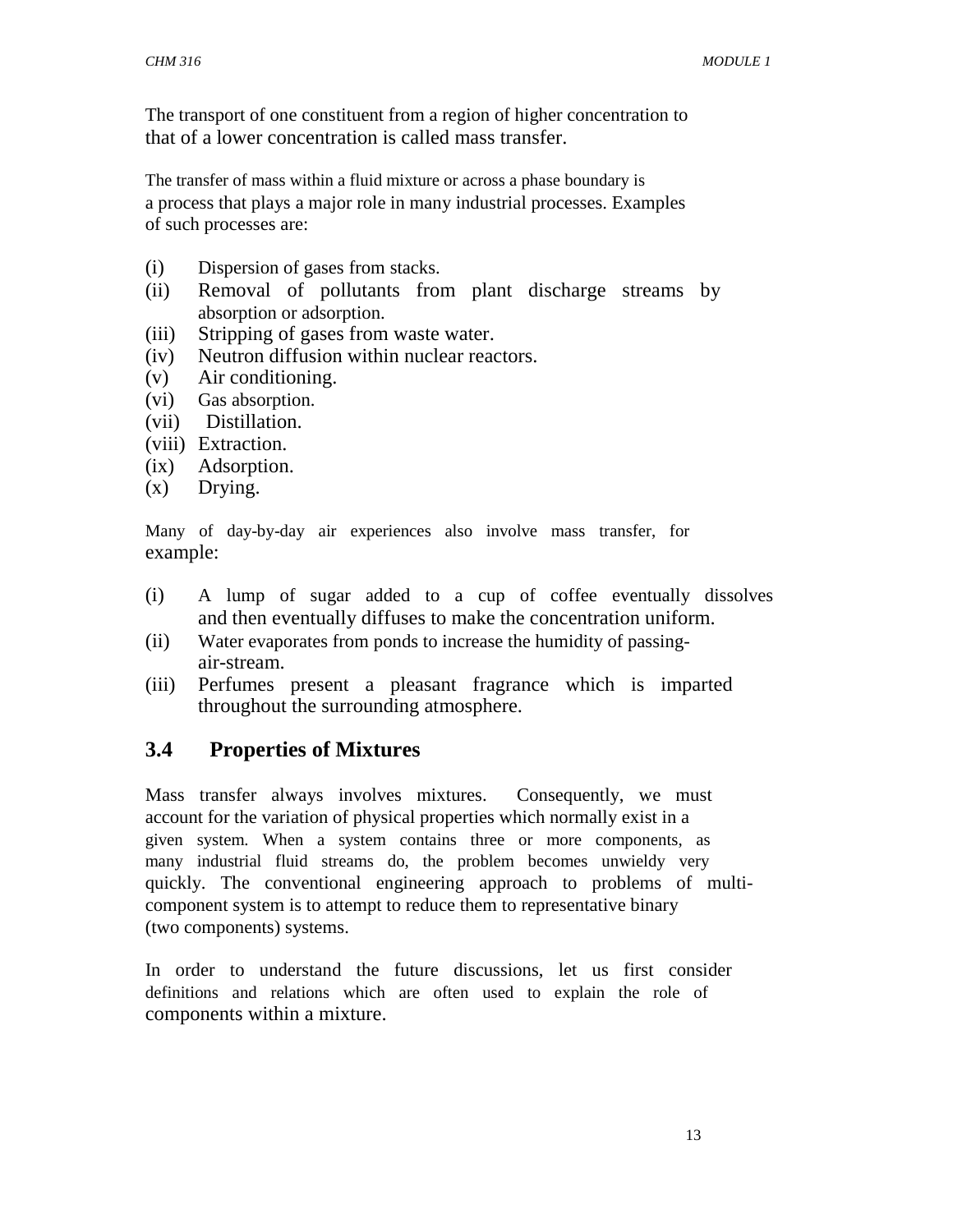#### **3.5 Concentration of Species**

Concentration of species in multi-component mixture can be expressed in many ways. For species A, mass concentration denoted by  $\rho_A$ is defined as the mass of A,  $m_A$  per unit volume of the mixture.

 $m_A$ ρ*A*= *V* ------------------------------------ (1)

The total mass concentration density  $\rho$  is the sum of the total mass of the mixture in unit volume:

$$
\rho=\sum_i\ \rho_i
$$

where  $\rho_i$  is the concentration of species i in the mixture.

Molar concentration of, A,  $C_A$  is defined as the number of moles of A present per unit volume of the mixture.

By definition,

$$
Number of moles = \frac{mass \ of A}{molecular \ weight \ of} \ A
$$

$$
n_A = \frac{m_A}{M_A} \qquad \qquad \qquad \qquad - \qquad (2)
$$

Therefore from  $(1)$  &  $(2)$ 

$$
C_A = \frac{n_A}{V} = \frac{\rho_A}{M_A}
$$

For ideal gas mixtures,

$$
n_{A} = \frac{p V}{R T}
$$
 [from Ideal gas law PV = nRT]  

$$
n_{A} = \frac{n_{A}}{R T}
$$

$$
C_A = \frac{n_A}{V} = \frac{P_A}{R T}
$$

14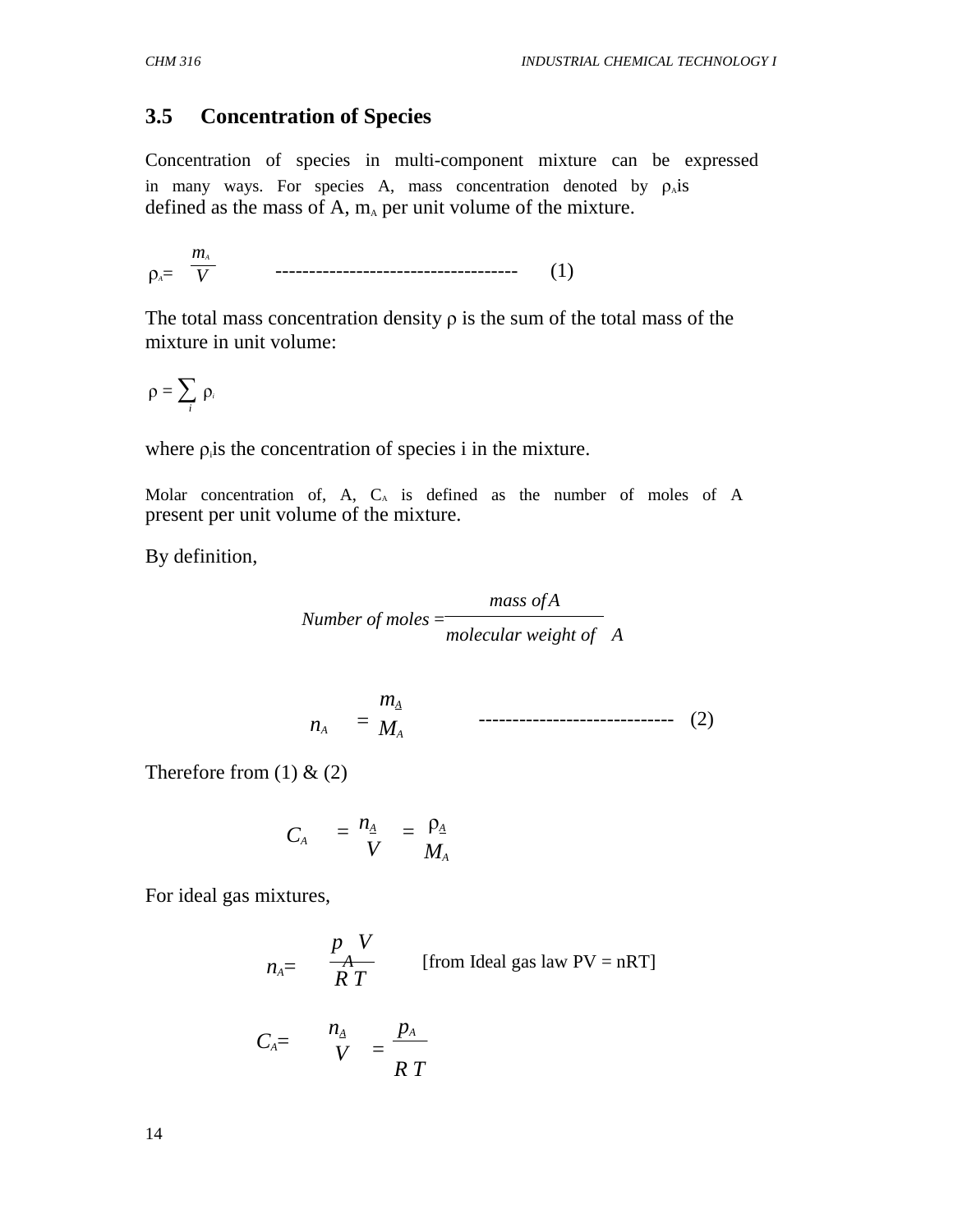where  $p_A$  is the partial pressure of species A in the mixture. V is the volume of gas, T is the absolute temperature, and R is the universal gas constant.

The total molar concentration or molar density of the mixture is given by

$$
C = \sum_i C_i
$$

#### **3.6**

#### **Velocities**

In a multi-component system the various species will normally move at different velocities; and evaluation of velocity of mixture requires the averaging of the velocities of each species present.

If  $v<sub>i</sub>$  is the velocity of species i with respect to stationary fixed coordinates, then mass-average velocity for a multi-component mixture defined in terms of mass concentration is,

$$
v = \frac{\sum_{i} \rho v}{\sum_{i} \rho_{i}} = \frac{\sum_{i} \rho v}{\rho}
$$

Similarly, molar average velocity of the mixture  $v^*$  is defined as

$$
v^* = \frac{\sum_{i}^{C} V}{C}
$$

For most engineering problems, there will be little difference in  $v *$  and ν and so the mass average velocity, ν, will be used in all further discussions.

The velocity of a particular species relative to the mass-average or molar average velocity is termed as diffusion velocity.

Diffusion velocity =  $v_i$  -  $v_j$ 

The mole fraction for liquid and solid mixtures,  $x_A$ , and for gaseous mixtures,  $y_A$ , are the molar concentration of species A divided by the molar density of the mixtures.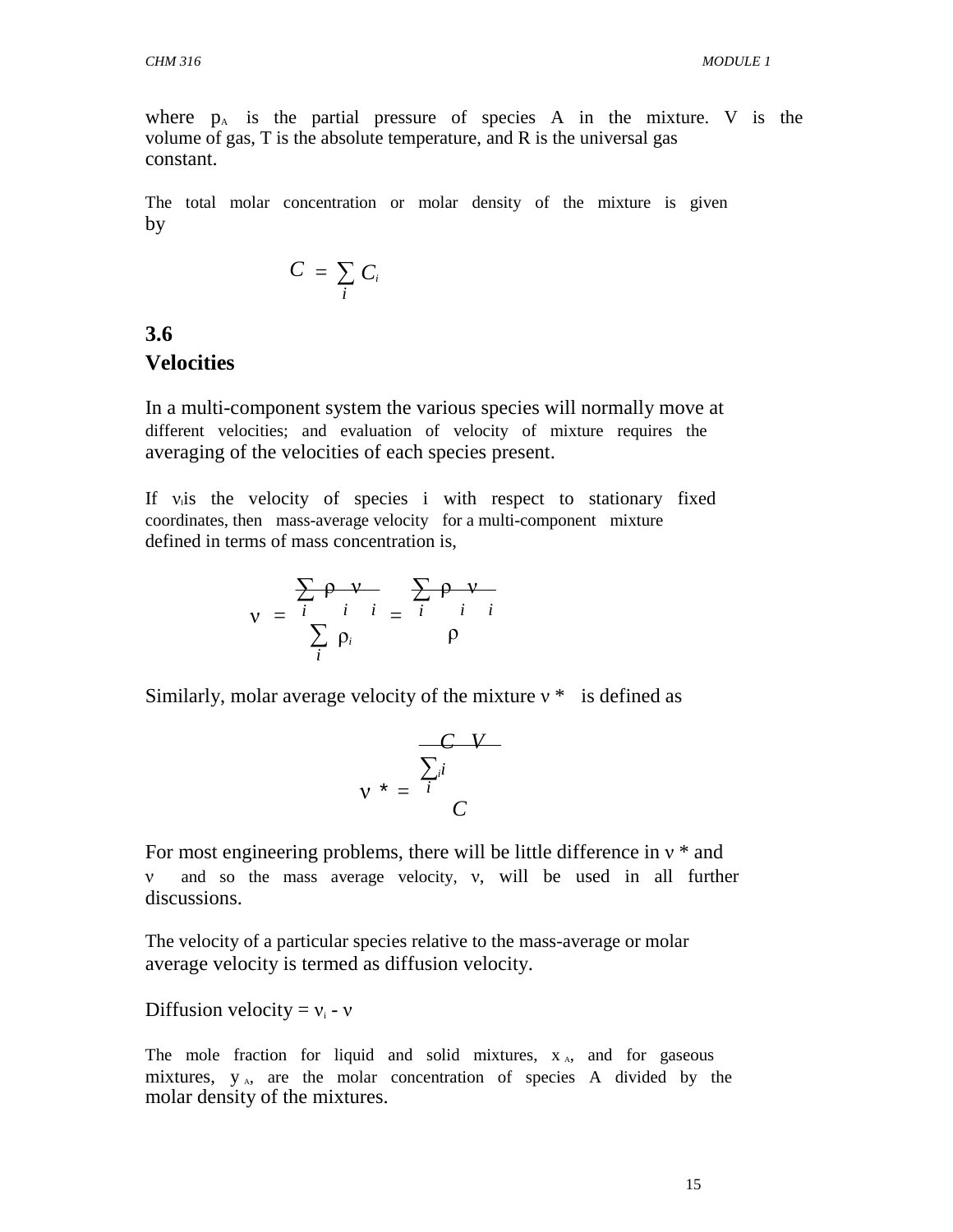$$
x_A = \frac{C_A}{C}
$$
 (liquids and solids).

$$
y_A = \frac{C_A}{C} \qquad \text{(gases)}.
$$

The sum of the mole fractions, by definition must equal 1;

(i.e.) 
$$
= 1
$$

$$
\sum x_i
$$

$$
i = 1
$$

$$
\sum_i y_i
$$

Similarly, mass fraction of A in mixture is;

$$
w_A = \begin{array}{c} \rho_A \\ \rho \end{array}
$$

#### **3.7 Diffusion Flux**

Just as momentum and energy (heat) transfers have two mechanisms for transport - molecular and convective, so does mass transfer. However, there are convective fluxes in mass transfer, even on a molecular level. The reason for this is that in mass transfer, whenever there is a driving force, there is always a net movement of the mass of a particular species which results in a bulk motion of molecules. Of course, there can also be convective mass transport due to macroscopic fluid motion. The mass (or molar) flux of a given species is a vector quantity denoting the amount of the particular species, in either mass or molar units, that passes per given increment of time through a unit area normal to the vector.

#### **3.7.1 Diffusivity**

An empirical relation for the diffusional molar flux, first postulated by Fick, often referred to as Fick's first law, defines the diffusion of component A in an isothermal, isobaric system. For diffusion in only the Z-direction, the Fick's rate equation is

$$
J_{A} = - D_{AB} \qquad \begin{array}{c} d \ C_{A} \\ d \ Z \end{array}
$$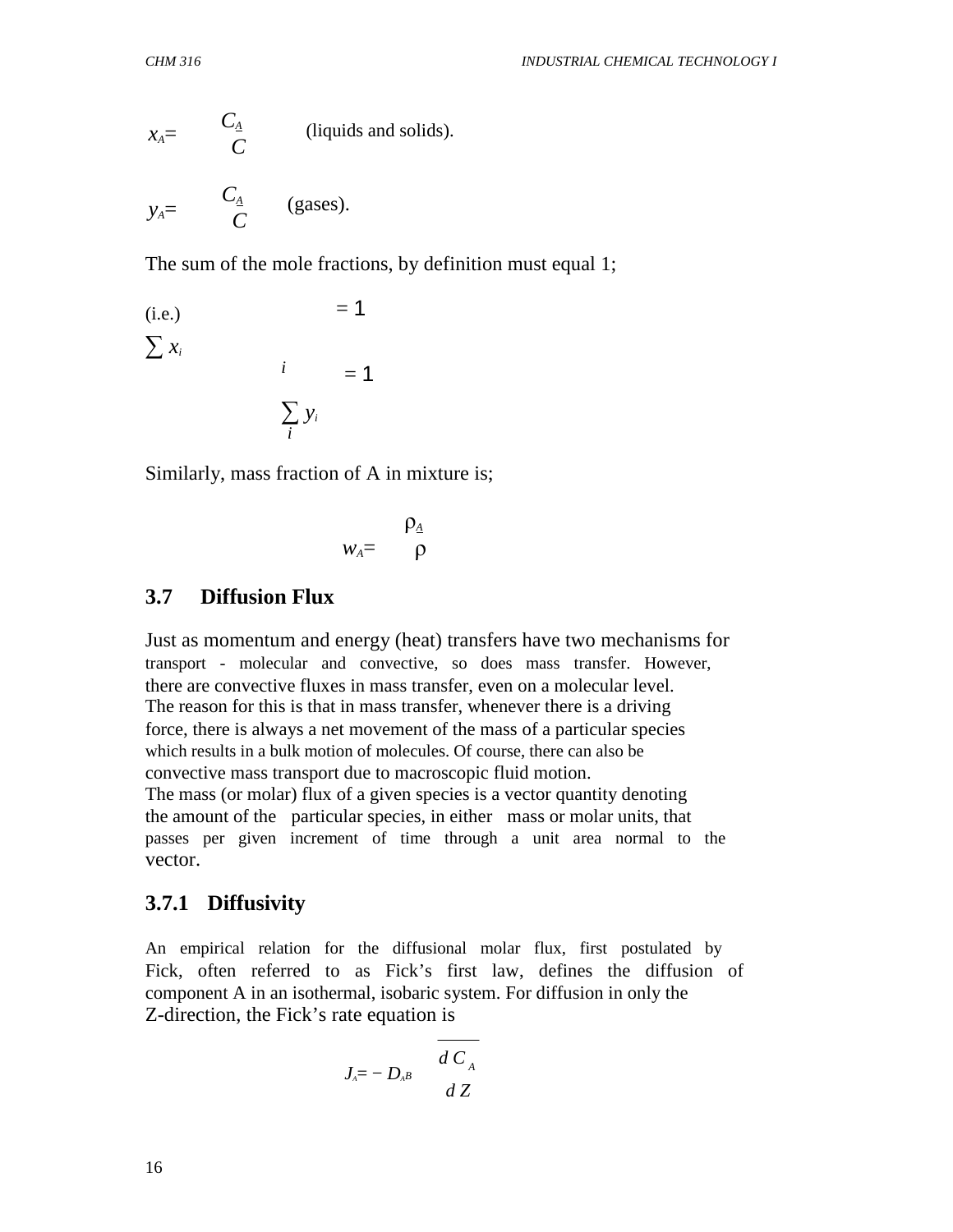where  $D_{AB}$  is diffusivity or diffusion coefficient for component A diffusing through component B, and  $dC_A$  /  $dZ$  is the concentration gradient in the Z-direction.

A more general flux relation which is not restricted to isothermal, isobaric system could be written as

$$
J_A = - C D_A B \frac{d y_A}{d Z}
$$

Fick's Law proportionality,  $D_{AB}$ , is known as mass diffusivity (simply as diffusivity) or as the diffusion coefficient. D<sub>AB</sub> has the dimension of  $L^2$  / t, identical to the fundamental dimensions of the other transport properties: Kinematic viscosity,  $\nu \eta = (\mu / \rho)$  in momentum transfer, and thermal diffusivity,  $\alpha$  (= k / ρ C ρ) in heat transfer.

Diffusivity is normally reported in cm<sup>2</sup> / sec; the SI unit being m<sup>2</sup> / s or  $m^2s^{\text{-}1}$ .

Diffusivity depends on pressure, temperature, and composition of the system.

In table 1, typical range of values of  $D_{AB}$  are given for gas, liquid, and solid systems.

Diffusivities of gases at low density are almost composition independent, while they increase with temperature and vary inversely with pressure. Liquid and solid diffusivities are strongly concentration dependent, while they increase with temperature.

| <b>Table 1: General Range of Values of Diffusivity</b> |  |
|--------------------------------------------------------|--|
|--------------------------------------------------------|--|

| Type of System | Diffusivities Range $(m^2s^1)$            |
|----------------|-------------------------------------------|
| Gases          | $5 \times 10^{-6}$ - $1 \times 10^{5}$    |
| Liquids        | $10 - 9 - 10^{-6}$                        |
| <b>Solids</b>  | $5 \times 10^{-14}$ - 1 $\times 10^{-10}$ |

In the absence of experimental data, semi-theoretical expressions have been developed which give approximation, sometimes as valid as experimental values, due to the difficulties encountered in experimental measurements.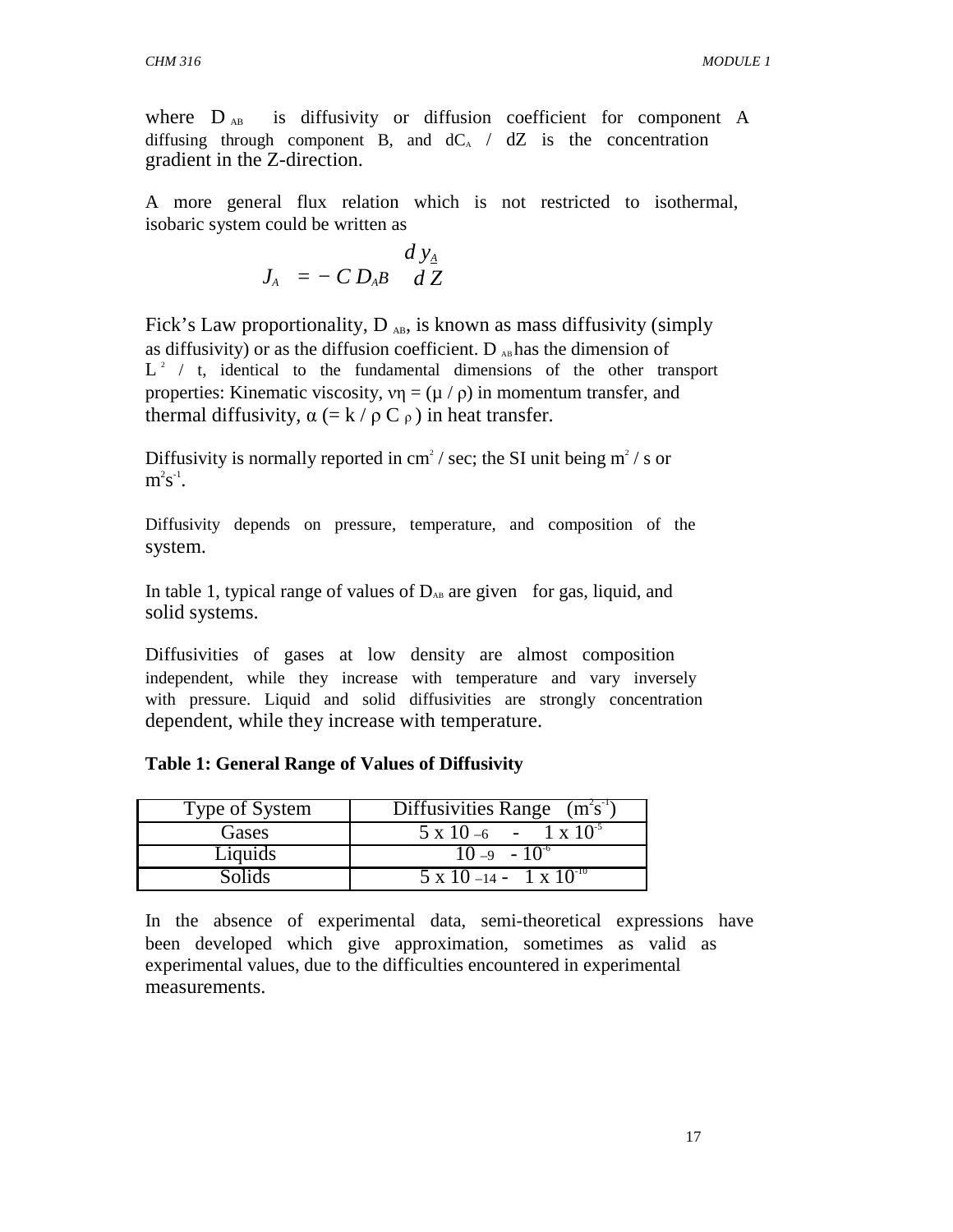atm).

#### **3.7.2 Diffusivity in Gases**

Pressure dependence of diffusivity is given by

$$
D_{AB}
$$
<sup>1</sup> –(for moderate ranges of pressures, up to 25  
*p*

And temperature dependency is according to

$$
D_{AB} \propto T \qquad \frac{3}{2}
$$

Diffusivity of a component in a mixture of components can be calculated using the diffusivities for the various binary pairs involved in the mixture. The relation given by Wilke is

$$
D_{1-mixture} = \frac{1}{\frac{y_2}{D_1 - 2} + \frac{y_3}{D_1 - 3} + \dots + \frac{y_n}{D_n}}
$$

Where D 1-mixture is the diffusivity for component 1 in the gas mixture; D 1-n is the diffusivity for the binary pair, component 1 diffusing through component n; and  $y_n'$  is the mole fraction of component n in the gas mixture evaluated on a component  $-1$  – free basis, that is

$$
y'_{2} = \frac{y_{2}}{y_{2} + y_{3} + \dots + y_{n}}
$$

#### **3.7.3 Diffusivity in Liquids**

Diffusivity in liquid is exemplified by the values given in table 1. Most of these values are nearer to  $10^5$  cm<sup>2</sup> / sec, and about ten thousand times lower than those in dilute gases. This characteristic of liquid diffusion often limits the overall rate of processes accruing in liquids (such as reaction between two components in liquids).

In chemistry, diffusivity limits the rate of acid-base reactions; in the chemical industry, diffusion is responsible for the rates of liquid-liquid extraction. Diffusion in liquids is important because it is slow.

Certain molecules diffuse as molecules, while others which are designated as electrolytes ionise in solutions and diffuse as ions. For example, sodium chloride (NaCl), diffuses in water as Na  $^+$  and Cl ions. Though each ion has a different mobility, the electrical neutrality of the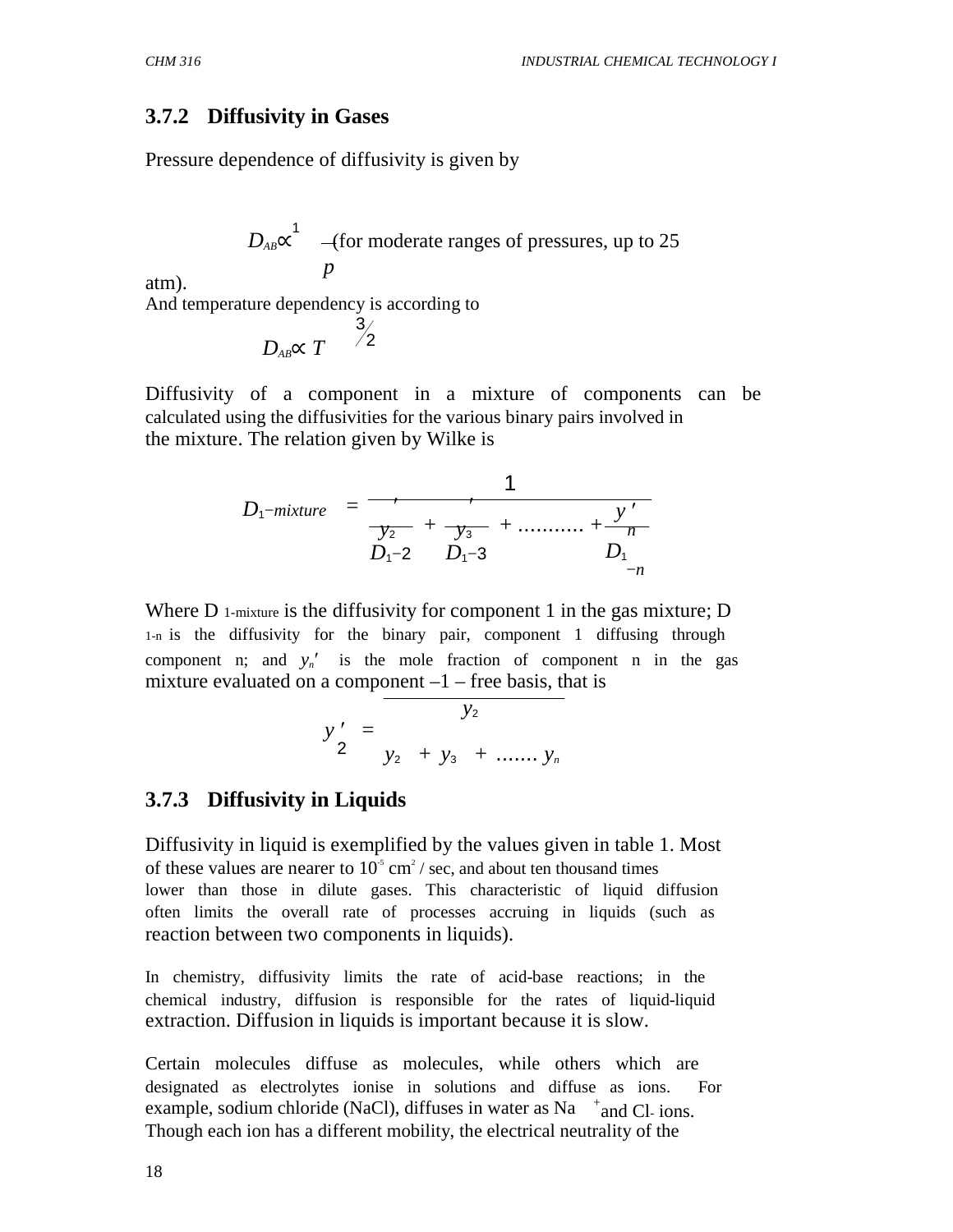solution indicates the ions must diffuse at the same rate; accordingly, it is possible to speak of a diffusion coefficient for molecular electrolytes such as NaCl. However, if several ions are present, the diffusion rates of the individual cations and anions must be considered, and molecular diffusion coefficients have no meaning.

Diffusivity varies inversely with viscosity when the ratio of solute to solvent ratio exceeds five. In extremely high viscosity materials, diffusion becomes independent of viscosity.

### **3.7.4 Diffusivity in Solids**

Typical values for diffusivity in solids are shown in table 1. One outstanding characteristic of these values is their small size, usually thousands of time less than those in a liquid, which are in turn 10,000 times less than those in a gas.

Diffusion plays a major role in catalysis and is important to the chemical engineer and industrial chemist. For metallurgists, diffusion of atoms within the solids is of more importance.

# **3.7.5 Diffusion in Solids**

In certain units operations of chemical engineering such as in drying or in absorption, mass transfer takes place between a solid and a fluid phase. If the transferred species is distributed uniformly in the solid phase and forms a homogeneous medium, the diffusion of the species in the solid phase is said to be structure-independent. In this case diffusivity or diffusion coefficient is direction – independent**.**  At steady state, and for mass diffusion which is independent of the solid matrix structure, the molar flux in the z direction according to Fick's Law is given by:

$$
N_{A} = -D_{AB} \qquad \frac{d\ C_{A}}{d\ z} = \text{constant} \ ,
$$

Integrating the above equation,

$$
N_A = \frac{D \left(C 1 - C 2\right)}{AB \left(\frac{A}{A}\right)}
$$

which is similar to the expression obtained for diffusion in a stagnant fluid with no bulk motion (i.e.  $N = 0$ ).

**Example:** A steel rectangular container having walls 16mm thick is used to store hydrogen gas at elevated pressure. The molar concentrations of hydrogen in the steel at the inside and outside surfaces are  $1.2\text{kg}$  mole/m<sup>3</sup> and zero respectively. Assuming the diffusion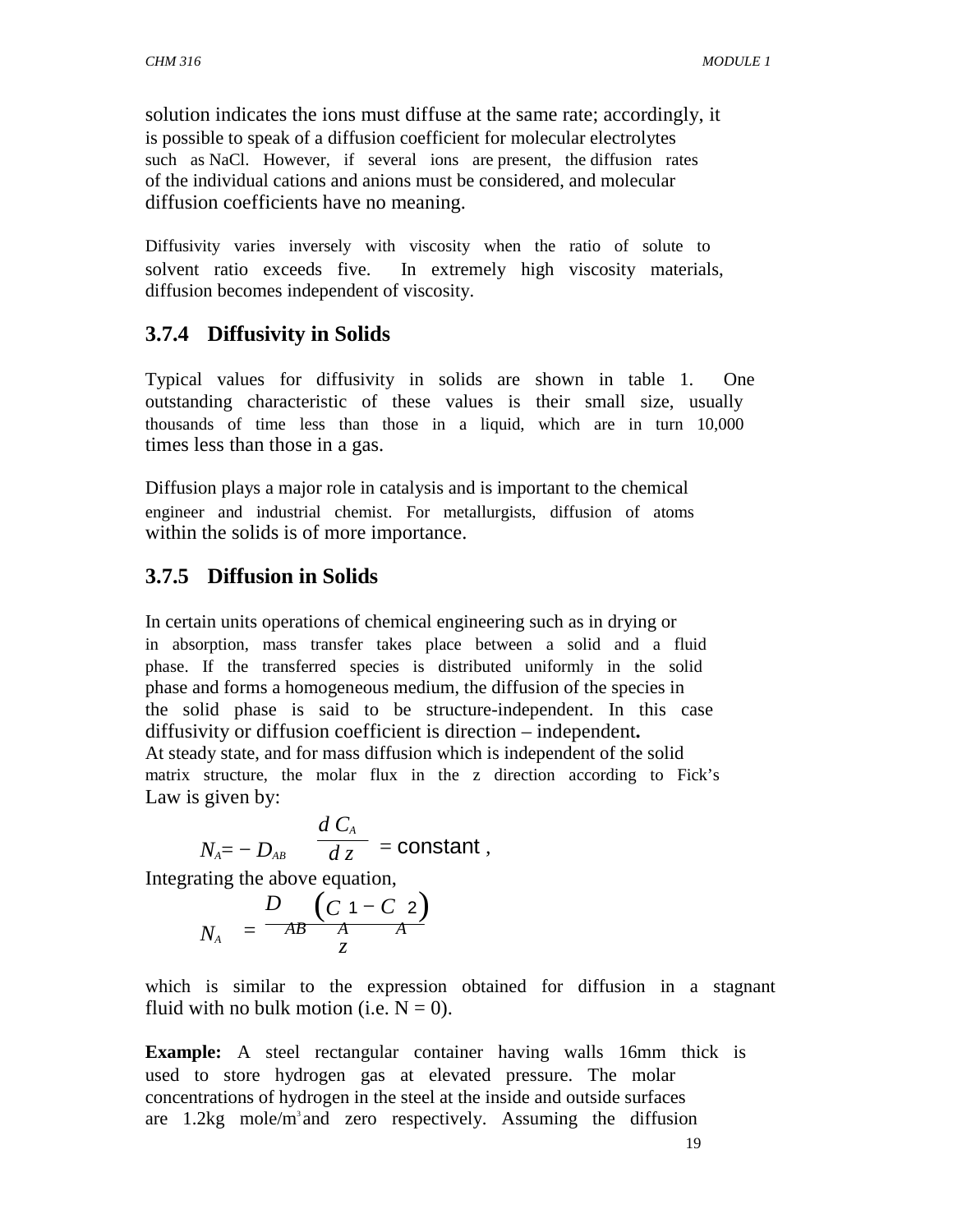coefficient for hydrogen in steel as  $0.248 \times 10^{-12} \text{m}^2/\text{s}$ , Calculate the molar diffusion flux for hydrogen through the steel.

**Solution:** Given Z= 16mm=  $0.016$ m, C<sub>A1</sub>=  $1.2$ kg mole/m<sup>3</sup>, C<sub>A2</sub> = 0, D<sub>A</sub> =  $0.248 \times 10^{-12}$ m<sup>2</sup>/s Assuming one dimensional and steady state condition, the molar diffusion flux rate in the steel is given by Fick's law of diffusion

Molar diffusion Flux 
$$
=
$$
  $=$   $=$   $\frac{D}{AB} \frac{(C_{1} - C_{2})}{A}$   
 $=$   $=$   $\frac{D}{2}$   $=$   $\frac{A}{2}$   
 $=$   $=$   $=$   $-\frac{0.248 \times 10^{-12}}{0.016}$   $=$   $=$   $18.6$ 

**x 10- <sup>12</sup>kg mole/s.m<sup>2</sup>**

#### **3.7.6 Diffusion in Process Solids**

In some chemical operations, such as heterogeneous catalysis, an important factor, affecting the rate of reaction is the diffusion of the gaseous component through a porous solid. The effective diffusivity in the solid is reduced below what it could be in a free fluid, for two reasons. First, the tortuous nature of the path increases the distance, which a molecule must travel to advance a given distance in the solid. Second, the free cross – sectional area is restricted. For many catalyst pellets, the effective diffusivity of a gaseous component is of the order of one tenth of its value in a free gas.

If the pressure is low enough and the pores are small enough, the gas molecules will collide with the walls more frequently than with each other. This is known as Knudsen flow or Knudsen diffusion. Upon hitting the wall, the molecules are momentarily absorbed and then given off in random directions. The gas flux is reduced by the wall collisions. By the use of the kinetic flux, the concentration gradient is independent of pressure; whereas the proportionality constant for molecular diffusion in gases (diffusivity) is inversely proportional to pressure.

Knudsen diffusion occurs when the size of the pore is of the order of the mean free path of the diffusing molecule.

### **3.7.7 Transient Diffusion**

Transient processes, in which the concentration at a given point varies with time, are referred to as unsteady state processes or time – dependent processes. This variation in concentration is associated with a variation in the mass flux.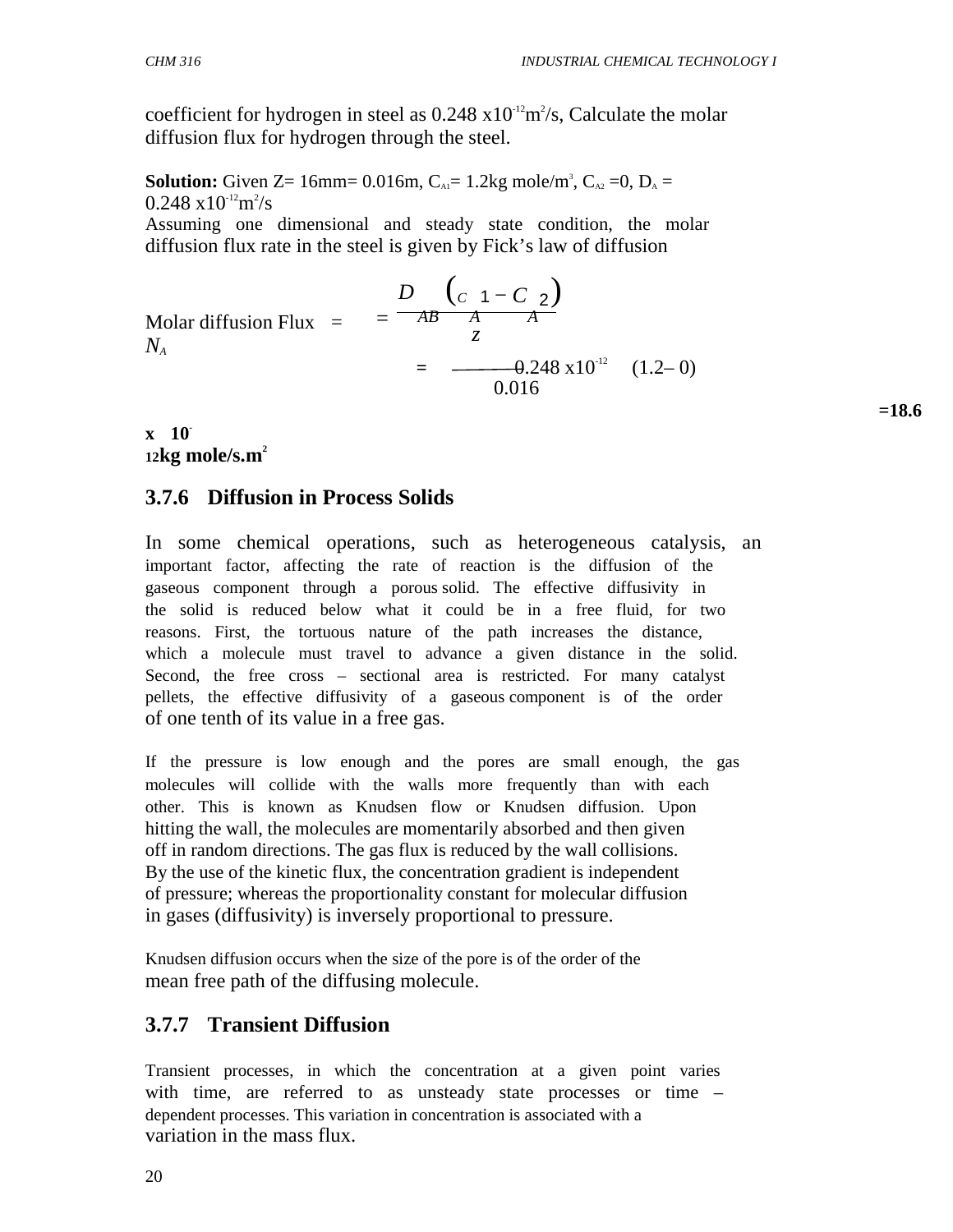These generally fall into two categories:

- i) The process which is in an unsteady state only during its initial startup.
- ii) The process which is in a batch operation throughout its operation.

In unsteady state processes, there are three variables - concentration, time and position. Therefore the diffusion process must be described by partial rather than ordinary differential equations.

Although the differential equations for unsteady state diffusion are easy to establish, most solutions to these equations have been limited to situations involving simple geometries and boundary conditions, and a constant diffusion coefficient.

Many solutions are for one-directional mass transfer as defined by Fick's second law of diffusion:

$$
\frac{\partial \ C_A}{\partial t} = D_{AB} \frac{\partial^2 C_A}{\partial z^2}
$$

This partial differential equation describes a physical situation in which there is no bulk–motion contribution, and there is no chemical reaction. This situation is encountered when the diffusion takes place in solids, in stationary liquids, or in system having equimolar counter diffusion. Due to the extremely slow rate of diffusion within liquids, the bulk motion contribution of flux equation (i.e.,  $y \Delta \sum N_i$ ) approaches the value of zero for dilute solutions; accordingly this system also satisfies Fick's second law of diffusion.

The solution to Fick's second law usually has one of the two standard forms. It may appear in the form of a trigonometric series which converges for large values of time, or it may involve series of error functions or related integrals which are most suitable for numerical evaluation at small values of time. These solutions are commonly obtained by using the mathematical techniques of separation of variables or Laplace transforms.

#### **4.0 CONCLUSION**

Mass transfer phenomena can now be observed in many fields of industry. In particular, separation processes, which make up the vast majority of industrial production procedures, are governed by the physics of mass transfer, and their design and optimisation depend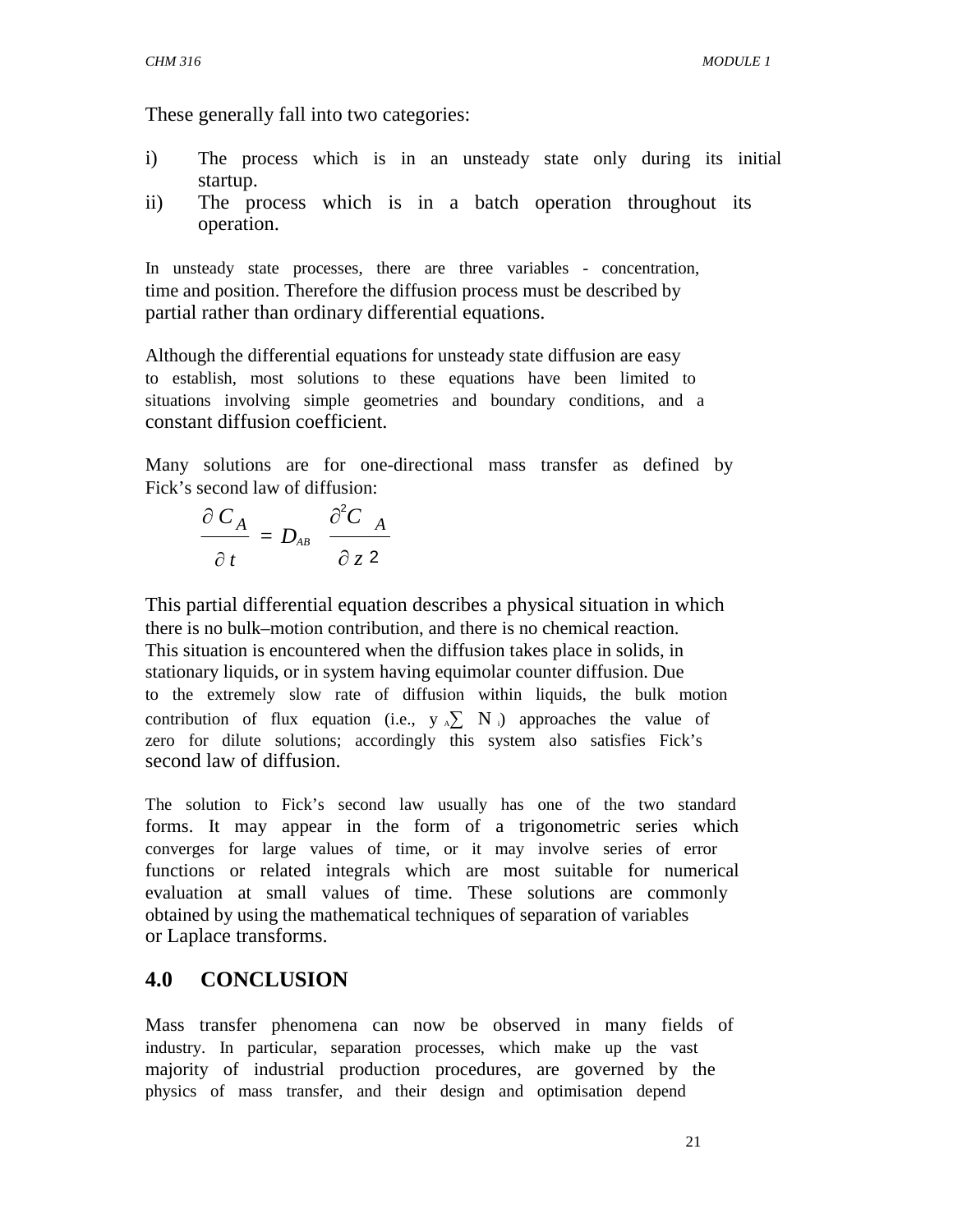heavily on knowledge in this field. Gas absorption, distillation, extraction, adsorption, drying are all parts of mass transfer processes.

## **5.0 SUMMARY**

In this unit, you have learnt that mass transfer is the net movement of mass from one location, usually meaning a stream, phase, fraction or component, to another and, the process of transfer of mass is as a result of the species concentration difference in a system/mixture. In industrial processes, mass transfer operations include separation of chemical components in distillation columns, absorbents such as scrubbers, adsorbents such as activated carbon beds, and liquid-liquid extraction.

Mass transfer occurs in many unit operation processes, such as absorption, evaporation, adsorption, drying, precipitation, membrane filtration, and distillation. Also, other modes of mass transfer are diffusion, convection and change of phase. Mass transfer always involves mixtures. Consequently, concentration, diffusivity in gases, liquids and solids were equally discussed. An empirical relation for the diffusional molar flux, first postulated by Fick and, accordingly, often referred to as Fick's first law is also mentioned.

### **6.0 TUTOR-MARKED ASSIGNMENT**

- i. Explain briefly the term mass transfer.
- ii. Enumerate application of mass transfer.
- iii. List the various modes of mass transfer.
- iv. State Fick's law of diffusion.
- v. Define molar concentration.

#### **7.0 REFERENCES/FURTHER READING**

http://en.wikipedia/wiki/masstransfer.

http://www.msubbu.in/hi/mt/

http://www.separationprocess

Rajput, R.K. (2006). *Heat and Mass Transfer*. S. Chand & Company Ltd. pp. 754 -762.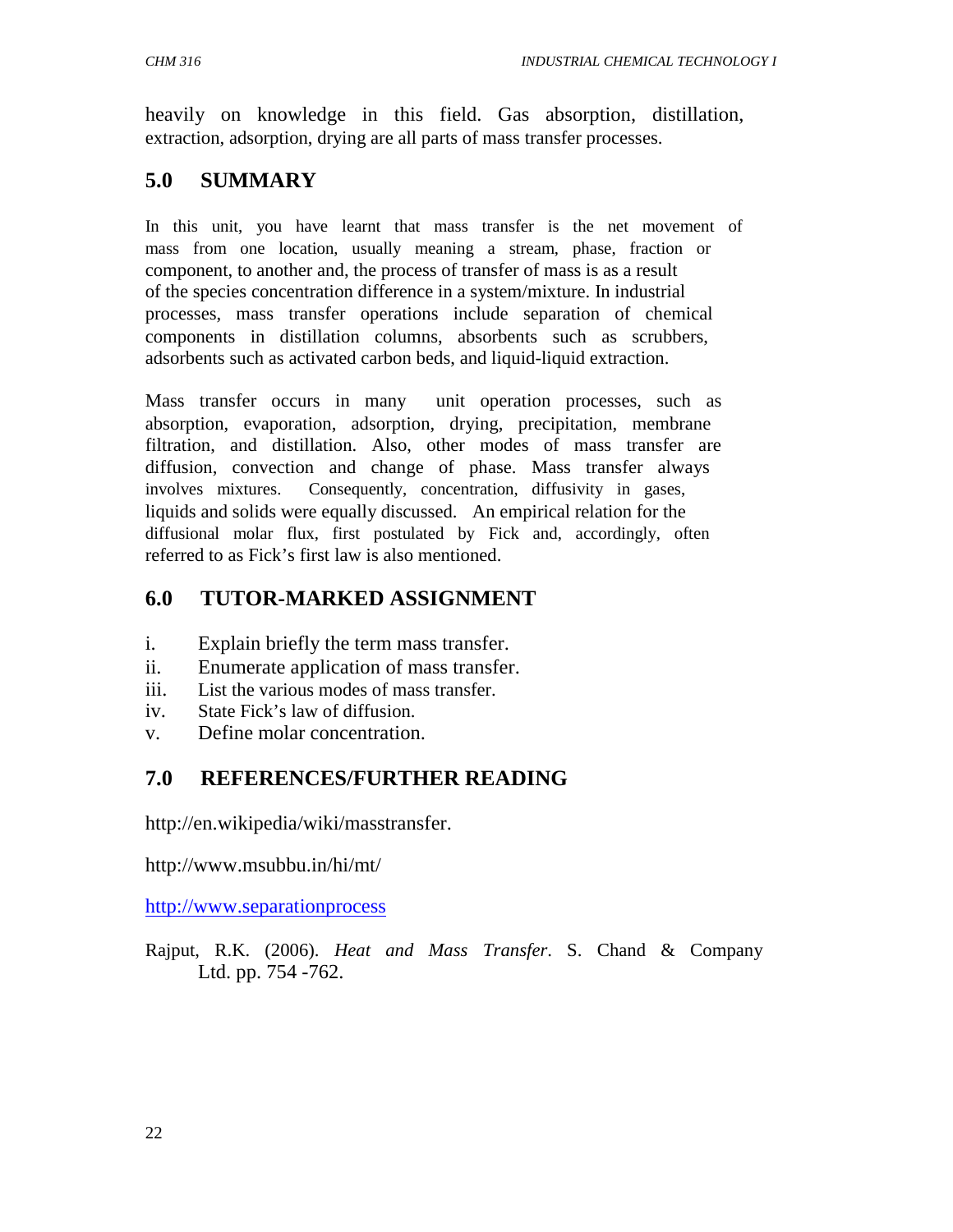### **UNIT 3 UNIT OPERATIONS**

#### **CONTENTS**

- 1.0 Introduction
- 2.0 Objectives
- 3.0 Main Content
	- 3.1 Unit Operation
	- 3.2 Unit Process
	- 3.3 Industrial Processes
		- 3.3.1 Mixing
		- 3.3.2 Agitation
	- 3.4 Separation Processes
	- 3.5 Purification Methods
- 4.0 Conclusion
- 5.0 Summary
- 6.0 Tutor- Marked Assignment<br>7.0 References/Further Reading
- References/Further Reading

## **1.0 INTRODUCTION**

Every industrial chemical process is based on unit operations (physical treatment) and unit process (chemical treatment) to produce economically desired product from specific raw materials. The raw materials are treated through physical steps to make them suitable for chemical reaction. So, knowledge of unit operations like 'mixing and agitation of liquid' and 'heat flow' is very much necessary. The subject Unit Operations is based on fundamental laws and physicochemical principles. Unit operation gives idea about science related to specific physical operation; different equipments-its design, material of construction and operation; and calculation of various physical parameters (mass flow, heat flow, mass balance, power and force etc.). Examples of unit operations are: heat flow, fluid flow, mixing, drying, absorption, evaporation, adsorption, distillation, condensation, crystallisation, vapourisation, leaching, separation, extraction, sedimentation, filtration, crushing e.tc.

### **2.0 OBJECTIVES**

At end of this unit, you should be able to:

- define a unit operation and unit process
- differentiate between unit operation and unit process
- list some examples of unit operation.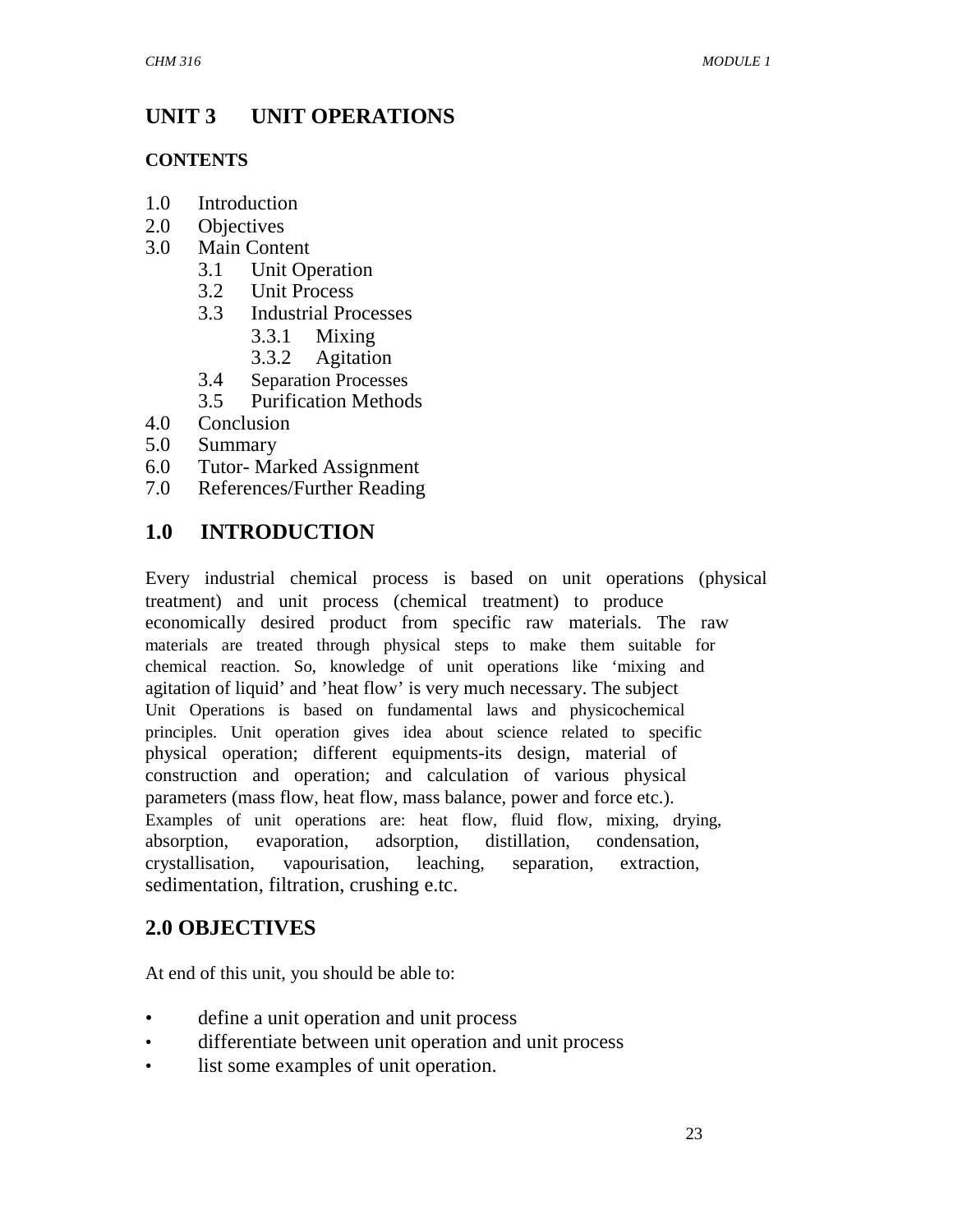### **3.0 MAIN CONTENT**

#### **3.1 Unit Operation**

A unit operation is any part of potentially multiple-step process which can be considered to have a single function. It is a basic step in a process. Unit operations involve bringing a physical change such as separation, crystallisation, evaporation, filtration etc. For example, in milk processing: homogenisation, pasteurisation, chilling, and packaging are individual unit operations which are connected to create the overall process. A process may have many unit operations to obtain the desired product.

Historically, the different chemical industries were regarded as different industrial processes and with different principles. Arthur Dehon Little (1916) propounded the concept of "Unit Operations" to explain industrial chemistry processes.., William H.Walker, Warren K. Lewis and William H. McAdams (1923), explained that variety of chemical industries have processes which follow the same physical laws. They summed-up these similar processes into unit operations. Each unit operation follows the same physical laws and may be used in all chemical industries. The unit operations form the fundamental principles of chemical technology.

After preparing raw materials by physical treatment, these undergo chemical conversion in a reactor. To perform chemical conversion basic knowledge of stoichiometry, reaction kinetics, thermodynamics, chemical equilibrium, energy balance and mass balance is necessary. Many alternatives may be proposed to design a reactor for a chemical process. One design may have low reactor cost, but the final materials leaving the unit need higher treatment cost while separating and purifying the desired product. Therefore, the economics of the overall process also play a vital role to select a suitable alternative design. Each chemical process consists of series of assembly that are organised systematically to achieve the goal. The physical and chemical steps in a process are set with the help of combined knowledge and experience of engineers, industrial chemists, technologists and economists to produce a product. The individual operations have some common phenomena and are based on the same scientific principles e.g. heat transfer is the common phenomenon in evaporation, drying and crystallisation.

A process designer designs a chemical process based on the following:

- (1) Efficiency of process and equipments
- (2) Safety with respect to the process, raw chemicals, finished products and long term effect on environment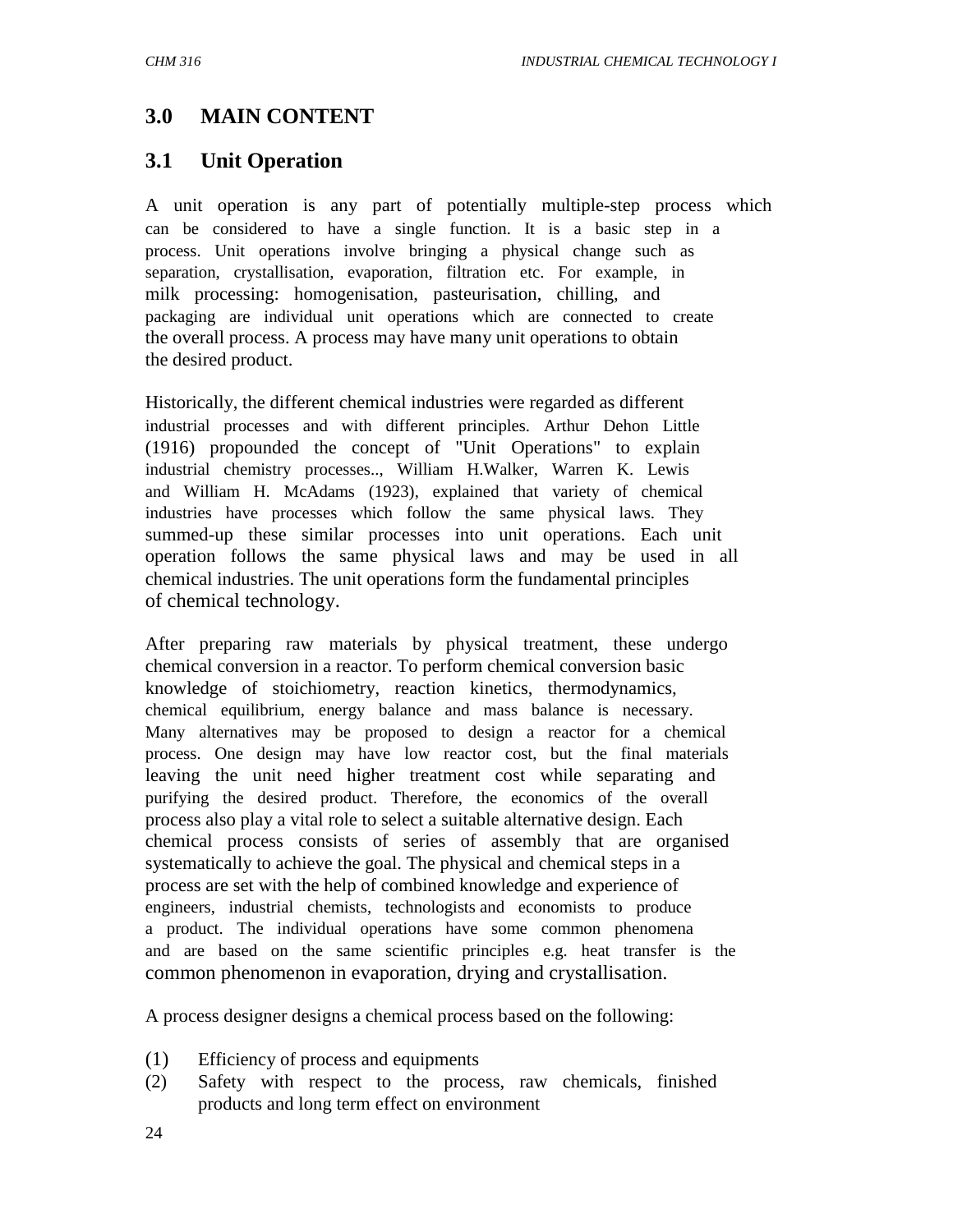(3) Financial viability of the products as demanded by the purchaser.

The following are some examples of physical processes:

(a) Sugar Manufacture:

Sugar cane  $\rightarrow$  crushing  $\rightarrow$  sugar extraction  $\rightarrow$  thickening of syrup  $\rightarrow$ evaporation of water  $\rightarrow$  sugar crystallization  $\rightarrow$  filtration  $\rightarrow$  $drying \rightarrow screening \rightarrow packaging.$ 

(b) Pharmaceutical Manufacture:

Formulation of chemicals, mixing, granulation  $\rightarrow$  drying of granules  $\rightarrow$ screening  $\rightarrow$  pressing tablet  $\rightarrow$  packaging.

(c) Salt Manufacture:

Brine transportation  $\rightarrow$  evaporation  $\rightarrow$  crystallization  $\rightarrow$  drying  $\rightarrow$ screening  $\rightarrow$  conveying  $\rightarrow$  packaging.

On the other hand conversion of starch to dextrose with the help of acid catalyst is a typical chemical reaction which involves transportation of raw materials, physical steps of mixing the reactants, heat transfer, reaction kinetics, fluid flow, separation of products, product purification, drying, screening, conveying and packaging.

In pharmaceutical curriculum, knowledge of unit operations is very much relevant particularly with respect to **formulated drug products**  and **basic drugs.** 

#### **3.2 Unit Process**

A unit process is a step in manufacturing in which chemical reaction takes place, e.g. the oxidation of paraxylene to terephthalic acid is a unit process, the hydrogenation of vegetable oil to ghee is a unit process. Others include, nitration, sulphonation, hydroformylation e.t.c. Unit operations and unit processing form the main principles of all kinds of chemical industries and are the foundation of designs of chemical plants, factories, and equipment used.

### **3.3 Industrial Processes**

Large processes are broken into unit operations in order to make them easier to analyse. The key thing to remember about them is that the conservation laws apply not only to the process as a whole but also to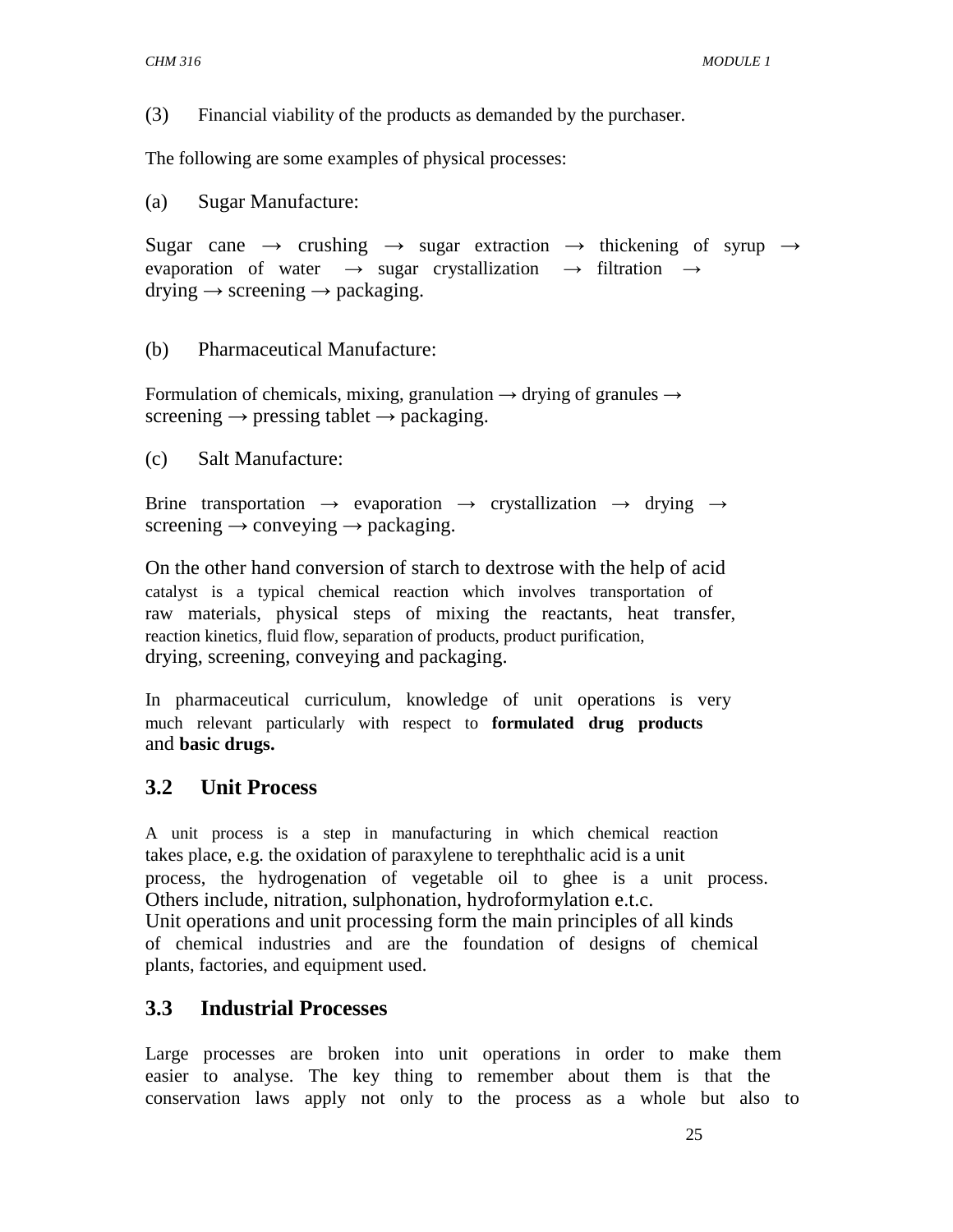each individual unit operation. Examples of such processes are discussed below.

# **3.3.1 Mixing**

Mixing can be termed as the preparation of mixture of substances either in solids, liquids, or gaseous form. It is an essential part of most production processes in chemical and allied industries covering all processing stages from the preparation of reagents to the final blending of products. The equipment used depends on the nature of the materials and the degree of mixing required. Mixing process can be considered under three stages.

- **(a) Gas Mixing:** Specialised equipment is seldom needed for mixing gases, which mix easily because of their low viscosities. The mixing given by turbulent flow in a length of pipe is usually sufficient for most purposes. Turbulent promoters, such as orifices or baffles can be used to increase the rate of mixing. In most cases, in-line mixers are always used.
- **b)** Liquid Mixing: The following factors must be taken into account when choosing equipment for mixing liquids:
	- (i) Batch of continuous operation.
	- (ii) Nature of the process whether is miscible or immiscible liquids or dispersion liquid.
	- (iii) Degree of mixing required.
	- (iv) Physical properties of the liquid, particularly the viscosity.
	- (v) Whether the mixing is associated with other operations such as reaction, heat transfer e.t.c.
- **(c) Solids and Pastes:** Mixing of solid is carried out by using various types of highly specialised equipment. Such equipment include cone blenders which are used for free flowing solids, ribbon blender for dry solid and for blending liquids with solid while Z- blade mixers and pan mixers are used for kneading heavy pastes and dough.

# **3.3.2 Agitation**

Agitation refers to the induced motion of a material in a specified way, usually in a circulatory pattern inside some sort of container. Agitation involves both homogeneous and heterogeneous phases while mixing is used for heterogeneous phase. For example, water in a cup can be agitated but cannot be referred to as mixed. Thus, agitation is not the same as mixing.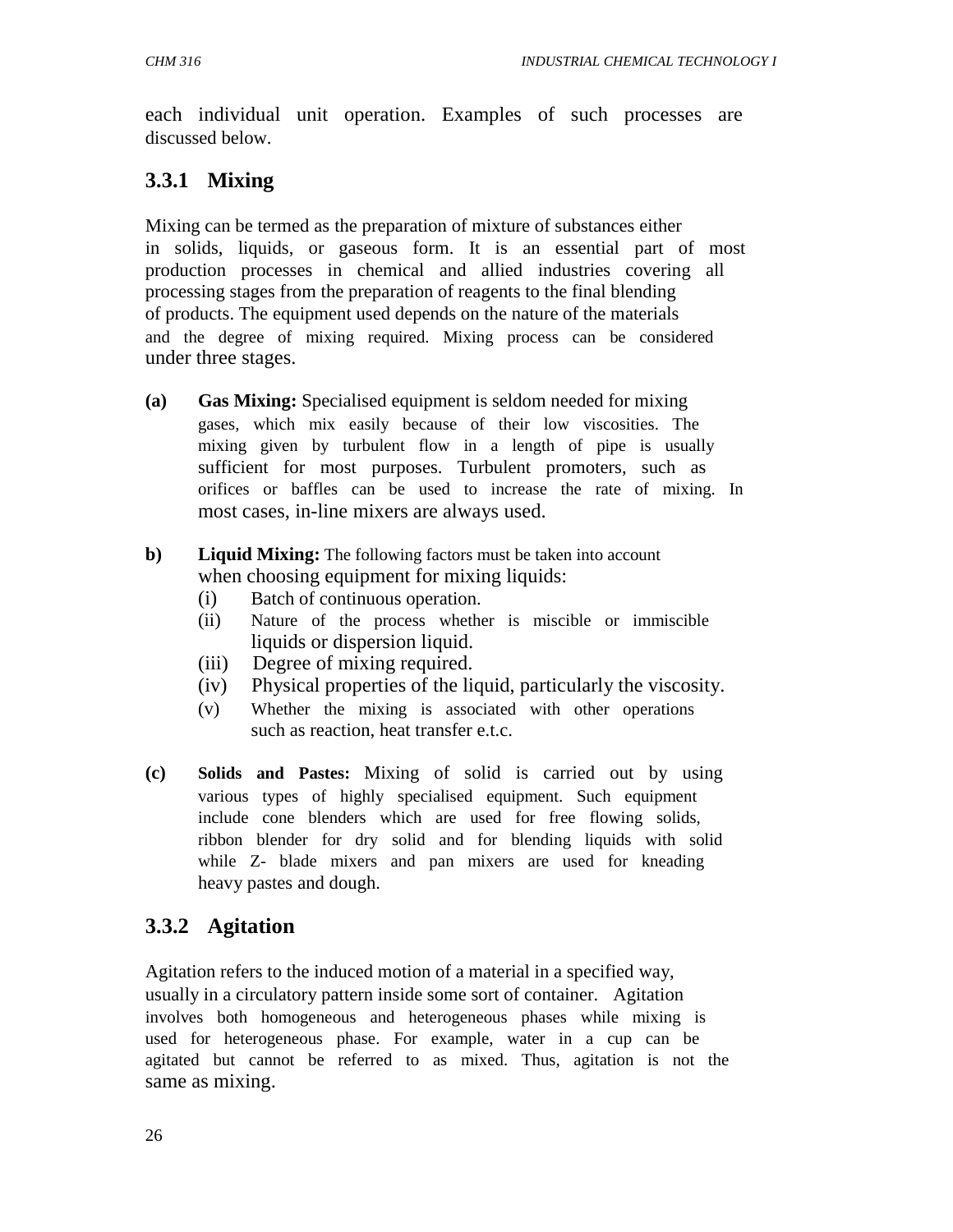#### **3.4 Separation Processes**

There are different types of separation processes. These include: distillation, extraction, absorption, membrane filtration, and so on. Each of these can also be used for purification, to varying degrees.

#### **(a) Separation by Flashing**

A mixture of two liquids or a liquid and vapour can be separated by passing it to a flash drum at a fixed temperature and pressure. The mixture is allowed to reach equilibrium (or near it), and then the vapour exits the top and the liquid exits the bottom of the drum. This separates the components somewhat, provided that the temperature is chosen between the boiling temperatures of the components of the mixture at the pressure of the drum. The degree of separation depends on the composition of the mixture, the concentrations of the species in the mixture, and the temperature and pressure. Having data such as fugacity data or even vapour pressures for simple modeling like Raoult's Law are invaluable when choosing the operating conditions.

When a solution boils, the resulting gas is still a mixture, but the gaseous mixture will in general have more of the lower-boiling compound than the higher-boiling compound. Therefore, a higherboiling compound can be separated from the lower-boiling compound by simply allowing a part of the solution to boil and another part to remain as liquid.

#### **(b) Distillation**

Distillation is the most widely used separation process in the chemical industry. It is also known as fractional distillation or fractionation. It is normally used to separate liquid mixtures into two or more vapour or liquid products with different compositions.

Distillation is an equilibrium stage operation. In each stage, a vapour phase is contacted with a liquid phase and mass is from vapour to liquid and from liquid to vapour. The less volatile, heavy or high-boiling components concentrate in the liquid phase; the more volatile, light components concentrate in the vapour. By using multiple stages in series with recycle, separation can be accomplished.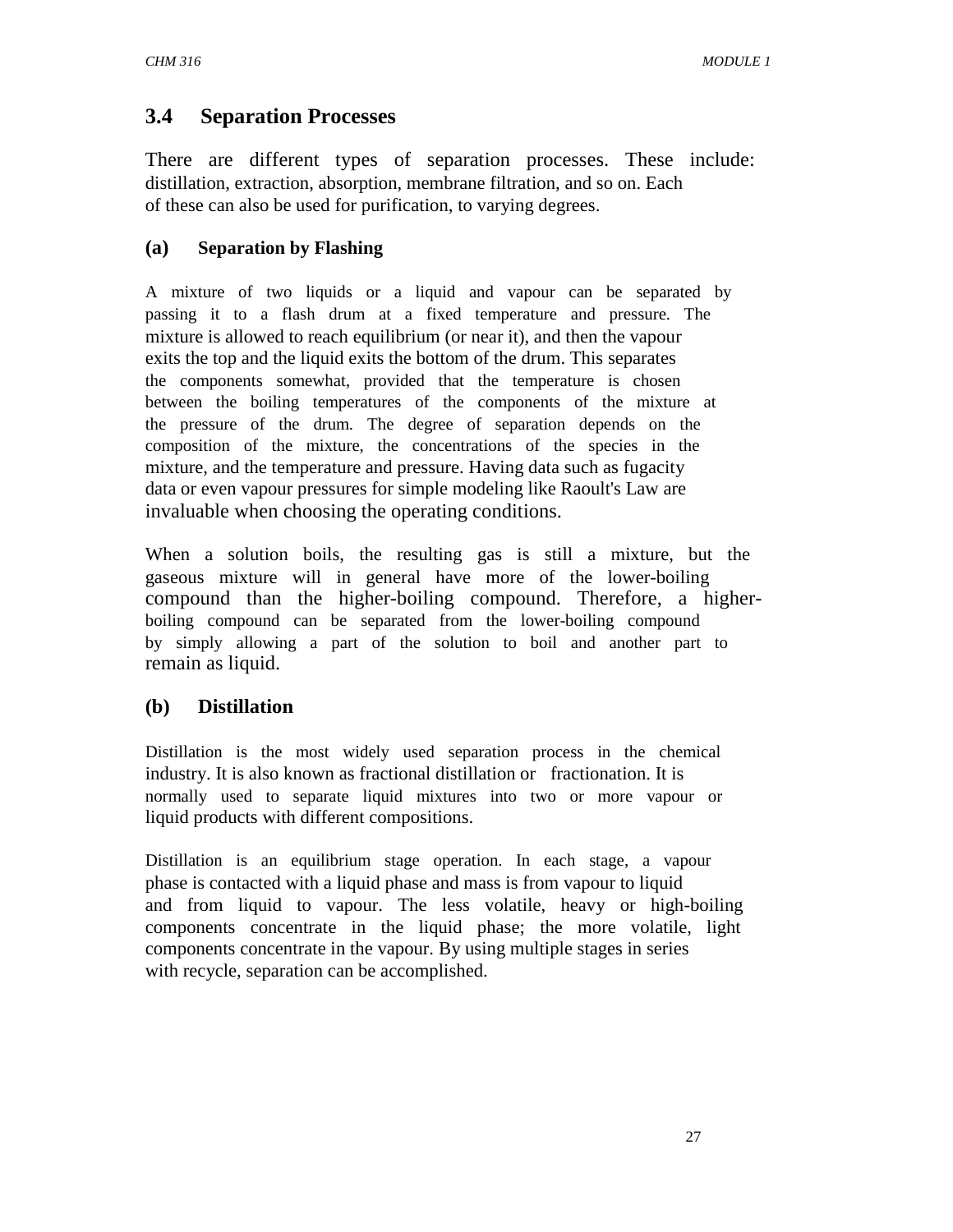#### **Operating Principles**



#### **Fig.1: Schematic Representation of the Operating Principles of Distillation**

The feed to a distillation column may be liquid, vapour, or a liquidvapour mixture. It may enter at any point in the column, although the optimal feed tray location should be determined and used. More than one stream may be fed to the system, and more than one product may be drawn.

A column is divided into series of stages. These correspond to a cascade of equilibrium stages. Liquid flows down the column from stage to stage and is contacted by vapour flowing upward.

Traditionally, most columns have been built from a set of distinct trays or plates, so these terms end up being essentially interchangeable with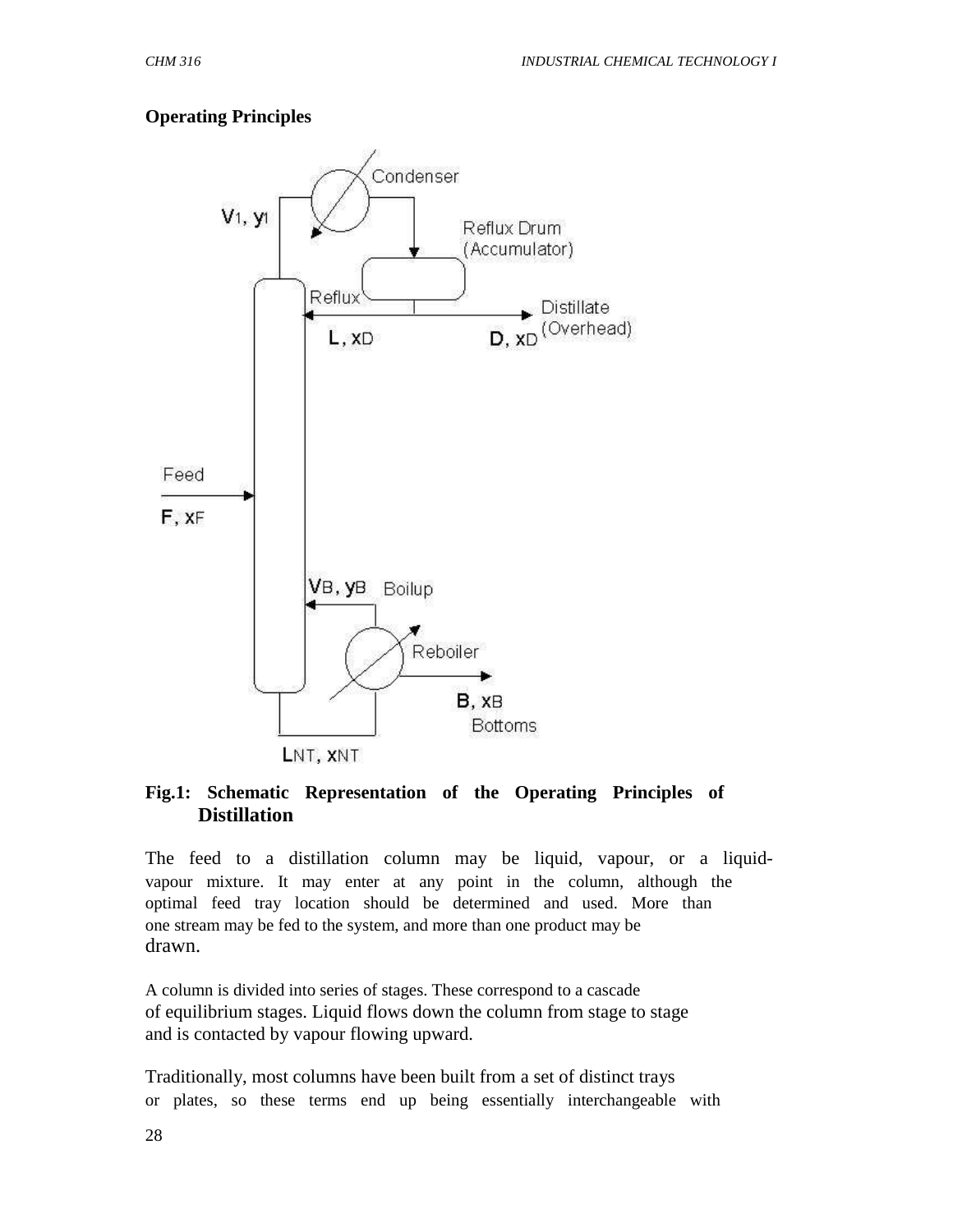stages. Each tray in a distillation column is designed to promote contact between the vapour and liquid on the stage. Distillation can be conducted in a packed column (just as absorption can be done in a trayed column), but we will focus on trayed columns for the present. A schematic illustration of the operating principles of distillation is shown in Fig.1.

The product leaving the top of the column is called the overhead product, the overhead, the top product, the distillate, or distillate product. Distillate product may be liquid or vapour (or occasionally both) depending on the type of condenser used. Most of the time the distillate flow rate is assigned the symbol D, and the composition  $x<sub>p</sub>$  or  $V_D$ .

The product leaving the bottom of the column is called the bottom product or bottoms, and given the symbol B, with composition  $x_B$ .

In some situations, notably petroleum refining, one or more intermediate or "sidedraw" products may be removed from the column.

Vapour leaving the top of the column passes through a heat exchanger, the condenser, where it is partially or totally condensed. The liquid which results is temporarily held in the accumulator or reflux drum. A liquid stream is withdrawn from the drum and returned to the top tray of the column as reflux (R or L) to promote separation.

The portion of the column above the feed tray is called the rectification section. In this section, the vapour is enriched by contact with the reflux. The portion of the column below the feed tray is called the stripping section. The liquid portion of the feed serves as the reflux for this section.

The operating pressure of the column is typically controlled by adjusting heat removal in the condenser.

The base of the column is typically used as a reservoir to hold liquid leaving the bottom tray. A heat exchanger, the re-boiler, is used to boil this liquid. The vapour which results, the boil-up  $(V)$  is returned to the column on one of the bottom three or four trays.

In normal operation, there are five handles that can be adjusted to manipulate the behaviour of a distillation column – the feed flow, two product flows, the reflux flow, and the boil-up flow (or re-boiler heat input).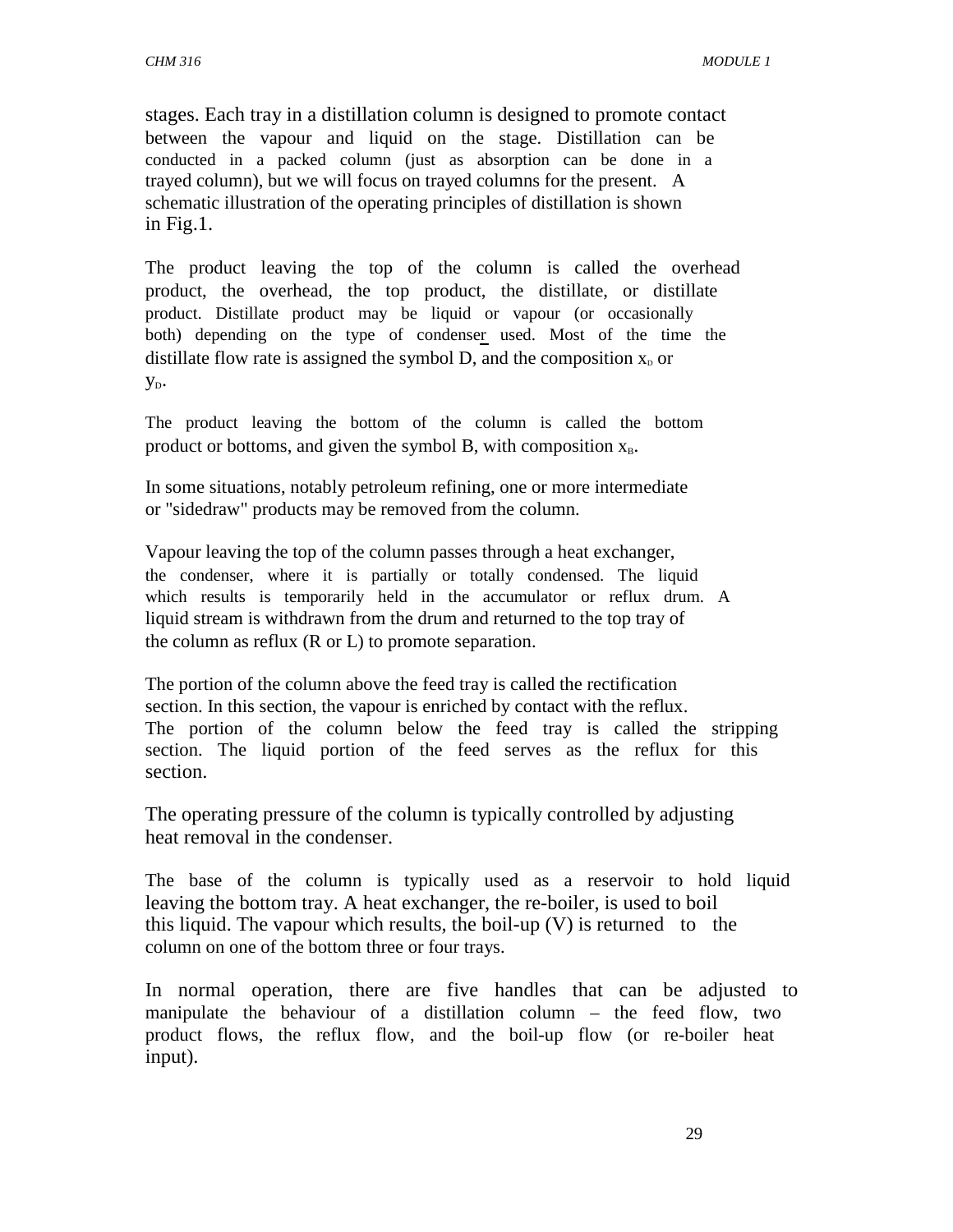A normal column has a temperature gradient and a pressure gradient from bottom to top.

Distillation, like flashing, is a process which is generally used to separate a mixture of two or more liquids based on their boiling points. However, what happens in a distillation column is essentially a series of flashes, which are connected with recycle loops. The liquid from each tray comes to equilibrium (ideally) with the vapour, and the vapour rises up to the next tray and the liquid falls to the tray beneath it. Each tray has a different temperature because a re-boiler on the bottom and a condenser at the top maintain a temperature gradient across the column (in certain separation setups one of these components is omitted).

The net result is, like flashing, more of the lower-boiling compound(s) will exit at the top of the column, and more of the higher-boiling compound(s) will fall to the bottoms. Since distillation is multiple flashes in a row, it is typically more effective than a single flash, although the latter may be sufficient depending on the purpose. Distillation columns are standard for many types of separations because it is relatively inexpensive for its efficacy. Distillation has a limit, however; non-ideal mixtures can form azeotropes. An azeotrope is a point at which when the solution boils, the vapour has the same composition as the liquid. Therefore no further separation can be done without another method or without using some special tricks.

Two examples of distillation processes are petroleum distillation and the production of alcoholic beverages. In the first case, oil is separated into its many components, with the lightest at the top and the heaviest on the bottom. In the latter, the gas is enriched in ethanol, which is later recondensed.

#### **(c) Gravitational Separation**

Gravitational separation takes advantage of the well-known effect of density differences. Something that is less dense will float on something that is denser. Therefore, if two immiscible liquids have significantly different densities, they can be separated by simply letting them settle, then draining the denser liquid out via the bottom. Note that the key word here is immiscible; if the liquids are soluble in each other, then it is impossible to separate them by this method.

This method can also be used to separate out solids from a liquid mixture, but again the solids must not be soluble in the liquid (or must be less soluble than they are as present in the solution).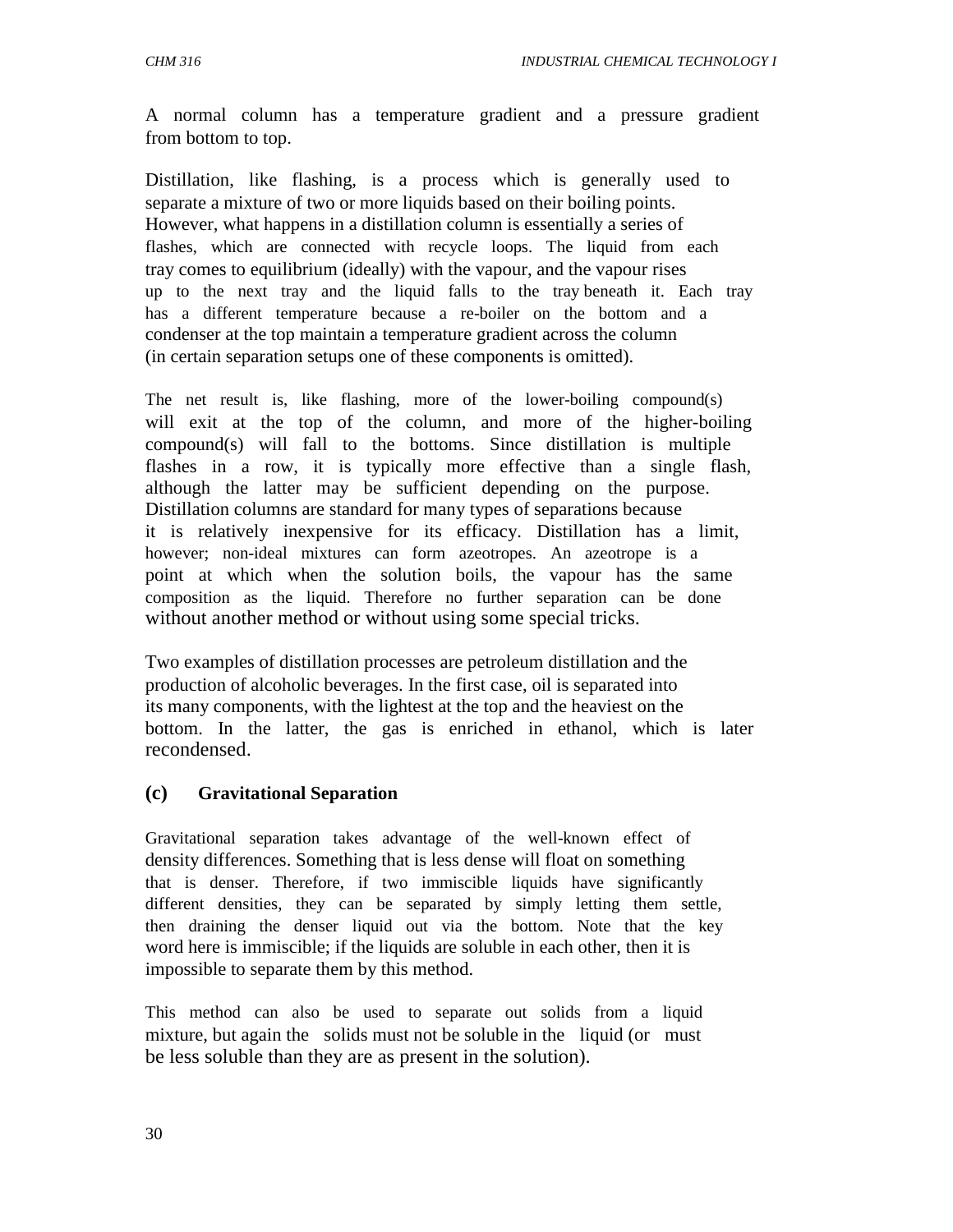#### **(d) Extraction**

Extraction is the general practice of taking something liquid and forcing it to become dissolved in another liquid. This is done by taking advantage of the **relative solubility** of a compound between two liquids. For example, caffeine must be extracted from coffee beans or tea leaves in order to be used in beverages such as coffee or soda. The common method for doing this is to use which is able to dissolve caffeine as if it were a liquid. Then, in order to take the caffeine out, the temperature is lowered (lowering in carbon dioxide) and water is injected. The system is then allowed to reach equilibrium. Since caffeine is more soluble in water than it is in carbon dioxide, the majority of it goes into the water.

Extraction is also used for purificatio

with a pollutant, the pollutant can be extracted with another, clean stream. Even if it is not very soluble, it will still extract pollutant.

Another type of extraction is acid-base extraction, which is useful for Another type of extraction is moving a basic or acidic compound from a polar solvent (such as water) to a non-polar one. Often, the ionised form of the acid or base is soluble in a polar solvent, but the non reverse is true for the non manipulate where the majority of the compound will end up, we alter or adjust the pH of the solution by adding acid or base.

For example, suppose you wanted to extract fluoride (F) from water into benzene. First, you would add acid, because when a strong acid is into benzene. First, you would a added to the solution it undergoes the following reaction with fluoride, which is practically irreversible:

# $F^- + H_3O^+ \rightarrow HF + H_2O$

The hydrogen fluoride is more soluble in benzene than fluoride itself, so it would move into the benzene. solutions could then be separated by density since they are immiscible. The term **absorption** is a generalisation of extraction that can involve liquid instead of liquid-liquid). However, the ideas different phases (gas-liquid instead of liquid are still the same.

#### **(e) Membrane Filtration**

A membrane is any barrier which allows one substance to pass through it more than another. There are two general types of membrane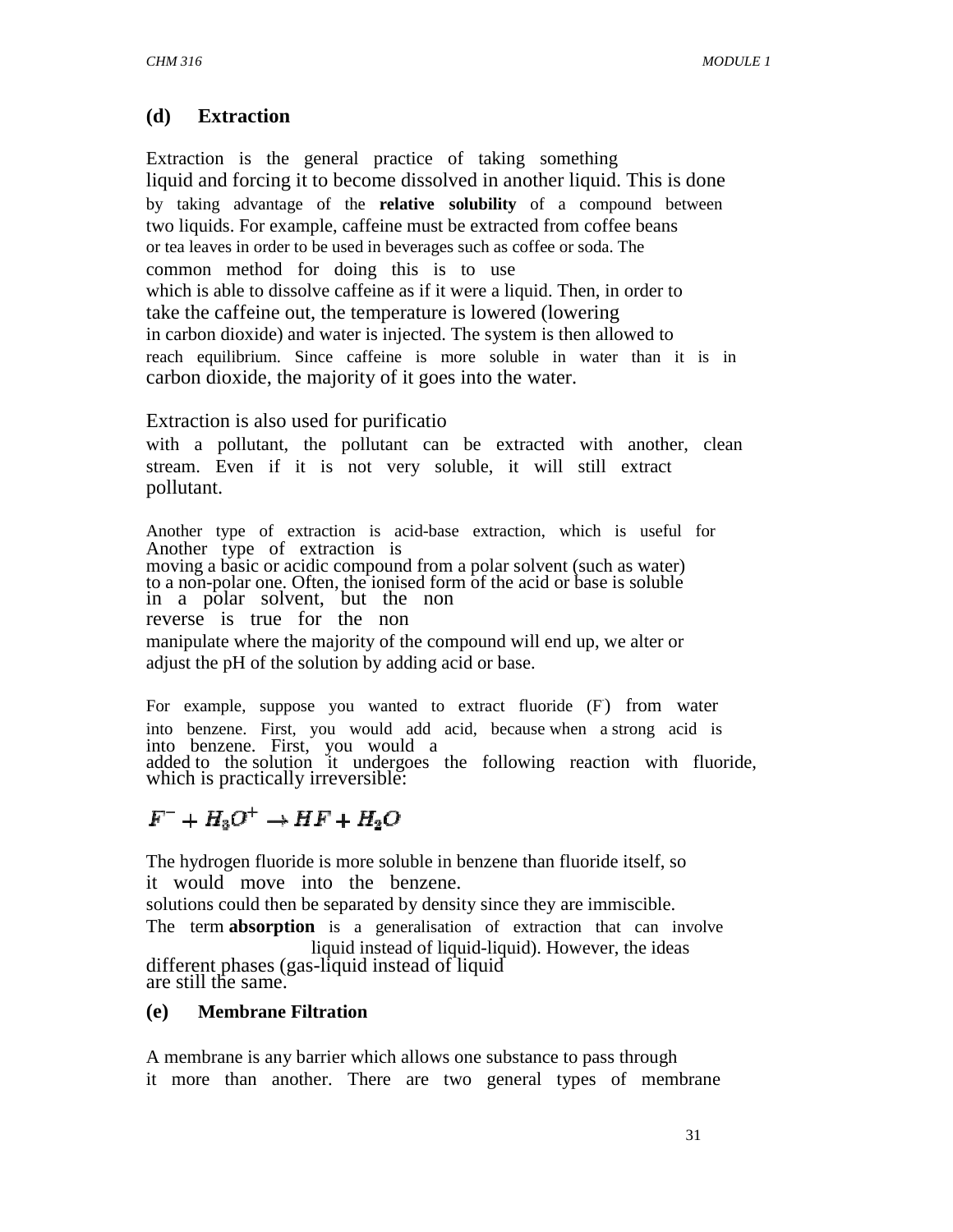separators: those which separate based on the size of the molecules and those which separate based on diffusivity.

An example of the first type of membrane separator is your everyday vacuum cleaner. Vacuum cleaners work by taking in air laden with dust from your carpet. A filter inside the vacuum then traps the dust particles (which are relatively large) and allows the air to pass through it (since air particles are relatively small). A larger-scale operation that works on the same principle is called a **fabric filter** or "Baghouse", which is used in air pollution control or other applications where a solid must be removed from a gas.

Some fancy membranes exist which are able to separate hydrogen from a gaseous mixture by size. These membranes have very small pores which allow hydrogen (the smallest possible molecule, by molecular weight) to pass through by convection, but other molecules cannot pass through the pores and must resort to diffusion (which is comparatively slow). Hence a purified hydrogen mixture results on the other side.

Membranes can separate substances by their diffusivity as well, for example water may diffuse through a certain type of filter faster than ethanol, so if such a filter existed it could be used to enrich the original solution with ethanol.

### **3.5 Purification Methods**

In order to bring any product to market, it is necessary to purify it adequately. Without purification, people could get sick from eating such foods; side effects could occur in industry which would cause safety concerns, or a scientist's research could be invalidated. Fortunately there are several methods that are commonly used for purification. The separation processes mentioned above are often used for this purpose, as are the following two processes.

#### **(a) Adsorption**

This should not be confused with absorption; adsorption is a process which separates components by their relative adhesiveness to a surface. An adsorption column is essentially a pipe filled with a certain material. When the contaminant flows by, it will bind to the material, and in this way the fluid flowing by is cleaned. Adsorption is therefore a surface phenomenon.

A major disadvantage to this method is that the material will always have a *saturation point* after which no more contaminant can latch on to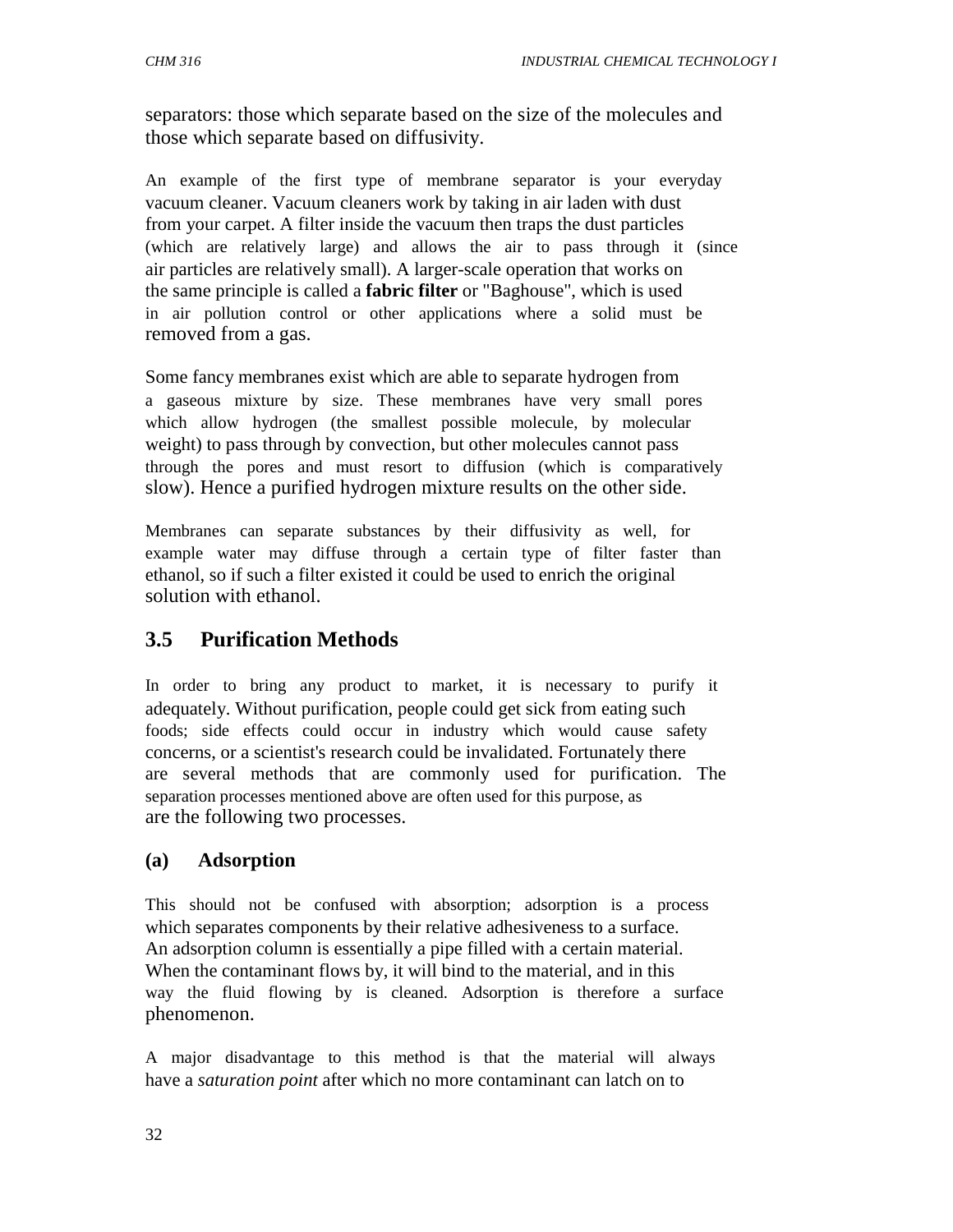it. At this point, the process of purification stops and therefore the spent material must be replaced by new material.

#### **(b) Re-Crystallisation**

Re-crystallisation is the purification of substances by taking advantage of changes in solubility with respect to temperature. We take advantage of this by dissolving an impure compound and then lowering the temperature slowly. The solubility of most solid substances increases with temperature, so decreasing the temperature will cause the solubility of both the impurities and the substance to be purified to decrease. However, since there is likely much more of the impure substance present than impurities, the impure substance will eventually crystallise out long before the impurities. Therefore, as long as the temperature is not lowered too quickly, the impure substances will crystallise out in a purer form, while most impurities will remain in solution. A disadvantage to this method is that it takes a long time to perform, but it is often the most effective method for obtaining a pure sample of a product.

# **4.0 CONCLUSION**

Most unit operations are based mechanically upon the fundamental transport processes of mass transfer, heat transfer, and fluid flow (momentum transfer). Unit operations based on fluid mechanics include fluid transport (such as pumping), mixing/agitation, filtration, clarification, thickening or sedimentation, classification, and centrifugation. Operations based on heat transfer include heat exchange, condensation, evaporation, furnaces or kilns, drying, cooling towers, and freezing or thawing. Operations that are based on mass transfer include distillation, solvent extraction, leaching, absorption or desorption, adsorption, ion exchange, humidification or dehumidification, gaseous diffusion, crystallisation, and thermal diffusion. Operations that are based on mechanical principles include screening, solids handling, size reduction, flotation, magnetic separation, and electrostatic precipitation. The study of transport phenomena provides a unifying and powerful basis for an understanding of the different unit operations.

### **5.0 SUMMARY**

You have learnt from this unit that every industrial chemical process is based on unit operations (physical treatment) such as mixing, drying, absorption, evaporation, adsorption, distillation, condensation, crystallization, vaporization , leaching, separation, extraction, sedimentation, filtration, crushing as well as unit processes (chemical treatment) such as oxidation, hydrogenation, alkylation, polymerisation,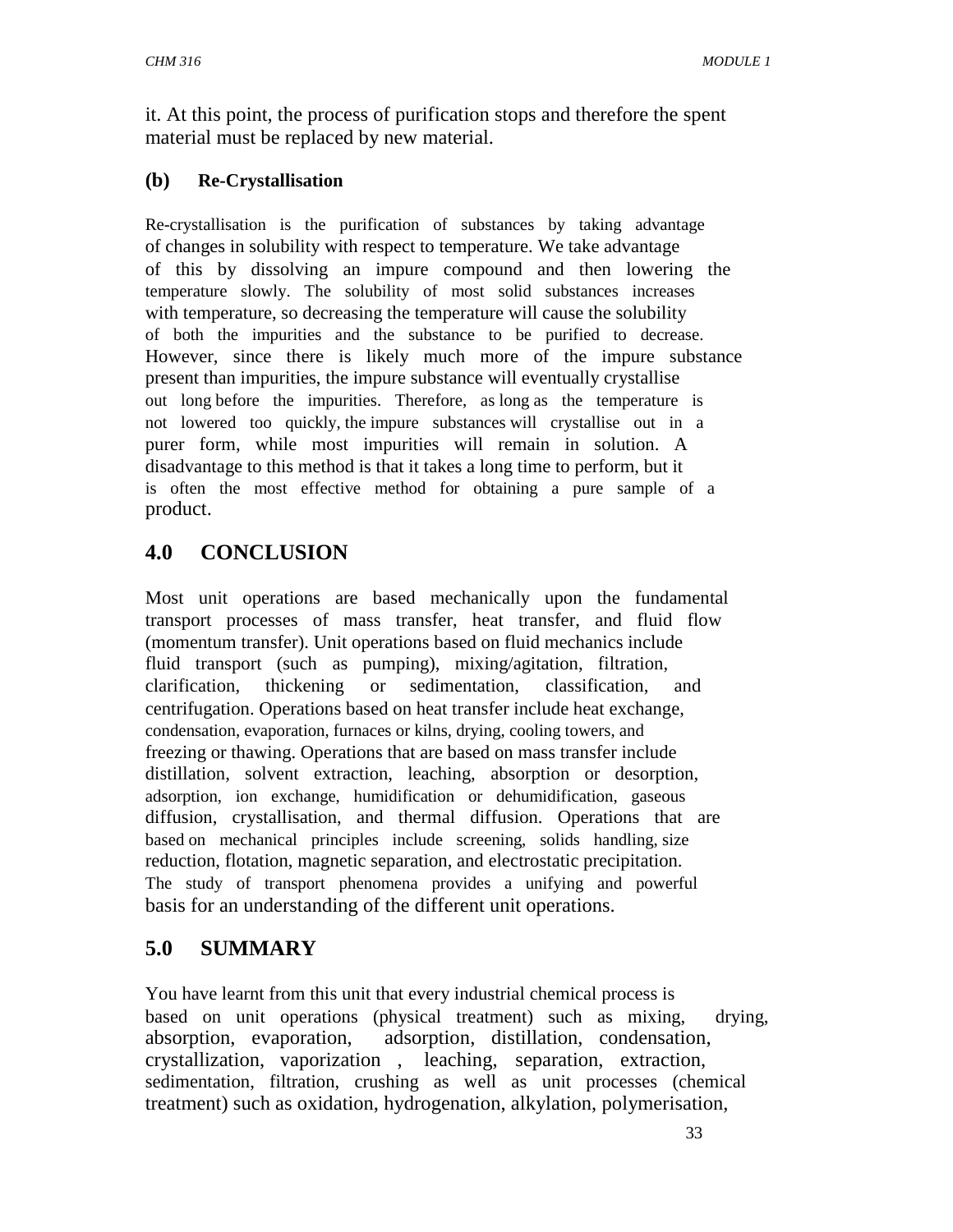nitration etc; produce economically a desired product from specific raw materials. The raw materials are treated through physical steps to make it suitable for chemical reaction. So, knowledge of unit operations like mixing and agitation of liquid and heat flow is very much necessary.

#### **6.0 TUTOR-MARKED ASSIGNMENT**

- i. What is unit operation?
- ii. Differentiate between unit operation and unit process.
- iii. List examples of industrial processes.
- iv. What is distillation?
- v. Differentiate between adsorption and absorption.
- vi. Give several examples of unit operation.

#### **7.0 REFERENCES/FURTHER READING**

- Badger, W.L. & Banchero, J.T. (2002). *Introduction to Chemical Engineering*. McGraw Hill.
- Coulson, J.M. & Richardson, J.F. (2006). *Coulson & Richardson's Chemical Engineering*, (2<sup>nd</sup> ed.). Oxford: Pergamon Press.
- Hougen, O.A., Watson, K.M. & Ragatz, R.A. (2005). *Chemical Process Principles*. (Asian Students ed.). Asia Publishing House.

http://en.wikipedia/wiki/distillation.

http://en.wikipedia/wiki/unit operation.

- Rajput, R.K.(2006*). Heat and Mass Transfer*. S. Chand & Company Ltd.
- William H.Walker, Warren K. Lewis & William H. McAdams (1923). *The Principle of Chemical Engineering.*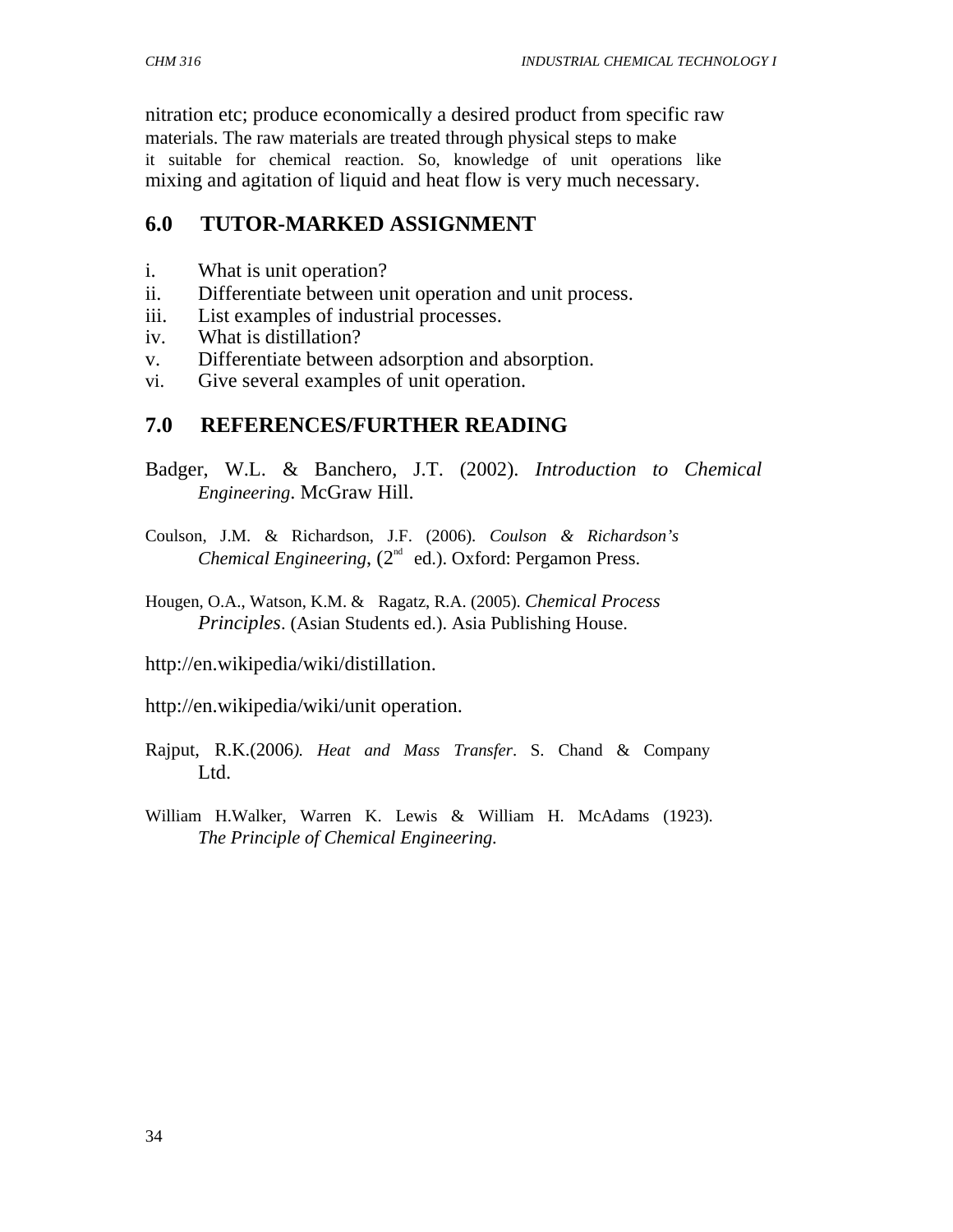# **UNIT 4 CHEMICAL TECHNOLOGY EQUIPMENT**

#### **CONTENTS**

- 1.0 Introduction
- 2.0 Objectives
- 3.0 Main Content
	- 3.1 Chemical Technology
	- 3.2 Chemical Technology Equipment
		- 3.2.1 Heat Exchangers
		- 3.2.2 Distillation Towers
		- 3.2.3 Reactors
		- 3.2.4 Types of Reactors
		- 3.2.5 Separators
		- 3.2.6 Mixers
		- 3.2.7 Crushers
- 4.0 Conclusion
- 5.0 Summary
- 6.0 Tutor –Marked Assignment
- 7.0 References/Further Reading

## **1.0 INTRODUCTION**

In units 1 and 2, heat and mass transfer were discussed in relation to industrial chemical technology respectively. In unit 3, various unit operations were discussed and it is specifically stated that every industrial chemical process is based on unit operations (physical treatment) and unit process (chemical treatment) to produce economically a desired product from specific raw materials. The raw materials are treated through physical steps to make them suitable for chemical reaction and this involved the use of different types of equipment for the objectives to be realised. In this unit, some of the equipment available in carrying out such unit operations will be discussed.

### **2.0 OBJECTIVES**

At the end of this unit, you should be able to:

- list some chemical technology equipment available for industrial development
- state the relevance of this equipment to the industry.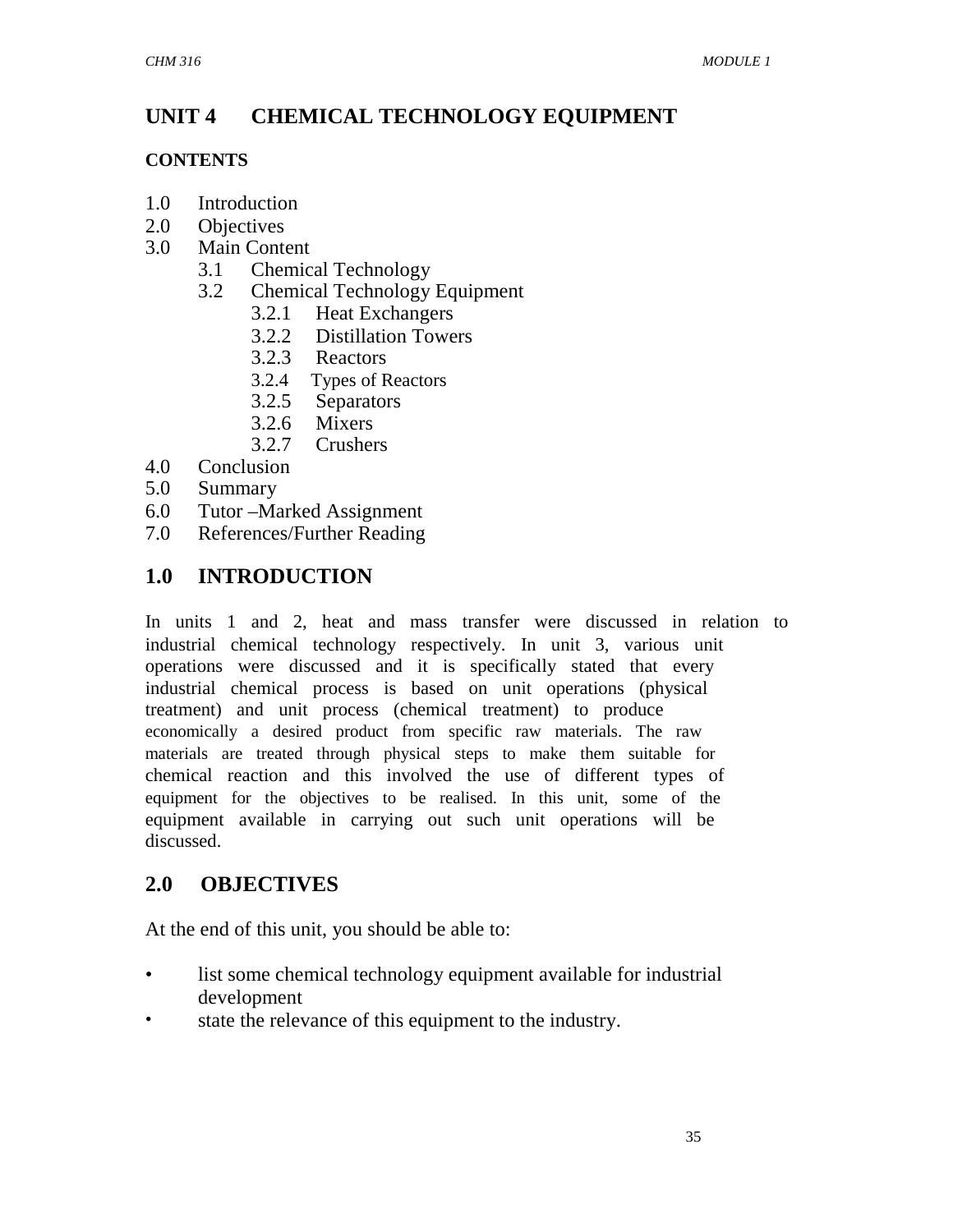#### **3.0 MAIN CONTENT**

#### **3.1 Chemical Technology**

Chemical technology can be described as the scientific techniques used in the chemical industry. It is the science of those operations which convert raw materials into desired products on an industrial scale, applying one or more chemical conversions. The route along which a raw material is converted to products is a logical coupling of interconnected operations terms industrial processes which involve unit operation and unit process (see unit 3).

### **3.2 Chemical Technology Equipment**

These are equipments used in facilitating or involved in the transformation of raw materials into products. The equipment helps in transfer of heat and mass from one point to another in order to achieve production processes. The first steps in a process, such as the mechanical operations of grinding or crushing, are often followed by physical treatments such as mixing, heating, evaporating, distilling, condensing e.t.c. are carried out via chemical technology equipment. Some of these equipments are discussed below.

#### **3.2.1 Heat Exchangers**

In general, a heat exchanger is a device which is used to facilitate the exchange of heat between two mixtures, from the hotter one to the cooler one. It is any equipment which transfers the energy from a hot fluid to a cold fluid, with maximum rate and minimum investment and running costs. Heat exchangers very often involve steam because steam is very good at carrying heat by convection, and it also has a high heat capacity so it will not change temperature as much as another working fluid would. In addition, though steam can be expensive to produce, it is likely to be relatively less expensive compare to other working fluids since it comes from water. Examples of heat exchangers are:

- i) Intercooler and pre-heater
- ii) Condenser and boilers in steam plant
- iii) Condensers and evaporators in refrigeration units
- iv) Regenerators
- v) Radiators
- vi) Oil coolers e.t.c.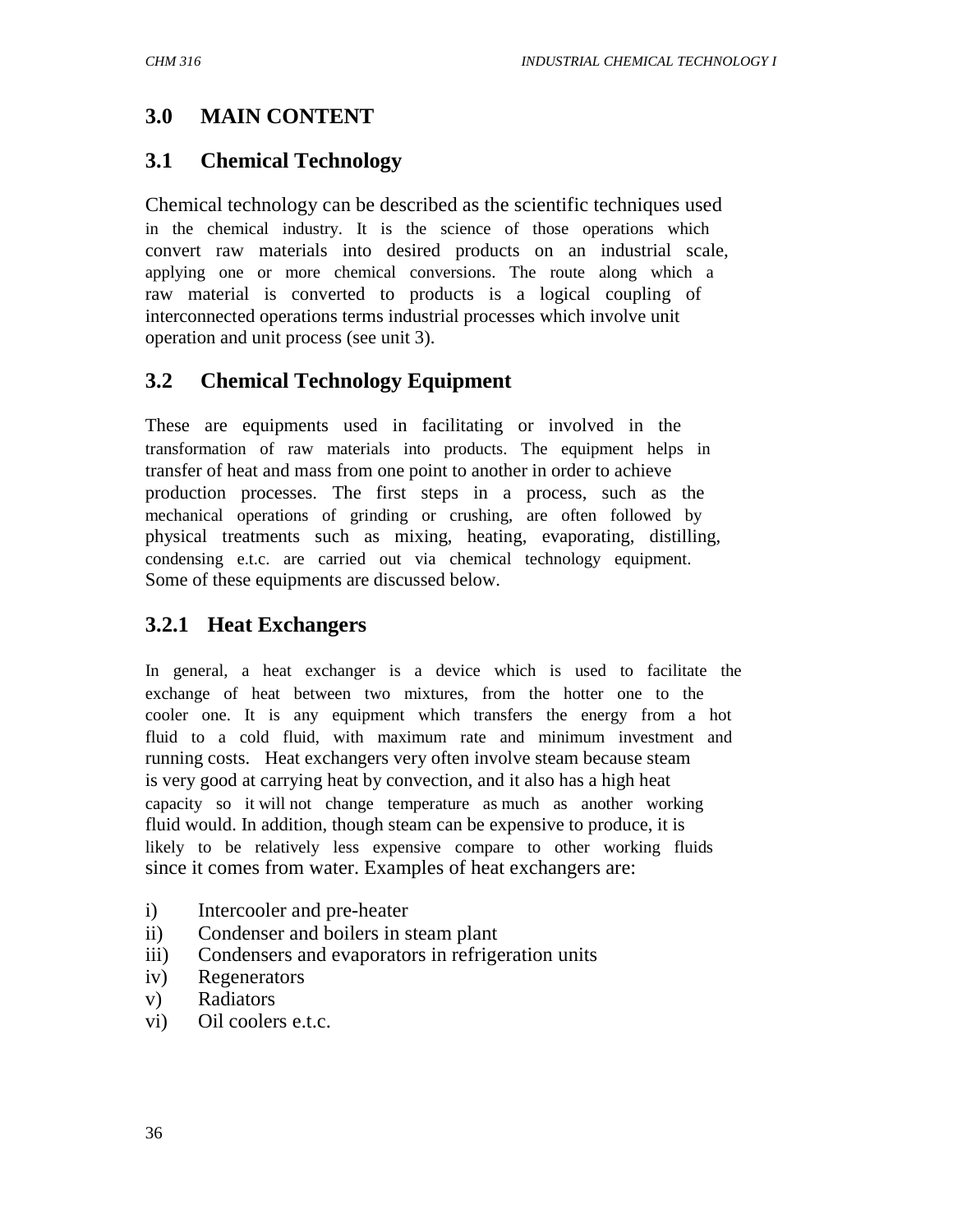#### **Tubular Heat Exchangers**

A tubular heat exchanger is essentially a jacket around a pipe. The working fluid (often steam) enters the jacket on one side of the heat exchanger and leaves on the other side. Inside the pipe is the mixture which you want to heat or cool. Heat is exchanged through the walls of the device in accordance to the second law of thermodynamics, which requires that heat flow from higher to lower temperatures. Therefore, if it is desired to cool off the fluid in the pipe, the working fluid must be cooler than the fluid in the pipe.

Tubular heat exchangers can be set up in two ways: co-current or counter-current. In a co-current setup, the working fluid and the fluid in the pipe enter on the same side of the heat exchanger. This setup is somewhat inefficient because as heat is exchanged, the temperature of the working fluid will approach that of the fluid in the pipe. The closer the two temperatures become, the less heat can be exchanged. Worse, if the temperatures become equal somewhere in the middle of the heat exchanger, the remaining length is wasted because the two fluids are at thermal equilibrium (no heat is released).

To help counteract these effects, one can use a counter-current setup, in which the working fluid enters the heat exchanger on one end and the fluid in the pipe enters at the other end. As an explanation for why this is more efficient, suppose that the working fluid is hotter than the fluid in the pipe, so that the fluid in the pipe is heated up. The fluid in the pipe will be at its highest temperature when it exits the heat exchanger and at its coolest when it enters. The working fluid will follow the same trend because it cools off as it travels the length of the exchanger. Because it's counter-current, though, the fact that the working fluid cools off has less of an effect because it's exchanging heat with cooler, rather than warmer, fluids in the pipe.

#### **3.2.2 Distillation Towers**

Large scale industrial distillation applications include both batch and continuous fractional, vacuum, azeotropic, extractive, and steam distillation. The most widely used industrial applications of continuous, steady-state fractional distillation are in petroleum refineries, petrochemical and chemical plants and natural gas processing plants. Industrial distillation is typically performed in large, vertical cylindrical columns known as **distillation towers** or **distillation columns** with diametres ranging from about 65 centimetres to 16 metres and heights ranging from about 6 to 90 metres or more. When the process feed has a diverse composition, as in distilling crude oil, liquid outlets at intervals up the column allow for the withdrawal of different fractions or products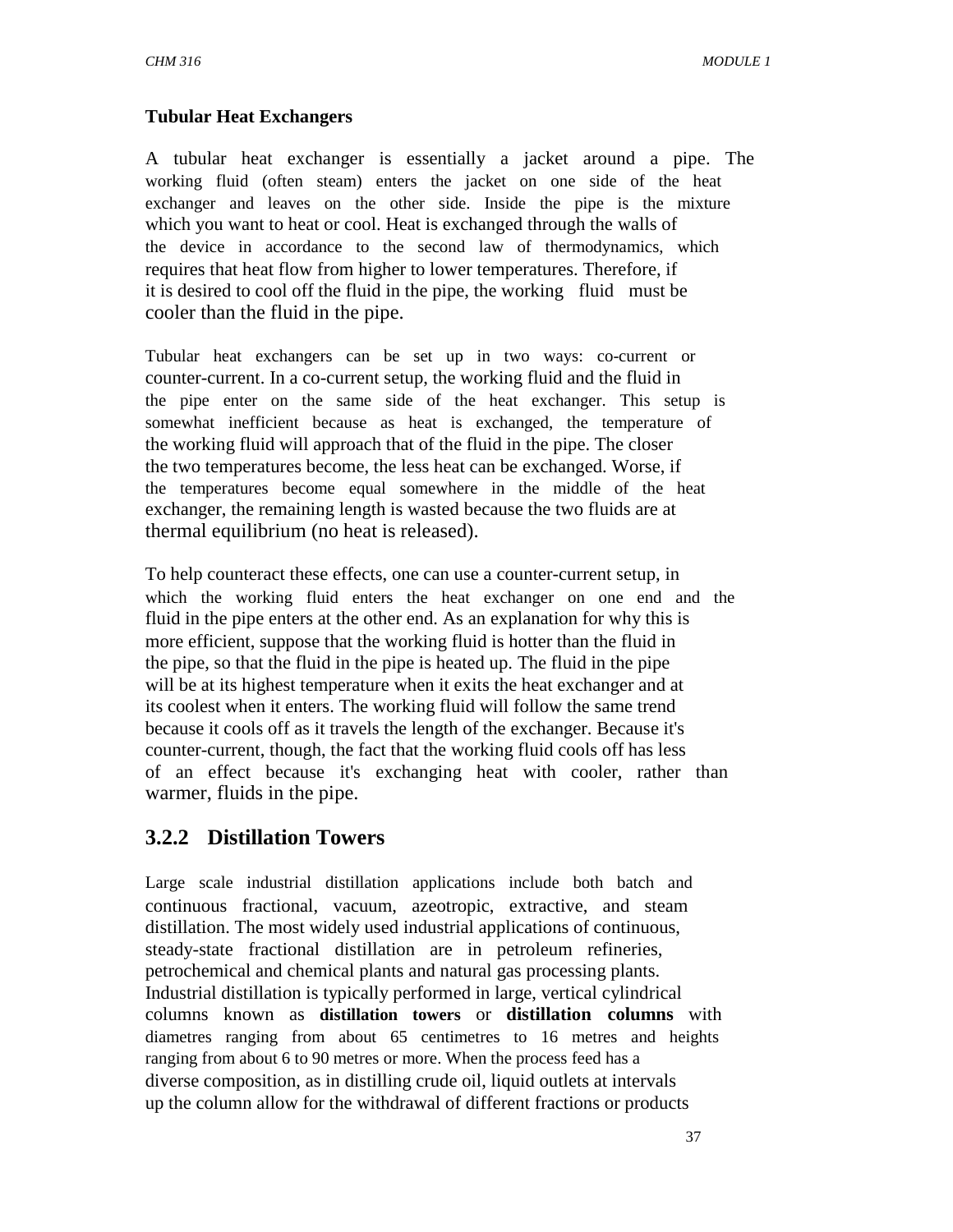having different boiling points or boiling ranges. The lightest products (those with the lowest boiling point) exit from the top of the columns and the heaviest products (those with the highest boiling point) exit from the bottom of the column and are often called the bottoms. A typical industrial distillation tower diagram is shown in Fig. 2.



#### **Fig.2: Diagram of a Typical Industrial Distillation Tower**

Industrial towers use reflux to achieve a more complete separation of products. Reflux refers to the portion of the condensed overhead liquid product from a distillation or fractionation tower that is returned to the upper part of the tower as shown in the schematic diagram of a typical, large-scale industrial distillation tower. Inside the tower, the down flowing reflux liquid provides cooling and condensation of the up flowing vapours thereby increasing the efficiency of the distillation tower. The more reflux that are provided for a given number of theoretical plates, the better the tower's separation of lower boiling materials from higher boiling materials. Alternatively, the more reflux that is provided for a given desired separation, the fewer the number of theoretical plates required.

Such industrial fractionating towers are also used in air separation, producing liquid oxygen, liquid nitrogen, and high purity argon. Distillation of chlorosilanes also enables the production of high-purity silicon for use as a semiconductor.

 The efficiencies of the vapour-liquid contact devices (referred to as plates or trays) used in distillation towers are typically lower than that of a theoretical 100% efficient equilibrium stage. Hence, a distillation tower needs more trays than the number of theoretical vapor-liquid equilibrium stages.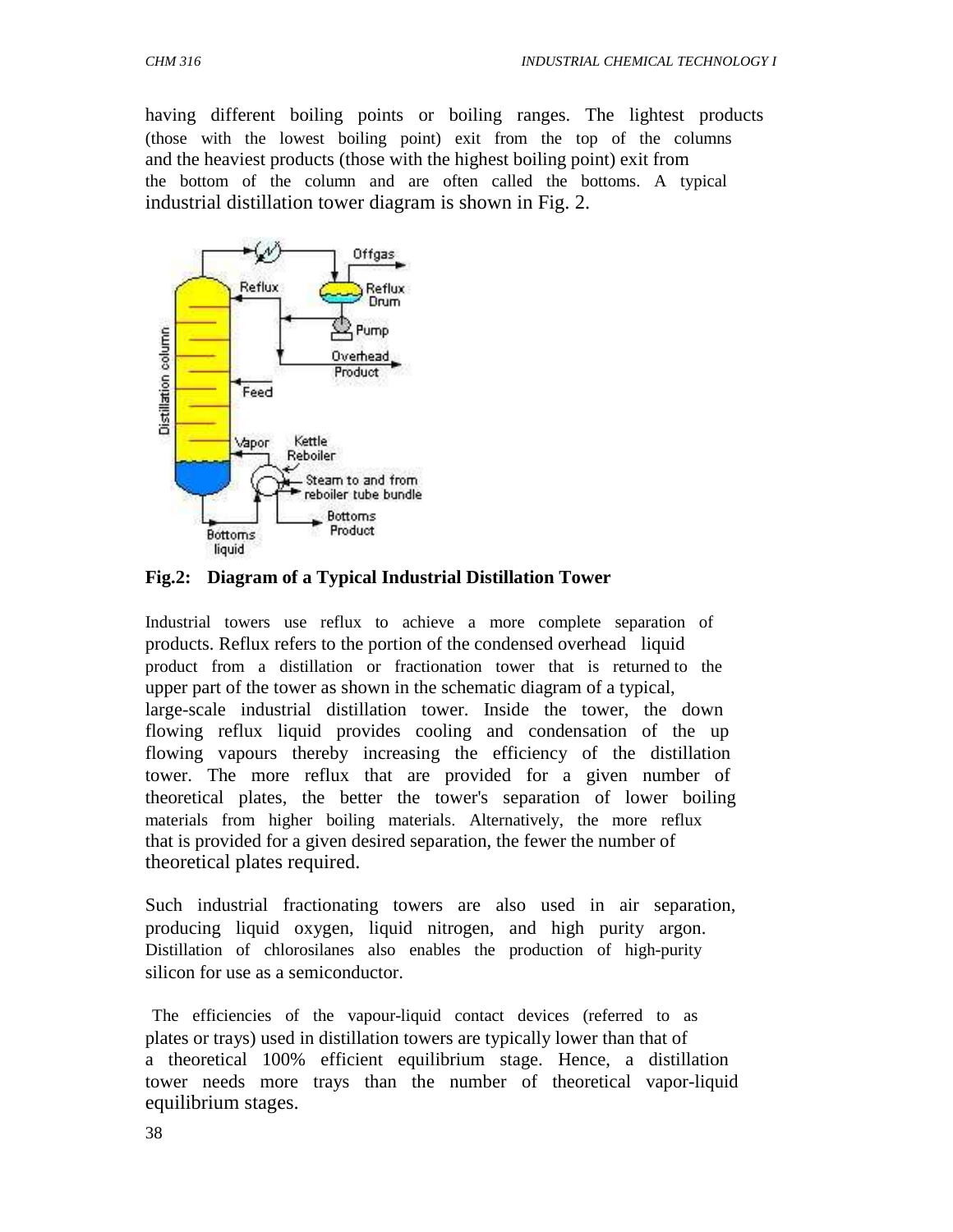In modern industrial uses, generally, a packing material is used in the column instead of trays, especially when low pressure drops across the column are required, as when operating under vacuum.

This packing material can either be random dumped packing (1-3" wide) such as Raschig rings or structured sheet metal. Liquids tend to wet the surface of the packing and the vapours pass across this wetted surface, where mass transfer takes place. Unlike conventional tray distillation in which every tray represents a separate point of vapour-liquid equilibrium, the vapour-liquid equilibrium curve in a packed column is continuous. However, when modeling packed columns, it is useful to compute a number of theoretical stages to denote the separation efficiency of the packed column with respect to more traditional trays. Differently shaped packings have different surface areas and void space between packings. Both of these factors affect packing performance.

Another factor in addition to the packing shape and surface area that affects the performance of random or structured packing is the liquid and vapour distribution entering the packed bed. The number of theoretical stages required for a given separation is calculated using a specific vapour to liquid ratio. If the liquid and vapour are not evenly distributed across the superficial tower area as it enters the packed bed, the liquid to vapour ratio will not be correct in the packed bed and the required separation will not be achieved. The packing will appear not to be working properly. The height equivalent of a theoretical plate (HETP) will be greater than expected. The problem is not the packing itself but the mal-distribution of the fluids entering the packed bed. Liquid mal-distribution is more frequently the problem than vapour. The design of the liquid distributors used to introduce the feed and reflux to a packed bed is critical to making the packing perform to its maximum efficiency. Methods of evaluating the effectiveness of a liquid distributor to evenly distribute the liquid entering a packed bed can be found in references. Considerable work has been done on this topic by Fractionation Research, Inc. (commonly known as FRI).

#### **Multi-Effect Distillation**

The goal of multi-effect distillation is to increase the energy efficiency of the process, for use in desalination, or in some cases one stage in the production of ultrapure water. The number of effects is proportional to the  $Kw \cdot h/m^3$  of water recovered figure, and refers to the volume of water recovered per unit of energy compared with single-effect distillation. One effect is roughly 636 Kw $\cdot$ h/m<sup>3</sup>.

• Multi-stage flash distillation can achieve more than 20 effects with thermal energy input.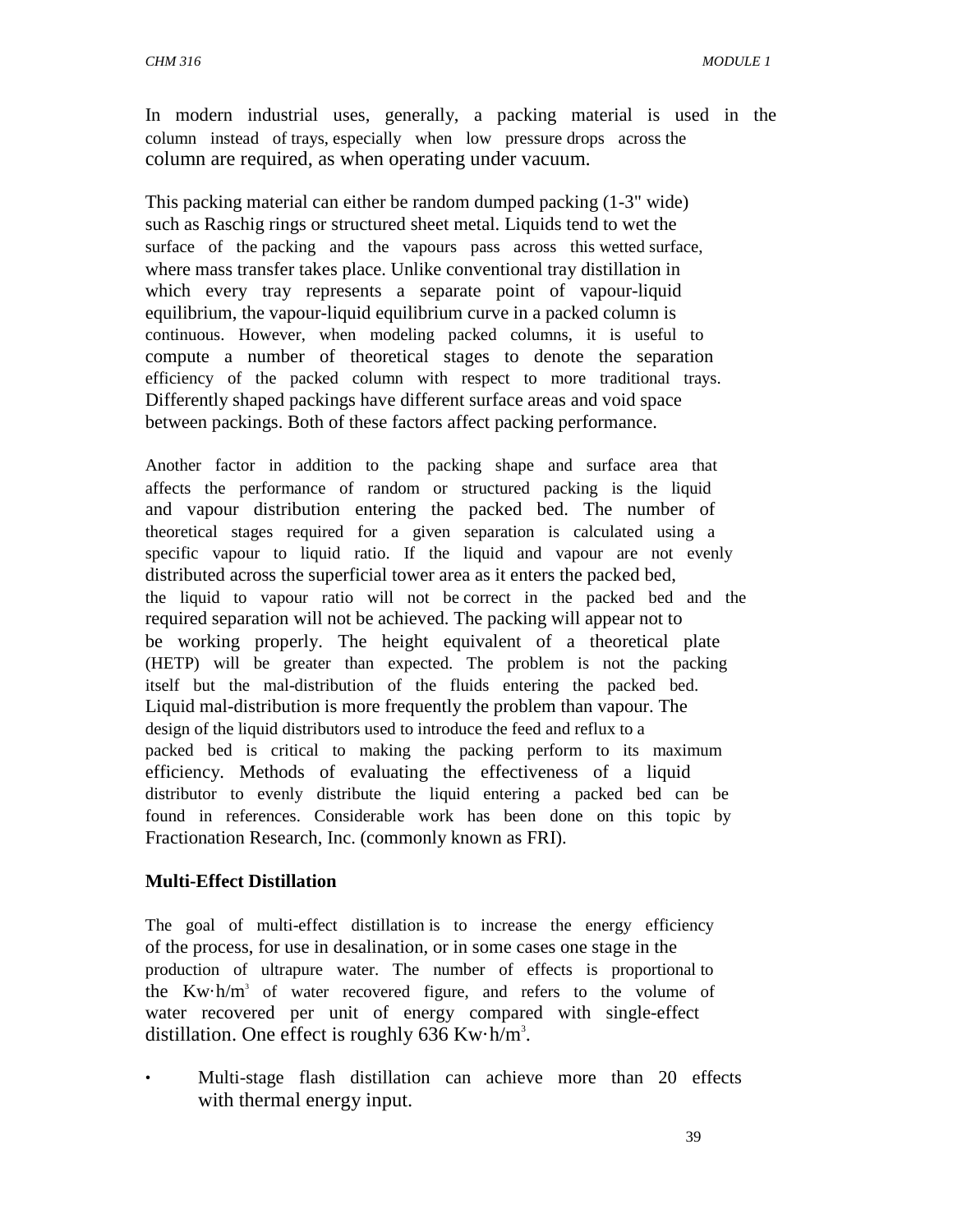• Vapour compression evaporation. Commercial large-scale units can achieve around 72 effects with electrical energy input, according to manufacturers.

There are many other types of multi-effect distillation processes, including one referred to as simply multi-effect distillation (MED), in which multiple chambers with intervening heat exchangers are employed.

#### **3.2.3 Reactors**

Chemical reactors are vessels designed to contain chemical reactions. The design of a chemical reactor deals with multiple aspects of chemical engineering. Chemical engineers design reactors to maximise net present value for the given reaction. Designers ensure that the reaction proceeds with the highest efficiency towards the desired output product, producing the highest yield of product while requiring the least amount of money to purchase and operate. Normal operating expenses include energy input, energy removal, raw material costs, labour, etc. Energy changes can come in the form of heating or cooling, pumping to increase pressure, frictional pressure loss (such as pressure drop across a 90° elbow or an orifice plate), agitation, etc.

Both types can be used as continuous reactors or batch reactors. Most commonly, reactors are run at steady-state, but can also be operated in a transient state. When a reactor is first brought back into operation (after maintenance or in operation) it would be considered to be in a transient state, where key process variables change with time. Both types of reactors may also accommodate one or more solids (reagents, catalyst, or inert materials), but the reagents and products are typically liquids and gases.

There are three main basic models used to estimate the most important process variables of different chemical reactors:

- batch reactor model (batch)
- continuous stirred-tank reactor model (CSTR)
- plug flow reactor model (PFR).

Furthermore, catalytic reactors require separate treatment, whether they are batch, CST, or PF reactors, as the many assumptions of the simpler models are not valid.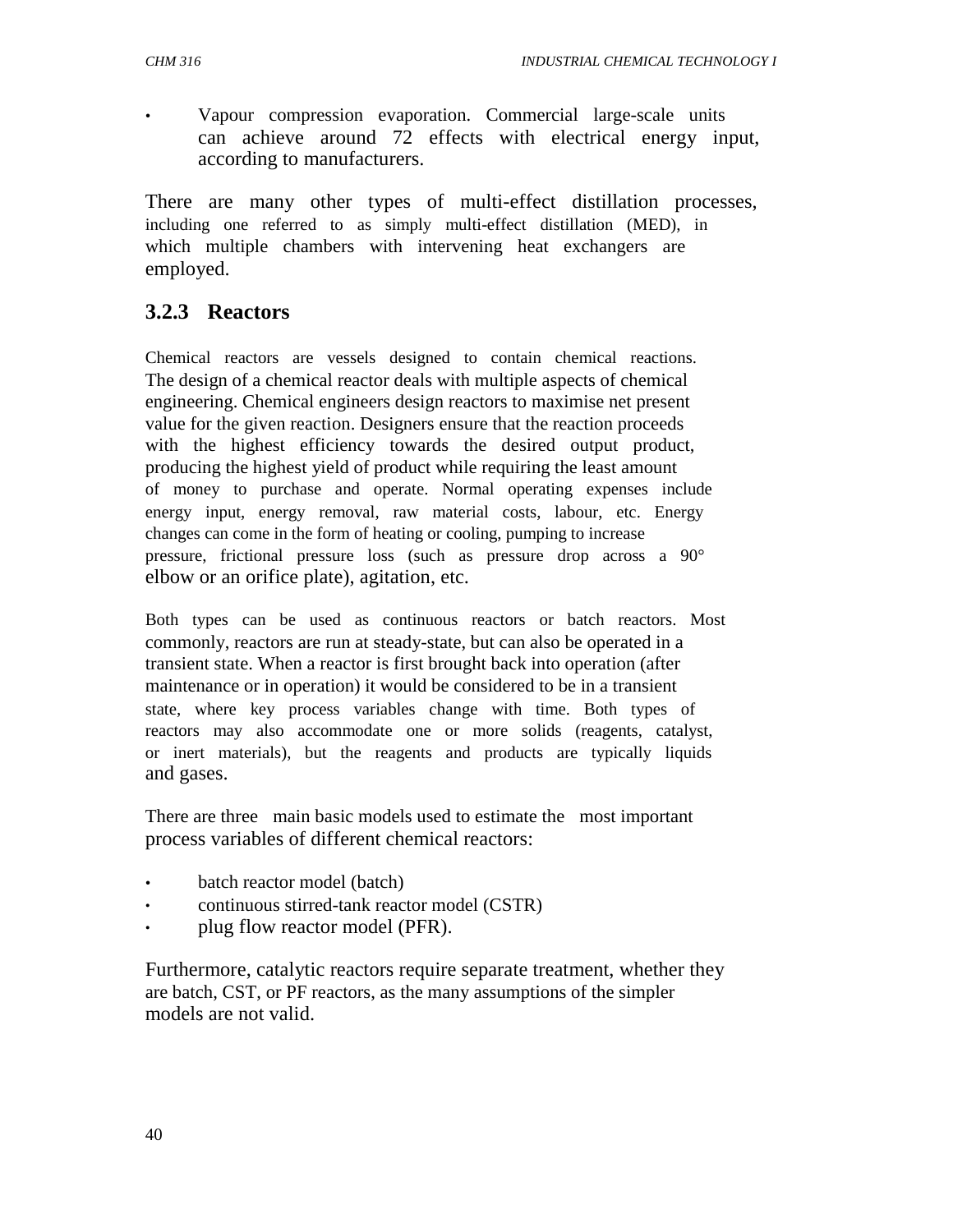Key process variables include:

- residence time (τ, lower case Greek tau)
- volume (V)
- temperature (T)
- pressure (P)
- concentrations of chemical species  $(C_1, C_2, C_3, \dots C_n)$
- heat transfer coefficients (h, U).

A chemical reactor, typically tubular reactor, could be a packed bed such as multi–bed reactor, multi-tube reactor and tubular high pressure reactor. The packing inside the bed may have catalyst to catalyse the chemical reaction. A chemical reactor may also be a fluidised bed.

Chemical reactions occurring in a reactor may be exothermic, meaning giving off heat, or endothermic, meaning absorbing heat. A chemical reactor vessel may have a cooling or heating jacket or cooling or heating coils (tubes) wrapped around the outside of its vessel wall to cool down or heat up the contents.

## **3.2.4 Types of Reactor**

#### **a) Continuous Stirred-Tank Reactors (CSTRs) and Fluidised Bed Reactors (FBs)**

A continuous stirred-tank reactor is an idealised reactor in which the reactants are dumped in one large tank, allowed to react, and then the products (and unused reactants) are released out of the bottom. In this way the reactants are kept relatively dilute, so the temperatures in the reactor are generally lower. This also can have advantages or disadvantages for the selectivity of the reaction, depending on whether the desired reaction is faster or slower than the undesired one. The schematic descriptions of both the continuous stirred-tank (CSTR) and fluidised bed (FB) reactors are illustrated in Fig. 3.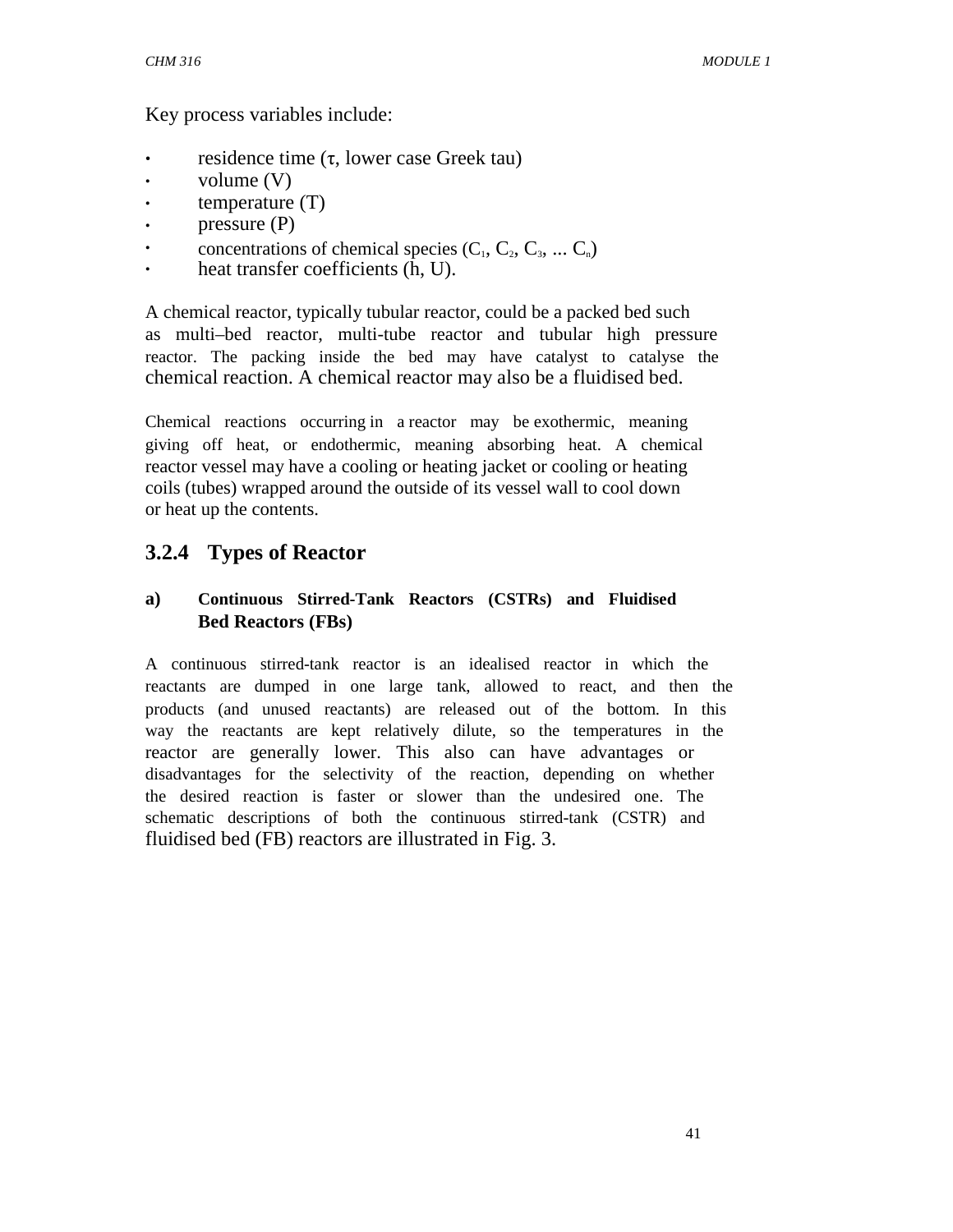

#### **Fig.3: Schematic descriptions of Continuous Stirred-Tank Reactors (CSTRs) and Fluidised Bed Reactors (FBs)**

CSTRs are generally more useful for liquid-phase reactions than PFRs since less transport power is required. However, gas-phase reactions are harder to control in a CSTR.

In a CSTR, one or more fluid reagents are introduced into a tank reactor equipped with an impeller while the reactor effluent is removed. The impeller stirs the reagents to ensure proper mixing. By simply dividing the volume of the tank by the average volumetric flow rate through the tank gives the residence time, or the average amount of time a discrete quantity of reagent spends inside the tank. Using chemical kinetics, the reaction's expected percent completion can be calculated. Some important aspects of the CSTR are:

- i. At steady-state, the in-flow rate must equal the mass out-flow rate, otherwise the tank will overflow or go empty (transient state). While the reactor is in a transient state the model equation must be derived from the differential mass and energy balances.
- ii. The reaction proceeds at the reaction rate associated with the final (output) concentration.
- iii. Often, it is economically beneficial to operate several CSTRs in series. This allows, for example, the first CSTR to operate at a higher reagent concentration and therefore a higher reaction rate. In these cases, the sizes of the reactors may be varied in order to minimise the total capital investment required to implement the process.
- iv. It can be seen that an infinite number of infinitely small CSTRs operating in series would be equivalent to a PFR.

The behaviour of a CSTR is often approximated or modeled by that of a Continuous Ideally Stirred-Tank Reactor (CISTR). All calculations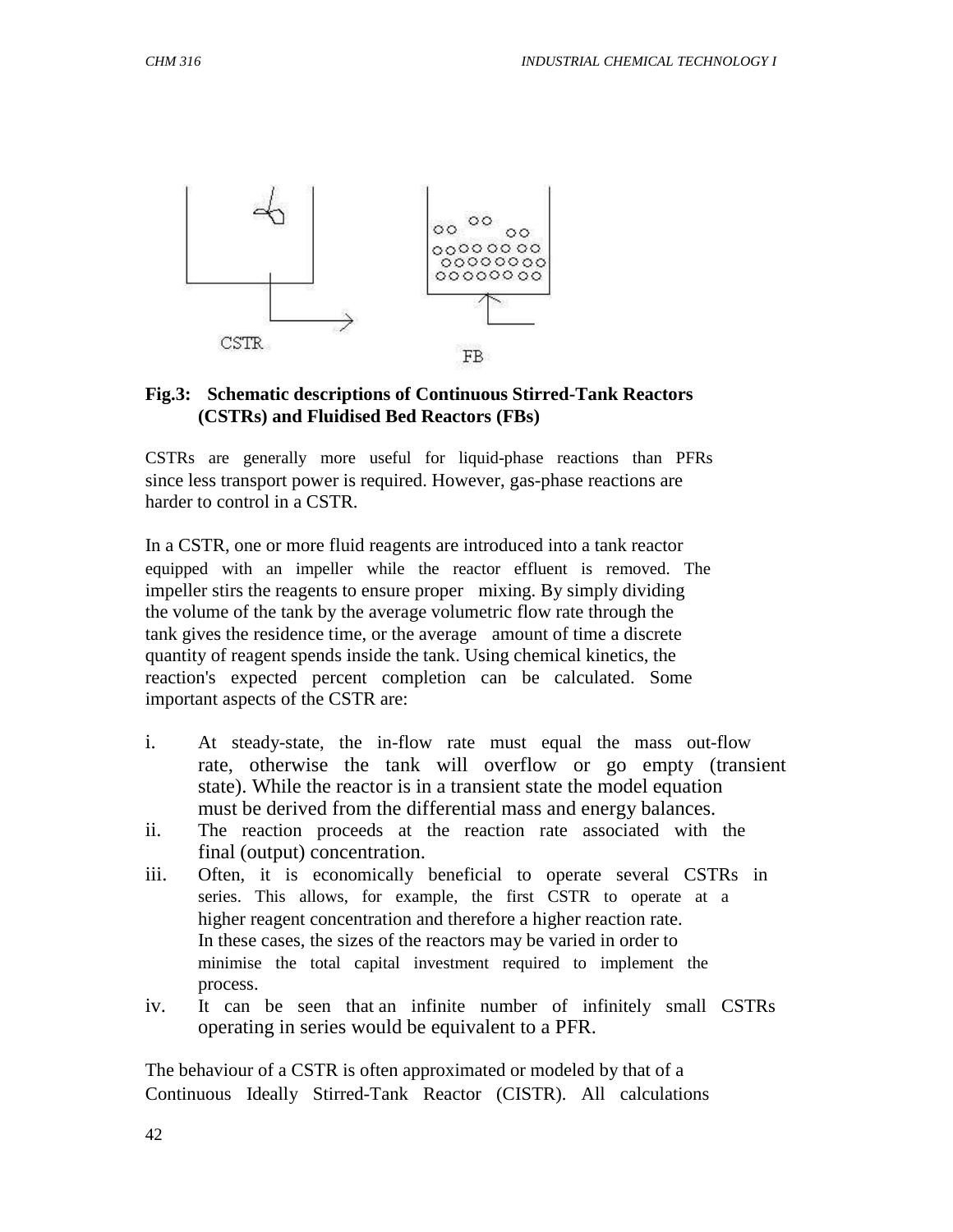performed with CISTRs assume perfect mixing. If the residence time is 5-10 times the mixing time, this approximation is valid for engineering purposes. The CISTR model is often used to simplify engineering calculations and can be used to describe research reactors. In practice it can only be approached, particularly in industrial size reactors.

A fluidised bed reactor is, in essence, a CSTR which has been packed with catalyst. The same analogy holds between an FB and CSTR as does between a PFR and a PBR. Unlike CSTRs though, fluidised beds are commonly used with gasses; the gas is pumped in the bottom and bubbles through the catalyst on the way to the top outlet.

#### b) **Plug Flow Reactors (PFRs) and Packed Bed Reactors (PBRs)**

A plug flow reactor is a (idealised) reactor in which the reacting fluid flows through a tube at a rapid pace, but without the formation of eddies characteristic of rapid flow. Plug flow reactors tend to be relatively easy to construct (they are essentially pipes) but are problematic in reactions which work better when reactants (or products) are dilute.

Plug flow reactors can be combined with membrane separators in order to increase the yield of a reactor. The schematic diagram is shown in Fig.4. The products are selectively pulled out of the reactor as they are made so that the equilibrium in the reactor itself continues to shift towards making more products.



#### **Fig.4: Schematic Diagram of Plug Flow and Membrane Reactors**

In a PFR, one or more fluid reagents are pumped through a pipe or tube. The chemical reaction proceeds as the reagents travel through the PFR. In this type of reactor, the changing reaction rate creates a gradient with respect to distance traversed; at the inlet to the PFR the rate is very high, but as the concentrations of the reagents decrease and the concentration of the product(s) increases the reaction rate slows down. An important feature of PFR is that a packed bed reactor is essentially a plug flow reactor packed with catalyst beads. They are used if, like the majority of reactions in industry, the reaction requires a catalyst to significantly progress at a reasonable temperature.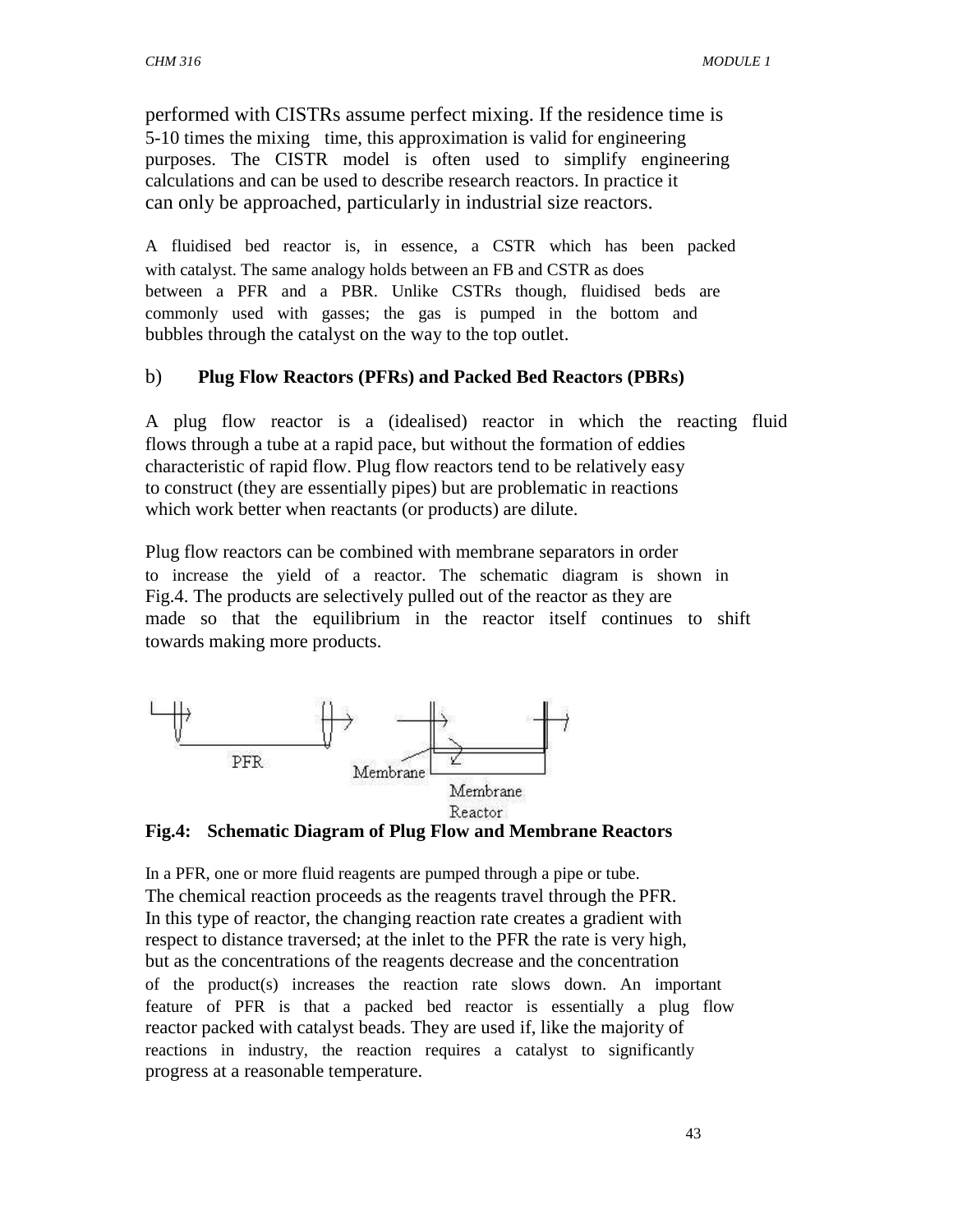#### **Bioreactors**

A bioreactor is a reactor that utilises either a living organism or one or more enzymes from a living organism to accomplish a certain chemical transformation. Bioreactors can be either CSTRs (in which case they are known as **Chemostats**) or PFRs.

Certain characteristics of a bioreactor must be more tightly controlled than they must be in a normal CSTR or PFR because cellular enzymes are very complex and have relatively narrow ranges of optimum activity. These include, but are not limited to:

- 1. Choice of organism. This is similar to the choice of catalyst for an inorganic reaction.
- 2. Strain of the organism. Unlike normal catalysts, organisms are very highly manipulable to produce more of what you are after and less of other products. However, also unlike normal catalysts, they generally require a lot of work to get any significant production at all.
- 3. Choice of substrate. Many organisms can utilise many different carbon sources, for example, but may only produce what you want from one of them.
- 4. Concentration of substrate and aeration. Two inhibitory effects exist which could prevent you from getting the product you are after. Too much substrate leads to the **glucose effect** in which an organism will ferment regardless of the air supply, while too much air will lead to **Pasteur Effect** and a lack of fermentation.
- 5. pH and temperature: Bacterial enzymes tend to have a narrow range of optimal pH and temperatures, so these must be carefully controlled.

However, bioreactors have several distinct advantages. One of them is that enzymes tend to be stereo-specific. For example, you don't get useless D-sorbose in the production of vitamin C, but you get L-sorbose, which is the active form. In addition, very high production capacities are possible after enough mutations have been induced. Finally, substances which have not been made artificially or which would be very difficult to make artificially (like most antibiotics) can be made relatively easily by a living organism.

All calculations performed with PFRs assume no upstream or downstream mixing, as implied by the term "plug flow".

Reagents may be introduced into the PFR at locations in the reactor other than the inlet. In this way, a higher efficiency may be obtained, or the size and cost of the PFR may be reduced.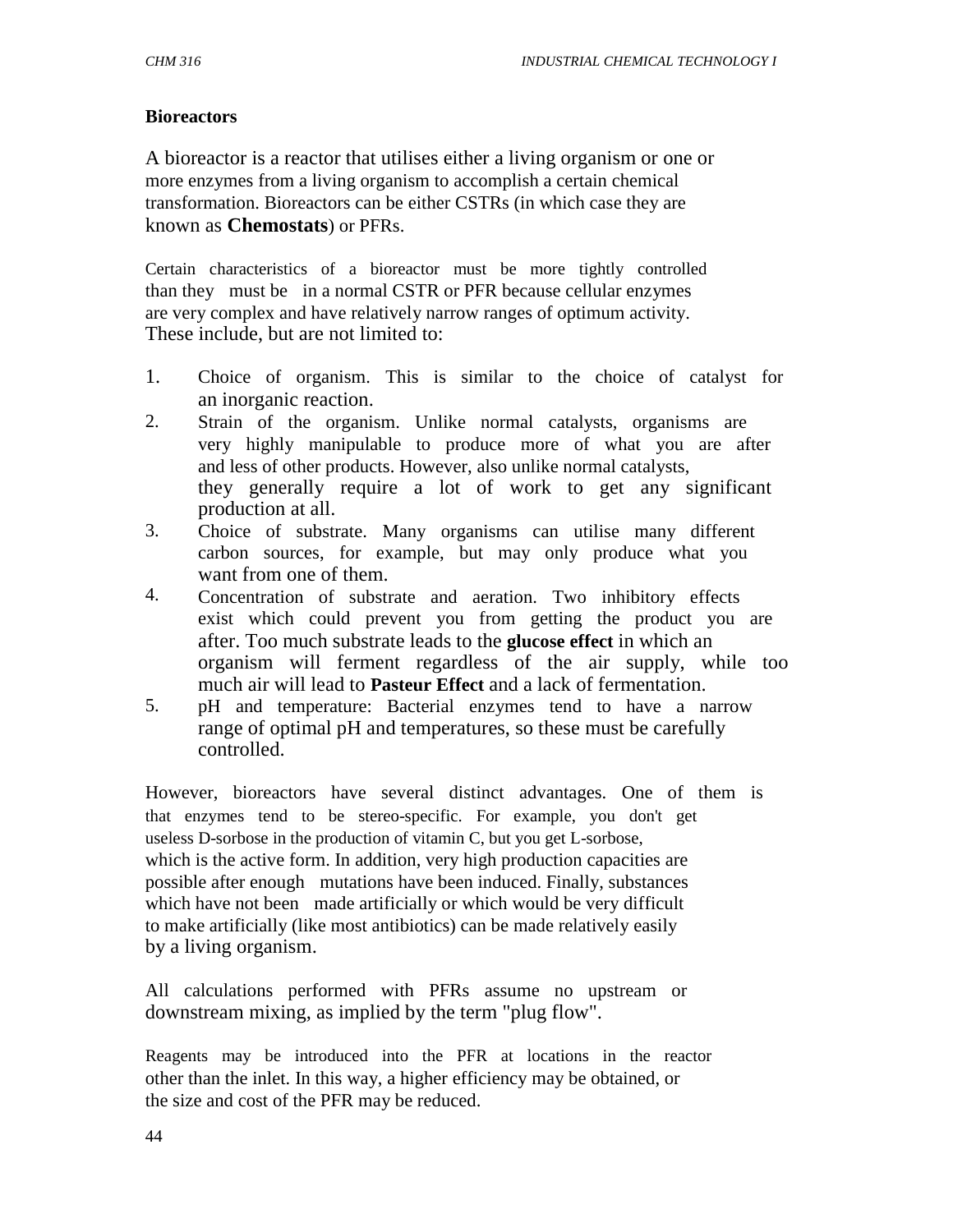A PFR typically has a higher efficiency than a CSTR of the same volume. That is, given the same space-time, a reaction will proceed to a higher percentage completion in a PFR than in a CSTR.

For most chemical reactions, it is impossible for the reaction to proceed to 100% completion. The rate of reaction decreases as the percent completion increases until the point where the system reaches dynamic equilibrium (no net reaction, or change in chemical species occurs). The equilibrium point for most systems is less than 100% complete. For this reason a separation process, such as distillation, often follows a chemical reactor in order to separate any remaining reagents or byproducts from the desired product. These reagents may sometimes be reused at the beginning of the process, such as in the Haber process.

#### **c) Continuous Oscillatory Baffled Reactor (COBR)**

It is a tubular plug flow reactor. The mixing in COBR is achieved by the combination of fluid oscillation and orifice baffles, allowing plug flow to be achieved under laminar flow conditions with the net flow Reynolds number just about 100.

#### **d) Semi-Batch Reactor**

A semi-batch reactor is operated with both continuous and batch inputs and outputs. A fermenter, for example, is loaded with a batch, which constantly produces carbon dioxide, and has to be removed continuously. Analogously, driving a reaction of gas with a liquid is usually difficult, since the gas bubbles off. Therefore, a continuous feed of gas is injected into the batch of a liquid. One chemical reactant is charged to the vessel and a second chemical is added slowly.

#### **e) Catalytic Reactor**

Although catalytic reactors are often implemented as plug flow reactors, their analysis requires more complicated treatment. The rate of a catalytic reaction is proportional to the amount of catalyst the reagents contact. With a solid phase catalyst and fluid phase reagents, this is proportional to the exposed area, efficiency of diffusion of reagents in and products out, and turbulent mixing or lack thereof. Perfect mixing cannot be assumed. Furthermore, a catalytic reaction pathway is often multi-step with intermediates that are chemically bound to the catalyst; and as the chemical binding to the catalyst is also a chemical reaction, it may affect the kinetics.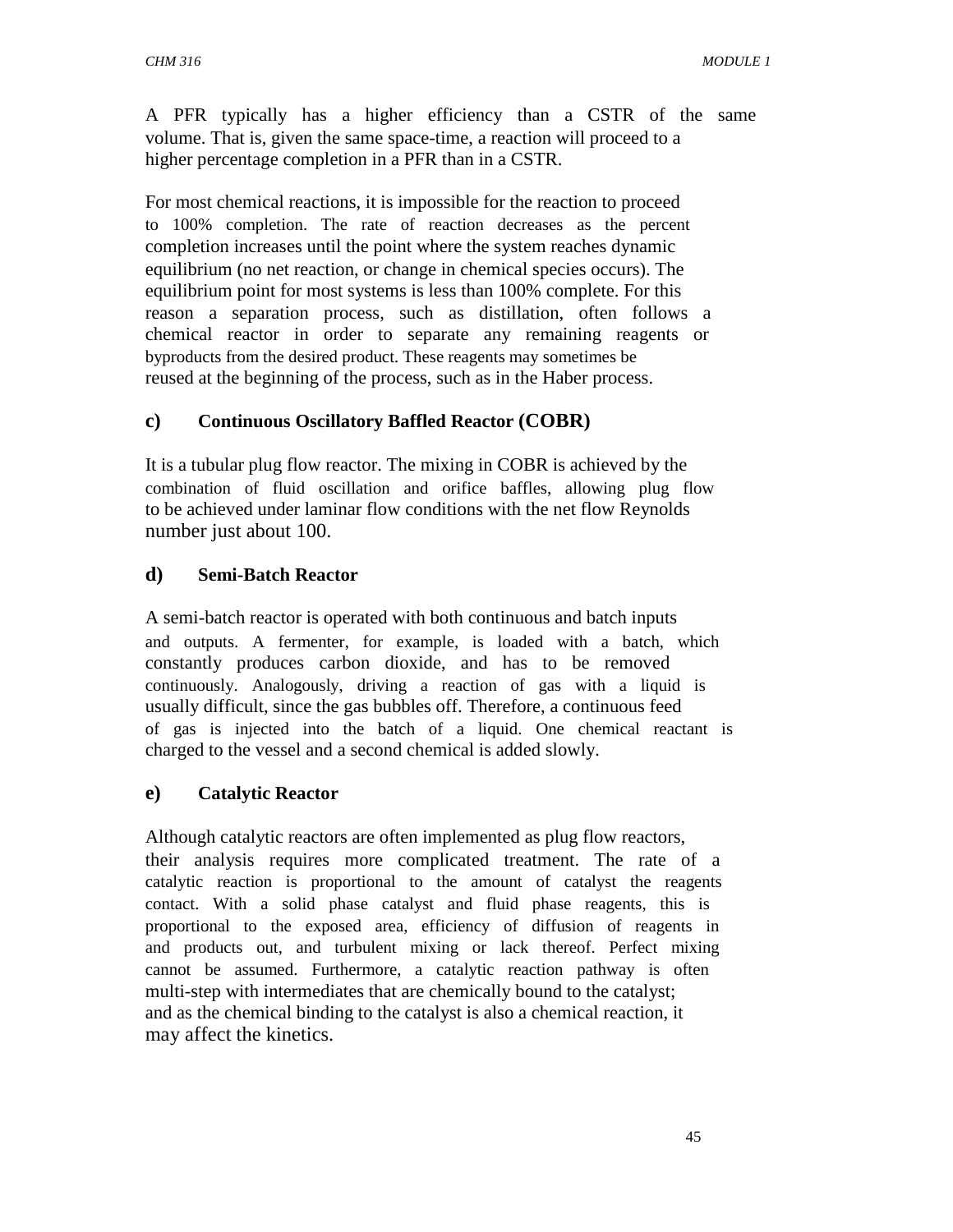The behaviour of the catalyst is also a consideration. Particularly in high-temperature petrochemical processes, catalysts are deactivated by sintering, coking, and similar processes.

#### **3.2.5 Separators**

The term separator in oil field terminology designates a pressure vessel used for separating well fluids produced from oil and gas wells into gaseous and liquid components. A separator for petroleum production is a large vessel designed to separate production fluids into their constituent components of oil, gas and water. A separating vessel may be referred to in the following ways: oil and gas separator, separator, stage separator, trap, knockout vessel (knockout drum, knockout trap, water knockout, or liquid knockout), flash chamber (flash vessel or flash trap), expansion separator or expansion vessel, scrubber (gas scrubber), **f**ilter (gas filter). These separating vessels are normally used on a producing lease or platform near the wellhead, manifold, or tank battery to separate fluids produced from oil and gas wells into oil and gas or liquid and gas. An oil and gas separator generally includes the following essential components and features:

- 1. A vessel that includes (a) primary separation device and/or section, (b) secondary "gravity" settling (separating) section, (c) mist extractor to remove small liquid particles from the gas, (d) gas outlet, (e) liquid settling (separating) section to remove gas or vapor from oil (on a three-phase unit, this section also separates water from oil), (f) oil outlet, and (g) water outlet (three-phase unit).
- 2. Adequate volumetric liquid capacity to handle liquid surges (slugs) from the wells and/or flow lines.
- 3. Adequate vessel diametre and height or length to allow most of the liquid to separate from the gas so that the mist extractor will not be flooded.
- 4. A means of controlling an oil level in the separator, which usually includes a liquid-level controller and a diaphragm motor valve on the gas outlet.
- 5. A back pressure valve on the gas outlet to maintain a steady pressure in the vessel.
- 6. Pressure relief devices.

Separators work on the principle that the three components have different densities, which allows them to stratify when moving slowly with gas on top, water on the bottom and oil in the middle. Any solids such as sand will also settle in the bottom of the separator.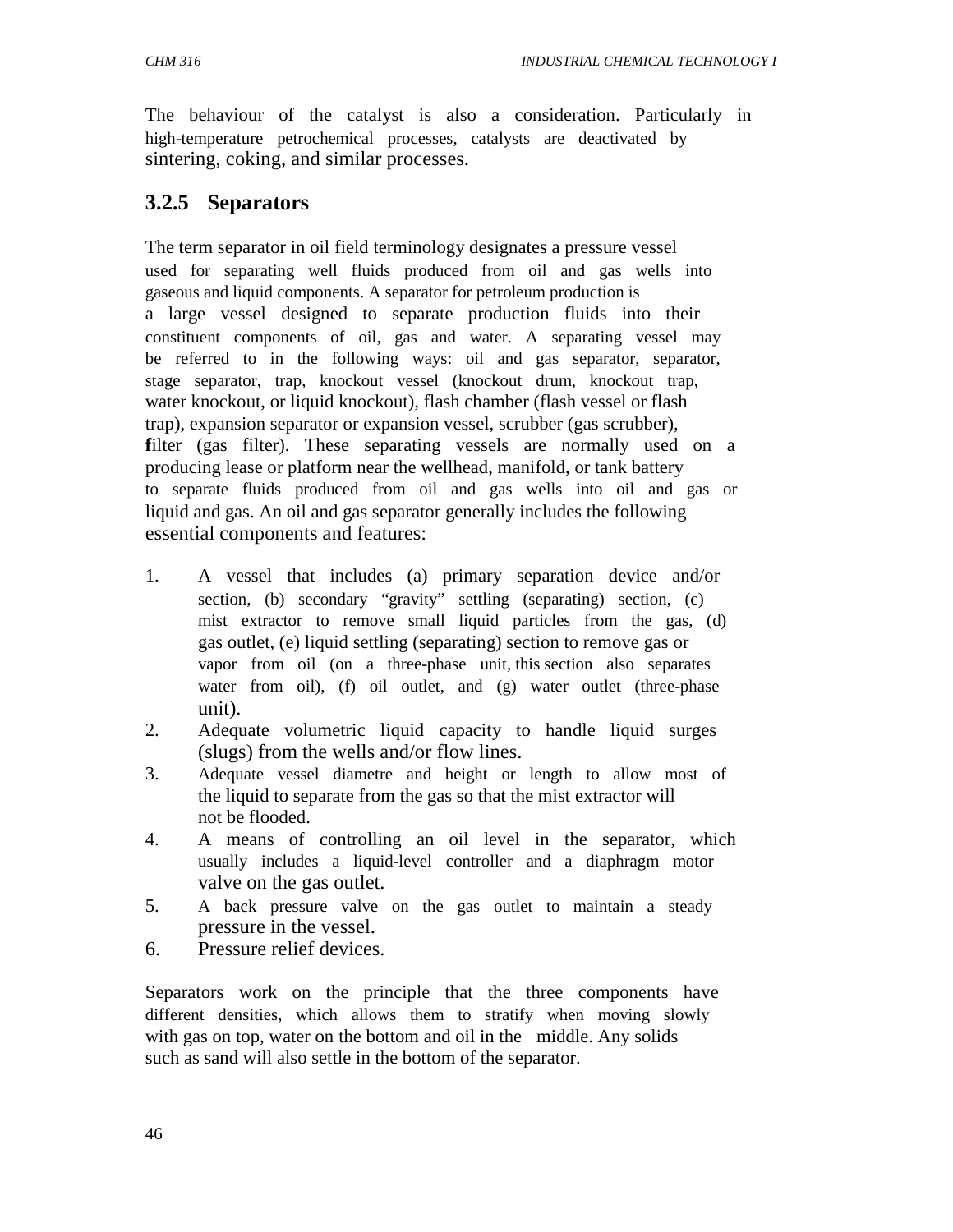Other examples of separators are centrifuge, hydrocyclone, liquid- liquid separators, gas- liquid separators.

### **3.2.6 Mixers**

The several available mixers that are normally used for the continuous mixing of low viscosity fluids include inline mixer such as simple mixing tee, and injection mixers. They are static devices which promote turbulent mixing in pipelines.

In static mixer, materials flowing are mixed solely by redirecting fluid flow to follow the geometry. The only power required for static mixers is the external pumping power that propels the material through the mixer. Static mixers employ the principle of dividing the flow and recombining it in a geometric sequence. It is also called a **Motionless Mixer**.

Other types of mixers are stirred tanks which are mixing vessels fitted with some form of agitator for blending liquids and preparing solutions.

The overall system design is dependent on many variables including the physical properties of fluids, mixer length, tube inner diameter, the number of elements and their geometrical design.

### **3.2.7 Crushers**

A crusher is a machine designed to reduce large rocks into smaller rocks, gravel, or rock dust. Crushers may be used to reduce the size, or change the form, of waste materials so they can be more easily disposed of or recycled, or to reduce the size of a solid mix of raw materials (as in rock ore), so that pieces of different composition can be differentiated. Crushing is the process of transferring a force amplified by mechanical advantage through a material made of molecules that bond together more strongly, and resist deformation more, than those in the material being crushed. Crushing devices hold material between two parallel or tangent solid surfaces, and apply sufficient force to bring the surfaces together to generate enough energy within the material being crushed so that its molecules separate from (fracturing), or change alignment in relation to (deformation), each other. The earliest crushers were handheld stones, where the weight of the stone provided a boost to muscle power, used against a stone anvil. Querns and mortars are types of these crushing devices.

In industry, crushers are machines which use a metal surface to break or compress materials. Mining operations use crushers, commonly classified by the degree to which they fragment the starting material,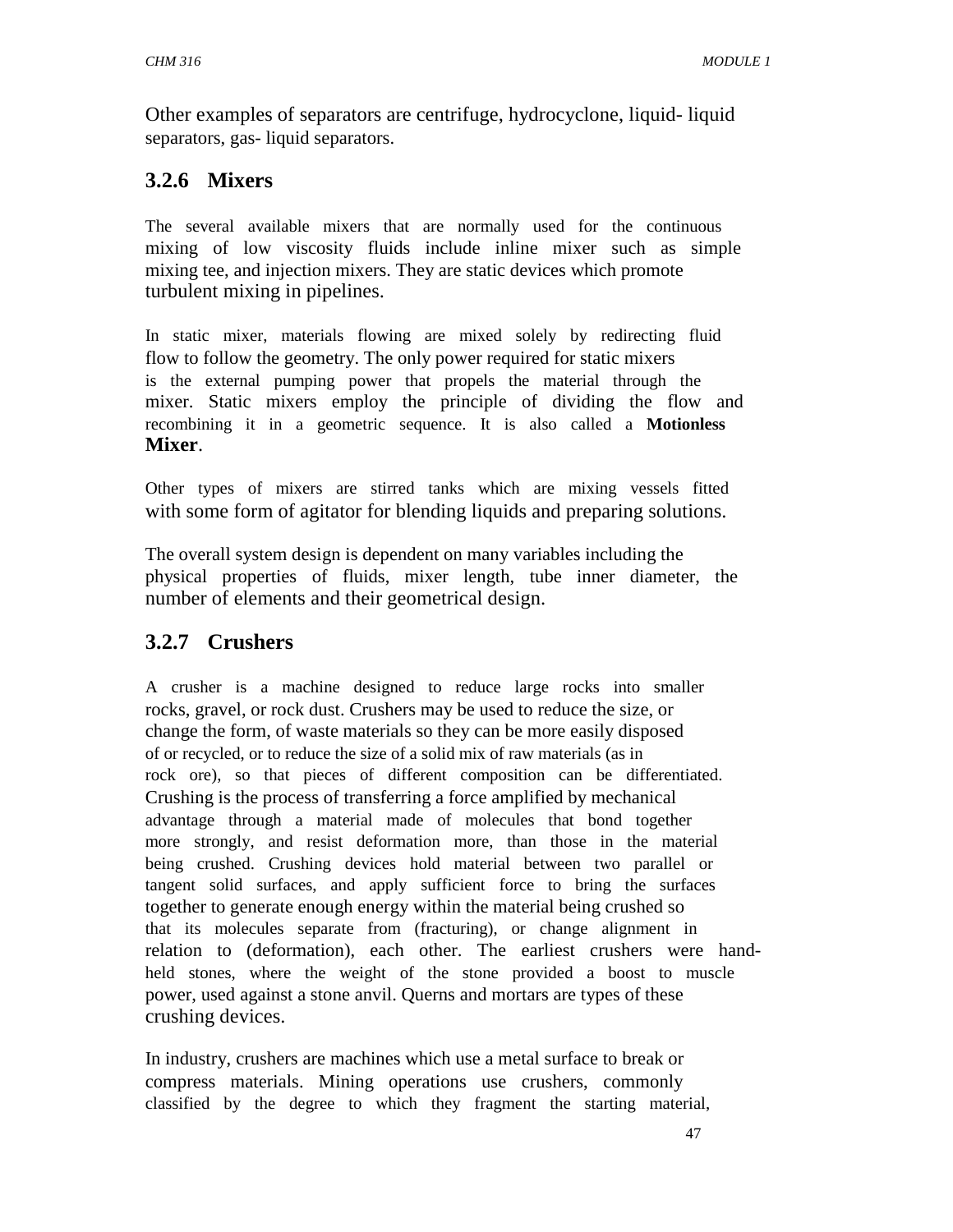with primary and secondary crushers handling coarse materials, and tertiary and quaternary crushers reducing ore particles to finer gradations. Each crusher is designed to work with a certain maximum size of raw material, and often delivers its output to a screening machine which sorts and directs the product for further processing. Typically, crushing stages are followed by milling stages if the materials need to be further reduced. Additionally rock-breakers are typically located next to a crusher to reduce oversize material too large for a crusher. Crushers are used to reduce particle size enough so that the material can be processed into finer particles in a grinder.

In operation, the raw material (of various sizes) is usually delivered to the primary crusher's hopper by dump trucks, excavators or wheeled front-end loaders. A feeder device such as an apron feeder, conveyor or vibrating grid controls the rate at which this material enters the crusher, and often contains a preliminary screening device which allows smaller material to bypass the crusher itself, thus improving efficiency. Primary crushing reduces the large pieces to a size which can be handled by the downstream machinery.

### **4.0 CONCLUSION**

Heat exchangers, distillers, reactors, separators are among the very many chemical technology equipment available for industrial processes. Others are grinder, crusher, autoclave, hydrocyclone, stirred tank, compressor, furnace, ejector and column such as tray and packed columns. All the equipment helps to facilitate production in the industry.

# **5.0 SUMMARY**

You have learnt in this unit that the raw materials are treated through physical steps (unit operation) to make it suitable for chemical reaction (unit process) and this involved the use of different types of equipment for the objectives to be realised. Consequently, typical equipment such as heat exchanger, distillation column, reactors and separators that are commonly found in the industries were discussed. Others such as crushers, grinders, mixers are also commonly used.

### **6.0 TUTOR- MARKED ASSIGNMENT**

- i. What are heat exchangers?
- ii. List some examples of heat exchangers.
- iii. State the different types of reactor.
- iv. Explain briefly the importance of a reactor.
- v. With respect to named equipment, discuss the use of equipment in the industry.